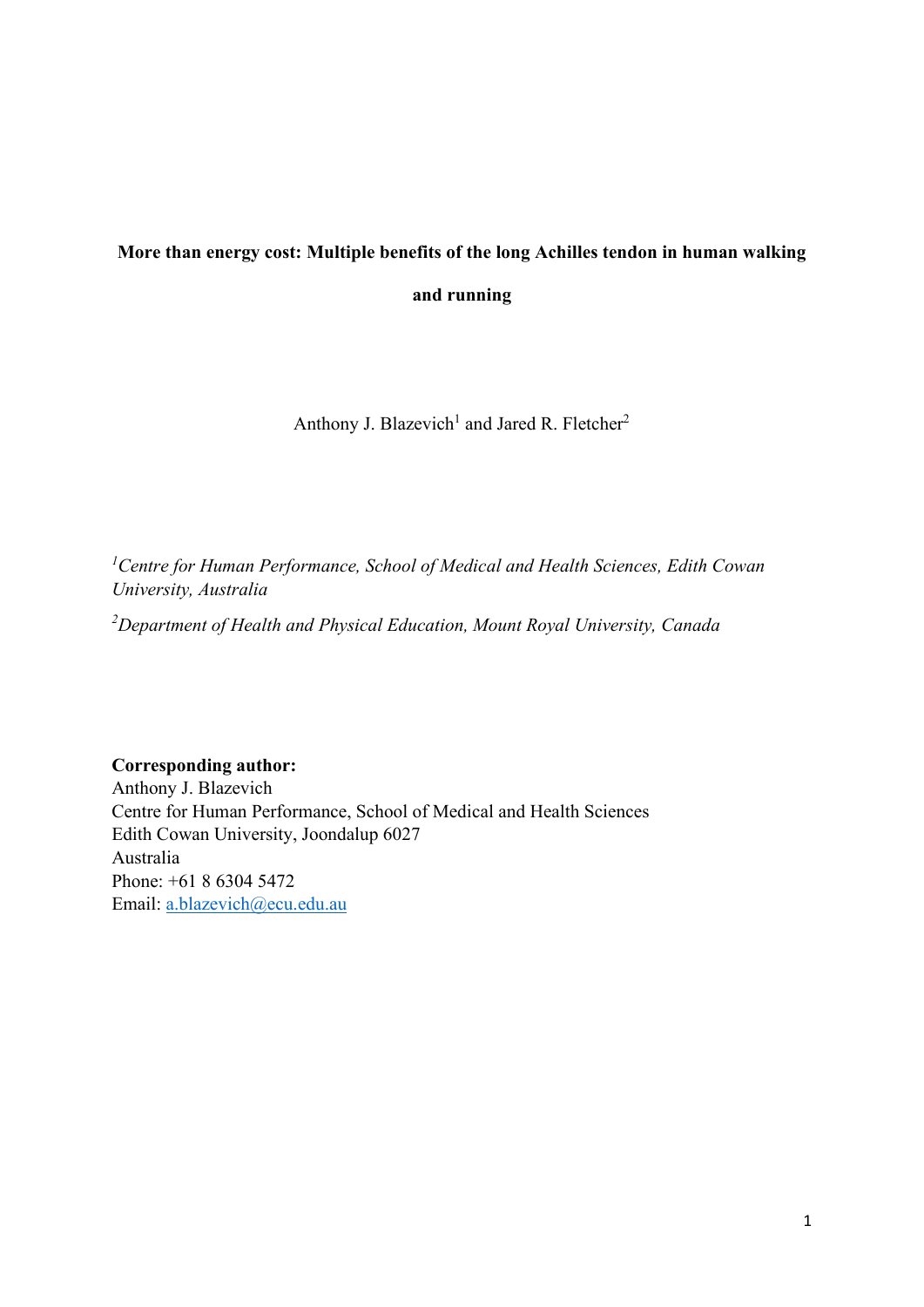## **ABSTRACT**

Elastic strain energy is stored and released from long, distal tendons such as the Achilles during locomotion, reducing locomotor energy cost by minimising muscle shortening distance and speed, and thus activation. However, numerous additional, often unrecognised, advantages of long tendons may speculatively be of greater evolutionary advantage, including the reduced limb inertia afforded by shorter and lighter muscles (reducing proximal muscle force requirement); reduced energy dissipation during the foot-ground collision; capacity to store and reuse the muscle work done to dampen the vibrations triggered by foot-ground collisions; and attenuation of work-induced muscle damage. Cumulatively, these effects should reduce both neuromotor fatigue and sense of locomotor effort, allowing humans to choose to move at faster speeds for longer. As these benefits are greater at faster locomotor speeds, they are consistent with the hypothesis that running gaits used by our ancestors exerted substantial evolutionary pressure on Achilles tendon length.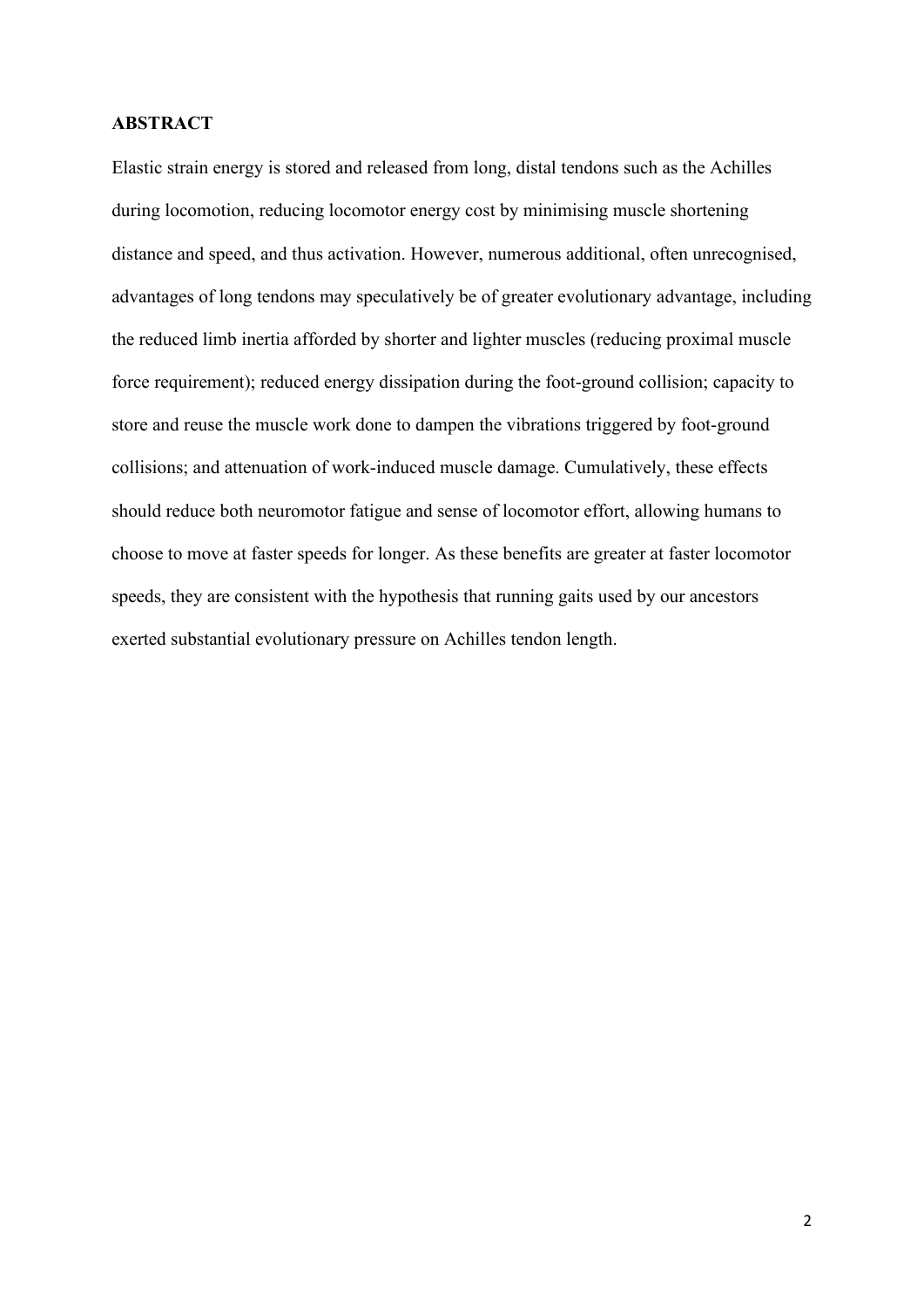#### **Speed or locomotor cost? The role of long, energy-storing tendons**

Muscle-tendon units in which relatively long, compliant tendons are arranged in series with a work-producing muscle are common in the distal regions of limbs of terrestrial, especially cursorial, animals (Alexander, 2002). In humans, the long Achilles tendon is located distal to the plantar flexor muscles that cross the ankle and plays a critical role in activities such as walking, running, and jumping. These tendons differ from more proximally located tendons, not only in their length but also their strain energy capacity (higher), failure/injury rating (higher force and strain yield points), and hysteresis (lower) or elasticity (higher) (Thorpe et al., 2015). The Achilles tendon in particular also differs markedly from the shorter, stiffer foot extensor tendon found in other primates (Vereecke et al., 2005), suggesting that it plays an important locomotor role that is distinct from that of our closest relatives and hinting at its evolutionary importance.

For high-speed movement tasks such as sprint running, jumping, and throwing, long in-series tendons help to overcome the shortening velocity-related limitations of muscular force production (Farris and Sawicki, 2012; Arnold et al., 2013; Lai et al., 2014). Such tendons can store energy that is produced relatively slowly by working muscles, or of gravity or inertia when external forces induce joint rotation whilst the muscles operate at relatively slow velocities (e.g. during ground contact in constant-speed running), and then release that energy at higher speeds as the tendon recoils later in the movement (Bobbert et al., 1986; Farris and Sawicki, 2012). This 'catapult' effect allows for the required force levels to be achieved at higher muscle-tendon shortening speeds than could be provided by muscles alone, or for greater muscle forces to be produced at a given muscle-tendon unit shortening speed (for review, see refs Alexander, 2002; Roberts, 2016). Muscle power amplification through the storage and release of elastic strain energy is thought to be substantive (at least  $1.3 - 1.8$ -fold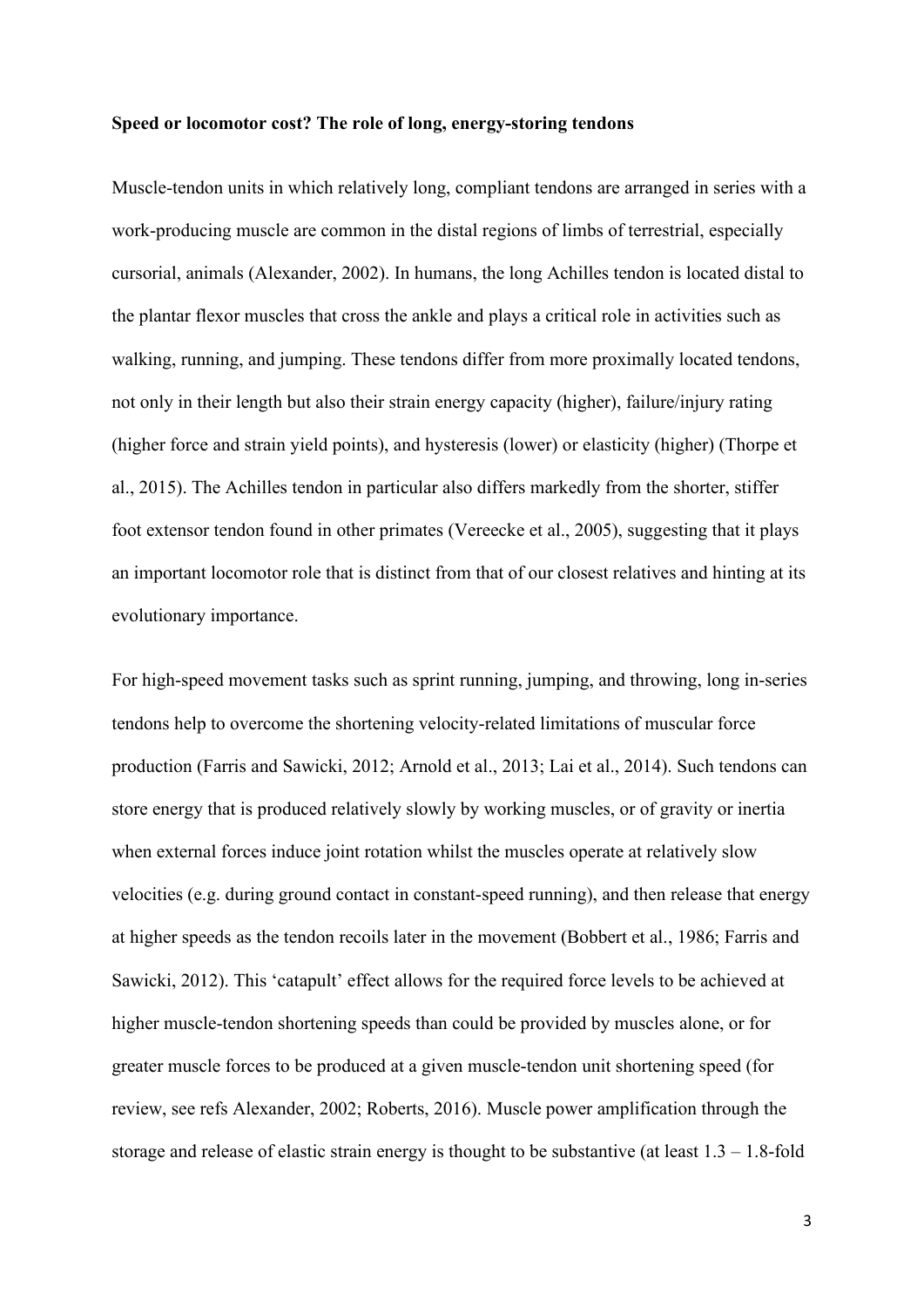under varying conditions; Galantis and Woledge, 2003; Paluska and Herr, 2006; Sawicki et al., 2015) and to contribute decisively to performance of high-speed movements. A possible hypothesis, therefore, is that long distal tendons evolved specifically from the need to move at high speeds on rare occasions, such as when chasing prey, avoiding capture or, unique to humans, swinging an object or releasing a projectile using the upper limbs (Isaac, 1987; Young, 2003). That such tendons would provide advantage in these (often) life-threatening scenarios would submit them to evolutionary pressure, and a longer tendon may thus have been inevitable. Following this, humans would have subsequently also developed efficient movement strategies that best utilise a compliant muscle-tendon unit during slower-speed locomotion (walking and running) in order to retain the ability to function well in rare moments of high-speed locomotion.

Humans, however, are relatively poor sprinters relative to other animals (Carrier, 1984) and perform few high-speed movements in activities of daily living. We also have a lower percentage of fast-twitch fibres in lower-limb propulsive muscles, which provide the highest muscle power outputs, compared to other animals, and even compared to our closest relatives, the chimpanzees (O'Neill et al., 2017; de Diego et al., 2020). Instead, the plantar flexor MTU (and its analogue in many other cursorial species) is more commonly recruited during lower-speed activities such as walking and jogging. Economical walking and running are thought to have provided an important biological advantage over other animals as well as our primate relatives (Carrier, 1984; Liebenberg, 2006; Steudel-Numbers and Wall-Scheffler, 2009), especially as food sources became sparse and travel distances greater from  $\sim8-5$  mya (Cerling et al., 1997; Cerling et al., 1998). Therefore, a long-standing hypothesis is that hominin transition towards competent bipedalism, and the anatomical and morphological adaptations that allowed it, served to reduce locomotor cost as compared to non-bipedal lineages including those of modern chimpanzees and bonobos (Rodman and Mchenry, 1980).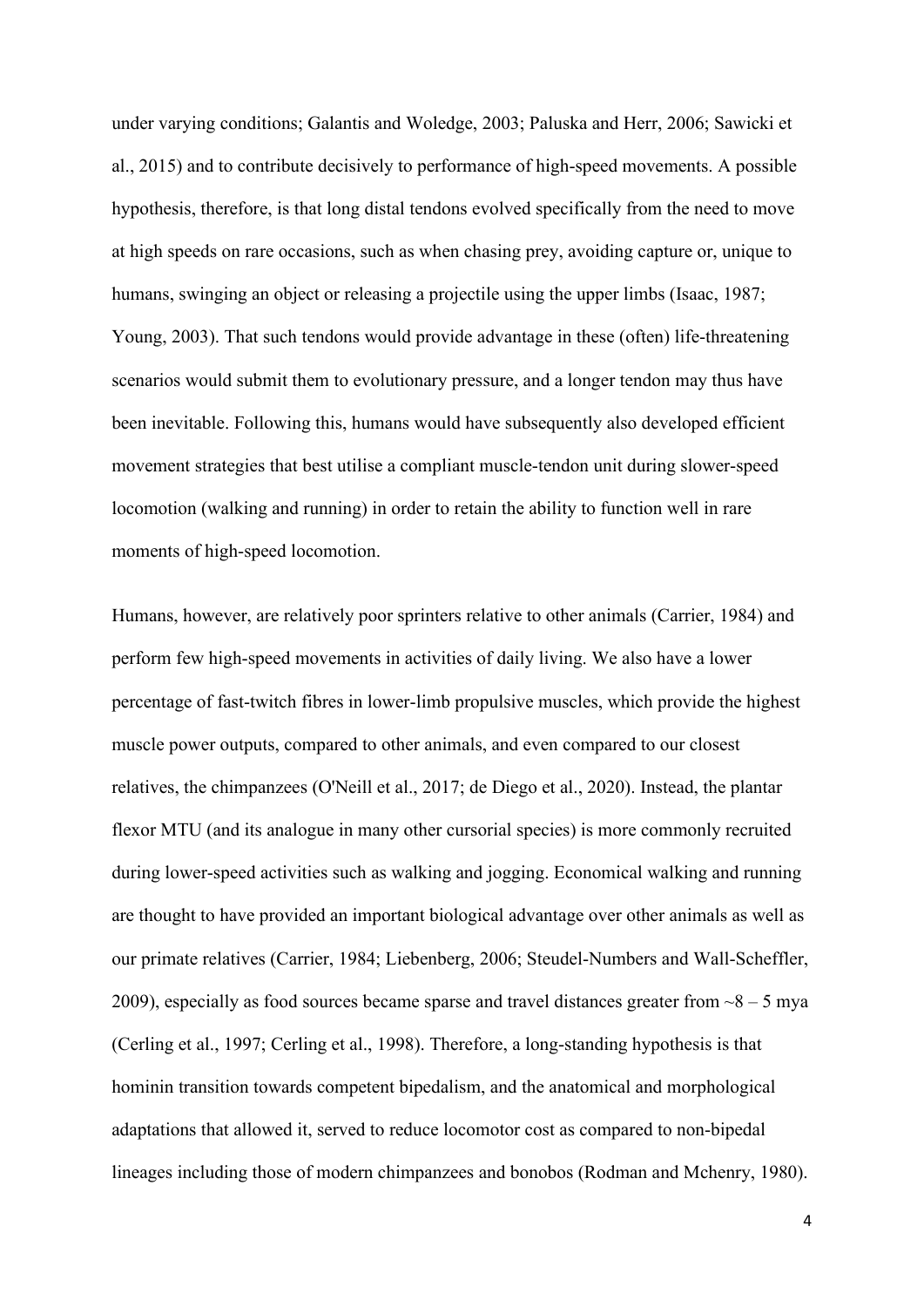As human walking is at least as efficient as other animal species (Rubenson et al., 2007), this evolution appears to have been relatively successful.

Important to this 'locomotor cost' hypothesis is that the long, elastic Achilles tendon plays an important energy-storing role that reduces the cost of muscle contraction. Achilles tendon elongation and subsequent recoil during the stance phase of walking and running increases the MTU excursion range relative to muscle length change, reducing the need for muscles to perform mechanical work over large length ranges or at fast shortening velocities, subsequently reducing the energy cost of force production (Lichtwark and Wilson, 2007a; Pontzer et al., 2009; Fletcher et al., 2013; Bohm et al., 2019). During such quasi-isometric contractions, the force-velocity relationship of muscle largely dictates the *maximal* force at any given shortening velocity. However, during walking and running, in which force is generated *submaximally*, shortening velocity dictates the level of activation required to generate a given submaximal force (Stainsby and Lambert, 1979; Fletcher et al., 2013). Reducing the required activation level subsequently reduces the active muscle volume and the considerable energy cost of activation (Stainsby and Lambert, 1979; Chasiotis et al., 1987; Bergstrom and Hultman, 1988). Together, these factors present a model in which the stretch-recoil action of the Achilles tendon optimises the force-velocity profile of the triceps surae muscles to reduce energetic cost for a given locomotor velocity. This phenomenon is demonstrated in Figure 1. Additionally, the isometric force produced by a muscle depends on its sarcomere length, so an optimal muscle length exists (Gordon et al., 1966) and muscle contraction at longer or shorter lengths than optimum results in a lower isometric muscle force (Ramsey and Street, 1940; Gordon et al., 1966). During walking or running, the activation level necessary to produce a given muscle force can be minimised if the muscle operates near optimal length (Figure 2). This optimum may (Rack and Westbury, 1969; Ichinose et al., 1997; Rassier et al., 1999; Holt and Azizi, 2016), or may not (MacDougall et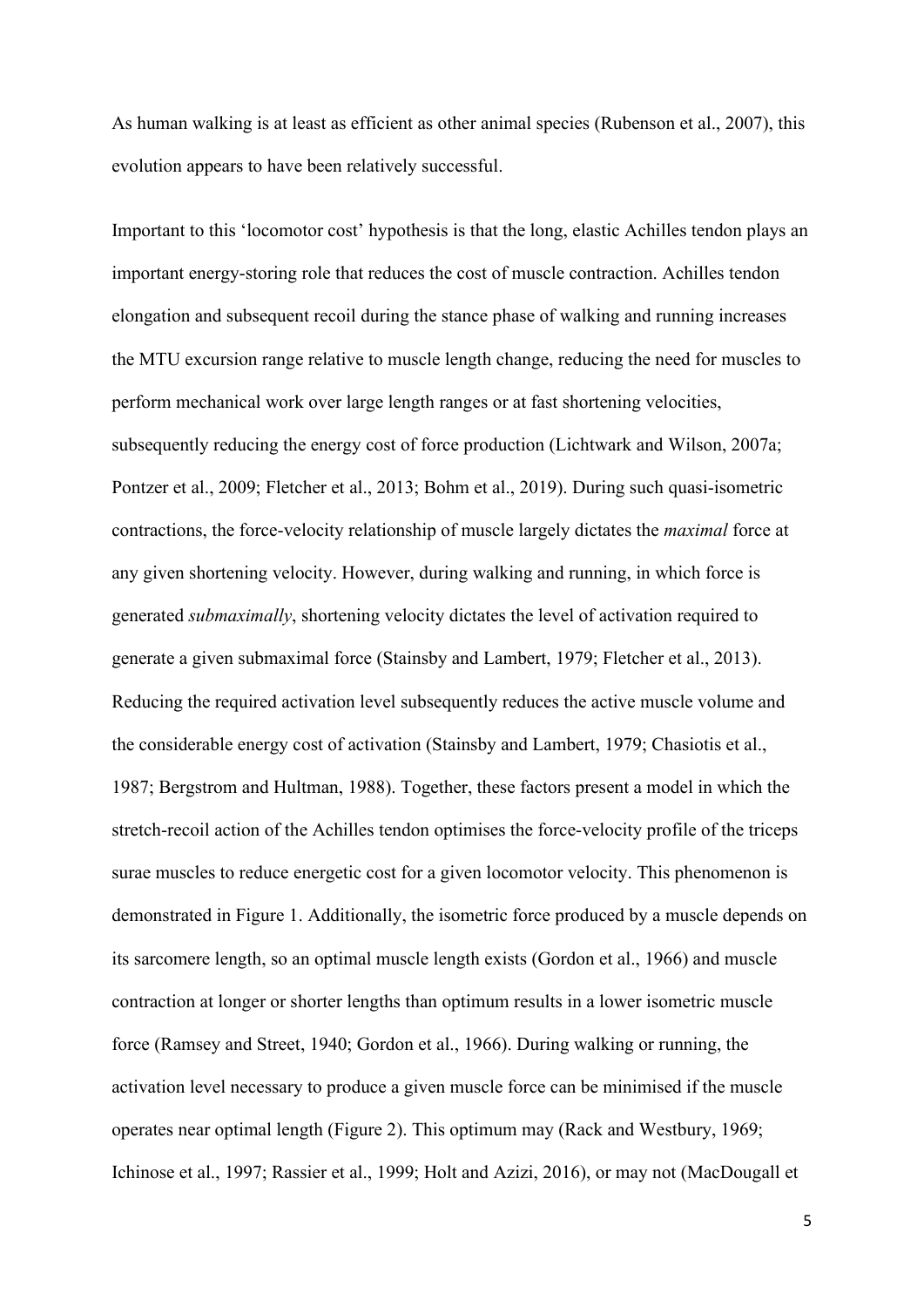al., 2020), shift to longer lengths with reduced levels of activation. In keeping the level of activation low, muscle energy use is also low. A higher energy cost is seen at shorter than optimal muscle lengths (Hilber et al., 2001) since active force production for a given level of activation is reduced (Hill, 1953; Gordon et al., 1966).



Figure 1. MTU model (left column) and muscle-only model (right). Middle row shows separate muscle and tendon length change (MTU model) or muscle length change (muscle-only model) during stance. In the muscle-only model, MTU length change must be accommodated entirely by the muscle, so the magnitude and velocity of shortening is higher. The impact of additional shortening and shortening velocity is shown in the bottom row (force-length relationship, left; force-velocity relationship, middle) and its impact on the required level of activation (right; a.u. arbitrary units).

The tendon operates in the toe region of its recoil force-length relation when muscle forces are relatively low, i.e. it is relatively "slack" at short muscle-tendon unit lengths (Huijing et al., 1989), so muscle shortening is required to stretch the tendon before appreciable force is transmitted and requisite joint moments are produced (Fukutani et al., 2014; Herbert et al.,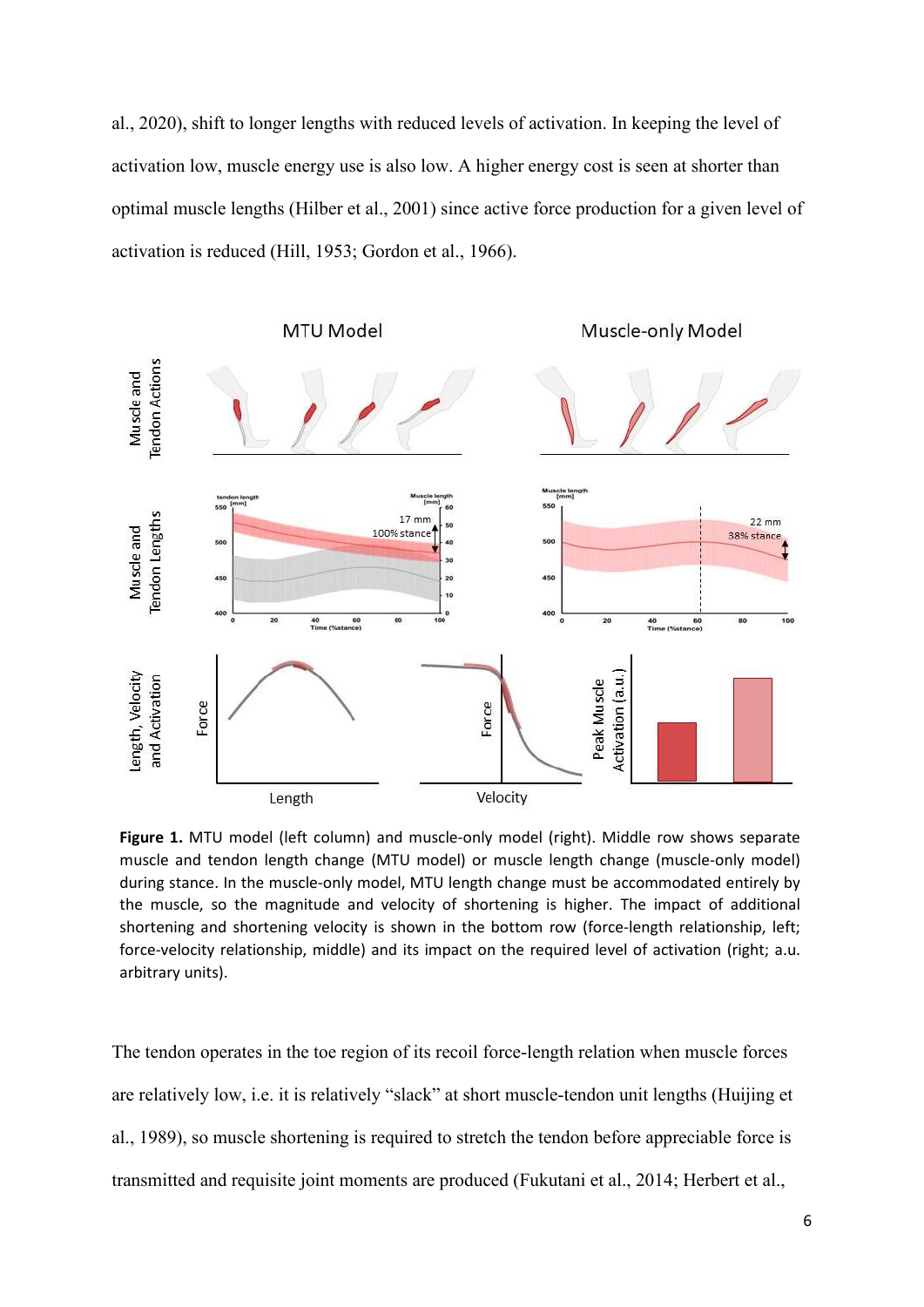

**Figure 2.** Force-fascicle length relation as a function of level of activation (expressed as %MVC). Modified from Ichinose (1997). Blue, green and red circles indicate operating ranges for highly trained males, trained females and trained males, respectively, while running at 75 to 95% of the speed associated with the lactate threshold. Data are from Fletcher et al. 2015.

2015). For a given muscle-tendon unit length, higher forces evoke greater tendon stretch and a corresponding additional muscle shortening. This additional shortening could result in sarcomere length being shorter than optimum or induce shortening-induced force depression, the phenomenon in which active muscle force is depressed during shortening to a given length compared to the isometric force otherwise generated at that same length (Abbott and Aubert, 1952; Edman et al., 1993; Herzog and Leonard, 2000; Rassier and Herzog, 2004). Both factors would necessarily increase the muscle activation level required to reach a given force (Ichinose et al., 1997), thus increasing energy cost, and also increase the rate of activation (i.e. rate of force development) to allow the greater length change in a given time, incurring additional energetic cost (Doke and Kuo, 2007; van der Zee and Kuo, 2021).

The capacity to generate the necessary forces in propulsive muscles like the triceps surae is a major factor limiting upright bipedal walking in other primates (Thorpe et al., 2004).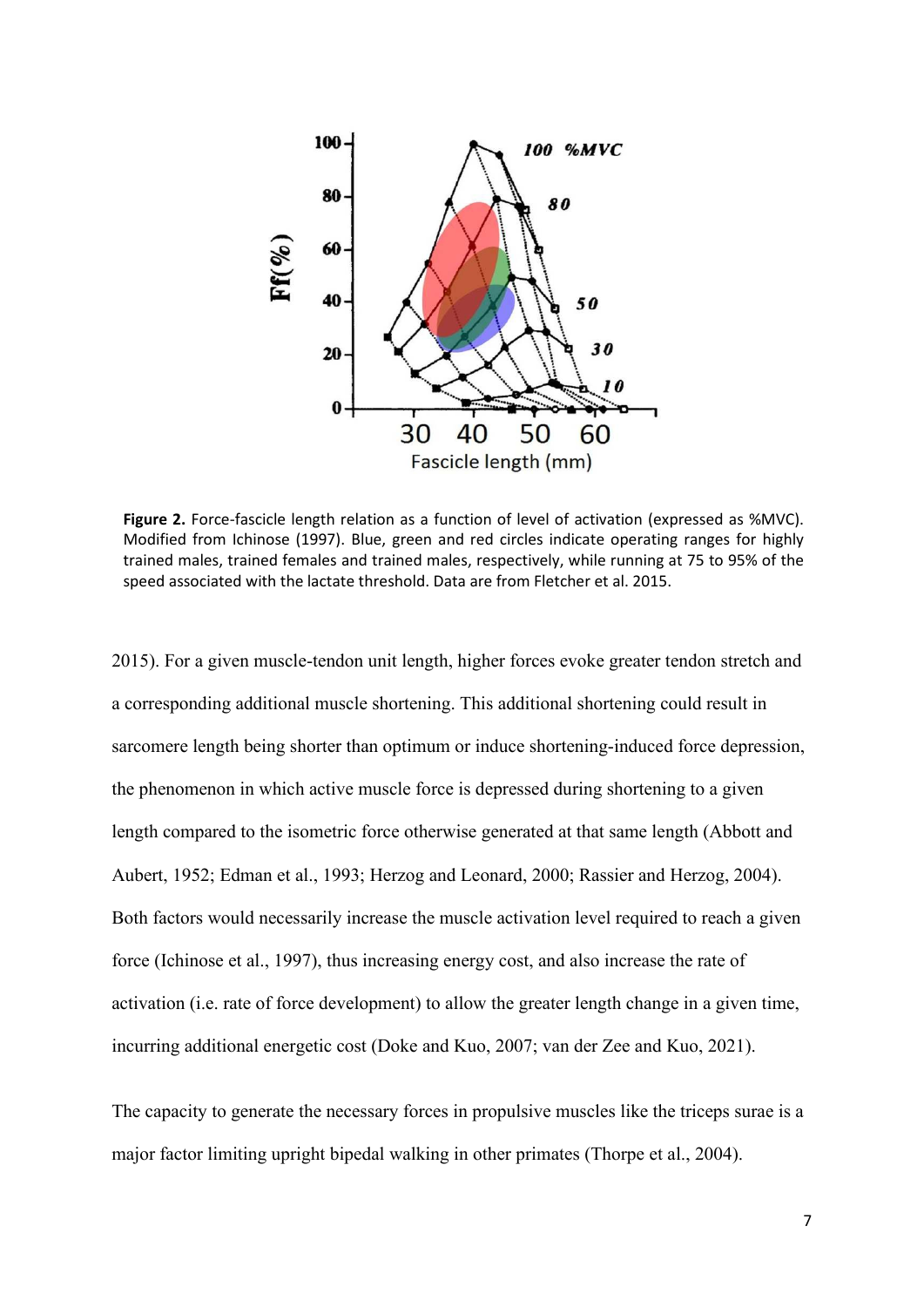However, the ability to store and release elastic energy in the lower limb is also substantially less in primates than humans and would strongly increase the necessary forces during bipedal locomotion if the relevant force capacity even existed (Sellers et al., 2010). This results directly (but not exclusively) from most primates having short Achilles tendons (Hanna and Schmitt, 2011; Kuo et al., 2013). For example, the Achilles tendon spans ~65% of the length of the plantar flexor-Achilles MTU in humans (Frey, 1913; Prejzner-Morawska and Urbanowicz, 1981) but only ~7.5% in chimpanzees (Rauwerdink, 1991) and <10% in bonobos (Vereecke et al., 2005). While this MTU design, with longer muscle fibres, may assist arboreal locomotion by permitting a greater ankle joint range of motion and for an animal to remain closer to the vertical substrate (DeSilva, 2009) it is clearly detrimental for bipedal locomotion. Instead, the current evidence indicates that long Achilles tendons evolved in the ancestors of modern humans after divergence from the great apes, with recent anatomical evidence that the *Australopithecus Afarensis* (3.9 – 2.9 mya) Achilles tendon possibly spanned ~63% of MTU length (mean of 2 specimens)(McNutt and DeSilva, 2020). *Ipso facto*, the triceps surae muscles, and their constituent fibres, would have been necessarily shorter, reducing the number of active in-series sarcomeres during contraction and thus reducing energetic cost. This evidence is consistent with the theory that the long, in-series, distal lower-limb tendon is an important and unique adaptation in humans over other primates, providing an important functional benefit during activities such as walking.

Nonetheless, contributions from elastic energy storage-return in walking appear to be modest when compared to those at higher locomotor speeds (Lichtwark and Wilson, 2007b; Sawicki et al., 2009). Substantial mechanical energy savings are observed during running (Bramble and Lieberman, 2004; Lichtwark and Wilson, 2007b; Sellers et al., 2010), with mechanical energy savings of ~35% estimated energy storage-return in the Achilles tendon alone (Ker et al., 1987). Humans are unique amongst primates in our capacity for endurance running. The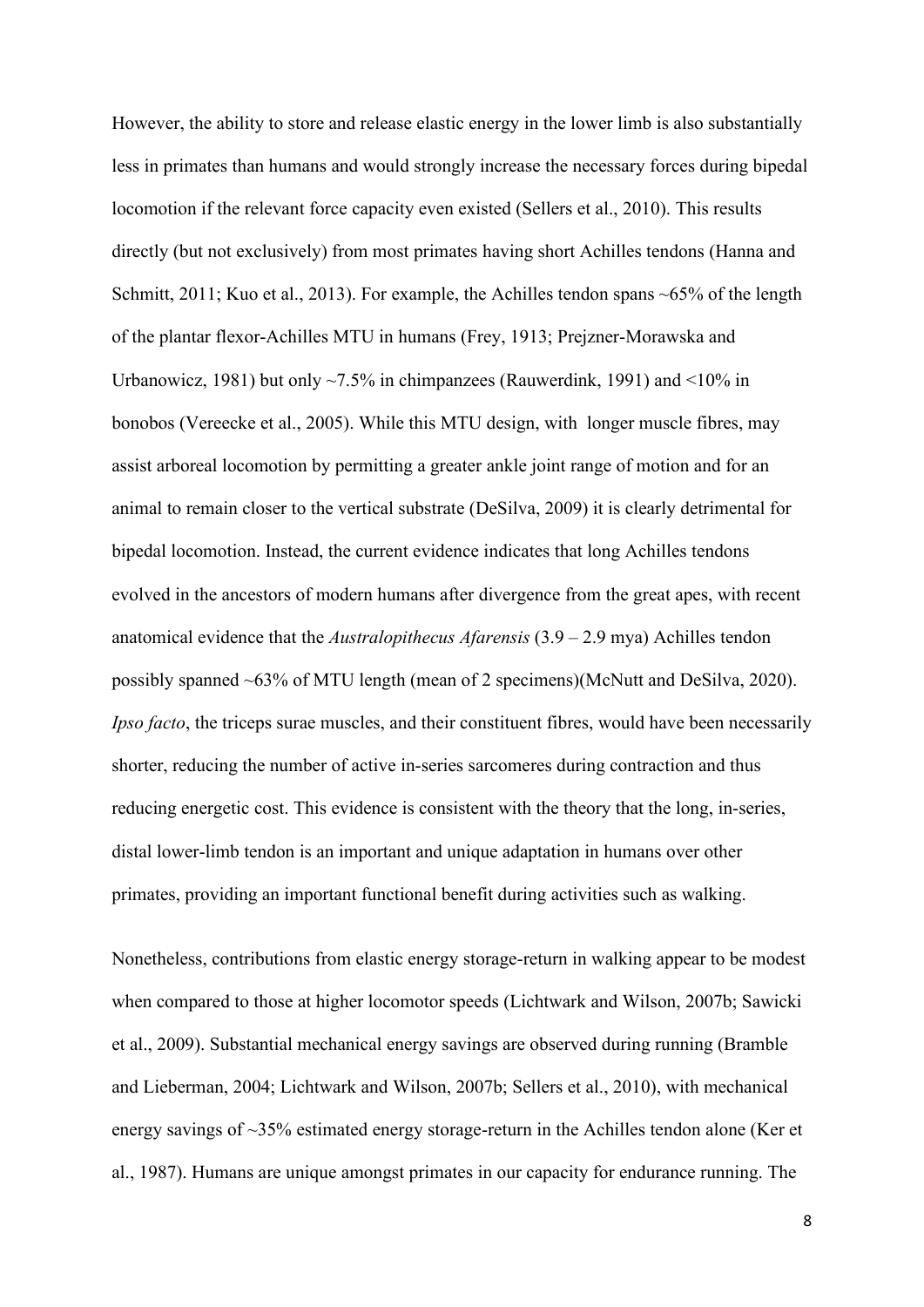ability to run over long distances with low locomotor cost, e.g. during persistence scavenging and hunting, is speculated to have been of great evolutionary benefit (Bramble and Lieberman, 2004). The benefit of economical running would have further driven the progression towards bipedalism and triggered the anatomical and morphological adaptations required for efficient locomotion. This theory is consistent with the observation of distinct anatomical differences between modern humans and Neanderthals such as a shorter calcaneal tuberosity in humans (Raichlen et al., 2011), indicating a shorter plantar flexor moment arm (Miller and Gross, 1998), that would have increased tendon forces to allow greater elastic energy storage in the Achilles tendon, at least during running (Scholz et al., 2008; Raichlen et al., 2011). Short Achilles moment arms also minimise muscle shortening for a given joint rotation (Nagano and Komura, 2003), reducing the metabolic cost of shortening. Hypothetically, a low locomotor cost may be a key factor influencing the progression towards bipedalism (and particularly running) in humans as well as the simultaneous evolution of distinct anatomical features such as the long Achilles tendon.

#### **Limitations of, and alternatives to, the 'locomotor cost' hypothesis**

Some limitations exist within this 'locomotor cost' hypothesis. For example:

(i) Some primates have relatively long Achilles tendons and yet are almost completely arboreal and have never been known to demonstrate terrestrial endurance capacity. For example, the Achilles tendon of the gibbon spans 35-45% of muscle-tendon length and is therefore much longer than in the chimpanzee and bonobo (Rauwerdink, 1991).

(ii) Although faster runners may present with better running economy (Fletcher et al., 2009) and the best marathoners (e.g. those approaching sub-2 hours for the marathon) present with exceptional running economy (Lucia et al., 2006b; Jones et al., 2021), running performances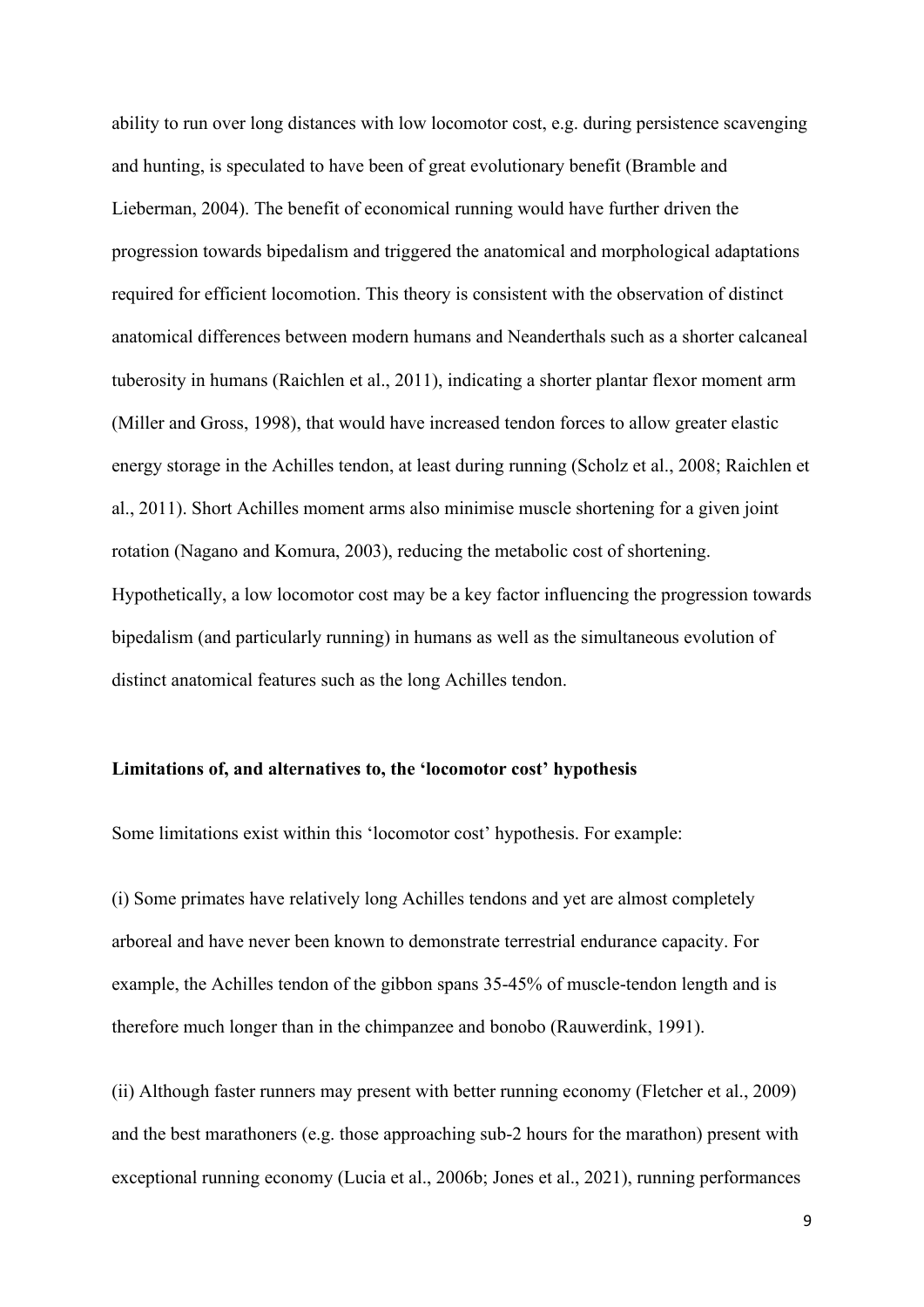and economy are not always strongly associated in elite runners (Mooses et al., 2015). Furthermore, performance times in many endurance running events tend only to be moderately correlated with low locomotor cost; for example, between 25 and 65% of between-athlete 10-km race time variation in well-trained distance runners (Conley and Krahenbuhl, 1980; Powers et al., 1983; Morgan et al., 1989) and <10% of 5-km time variation (Nummela et al., 2006) can be explained by differences in running economy alone. In shorter races (i.e. those above the anaerobic threshold (Svedahl and MacIntosh, 2003)) locomotor cost likely plays a much smaller role in dictating performance compared to maximal oxygen consumption ( $\rm\dot{VO}_{2max}$ ) capacity or fractional utilization of  $\rm\dot{VO}_{2max}$ . Running economy is also sometimes poorly correlated with performance over the longer marathon and ultramarathon distances (Davies and Thompson, 1979; Sjodin and Svedenhag, 1985; Millet et al., 2011a), and marathon performance is better predicted when  $\rm \dot{VO}_{2max}$ , running economy, and fractional utilization are considered together (Jones et al. 2021).

(iii) At least in some locomotor tasks, we tend to choose a cadence that is suboptimum from an energetics perspective (e.g. we may transition from walking to running and *vice versa* despite incurring an increased energetic cost (Hreljac, 1993; Tseh et al., 2002)), which in some cases may allow the major propulsive muscles to work at shortening speeds commensurate with peak power production (e.g. in bicycling (Brennan et al., 2018)), or we might choose to optimise gait stability at the expense of energetic cost (e.g. when walking downhill (Hunter et al., 2010)), or choose to locomote under conditions of lower total muscle activation, and presumably sense of effort (crouched walking), rather than conditions requiring higher energetic cost (e.g. walking uphill)(McDonald et al., 2022). That is, we may choose to move under conditions that are energetically more expensive if some other outcome (e.g. power, stability, sense of effort) is optimised, even in prolonged, submaximal exercise.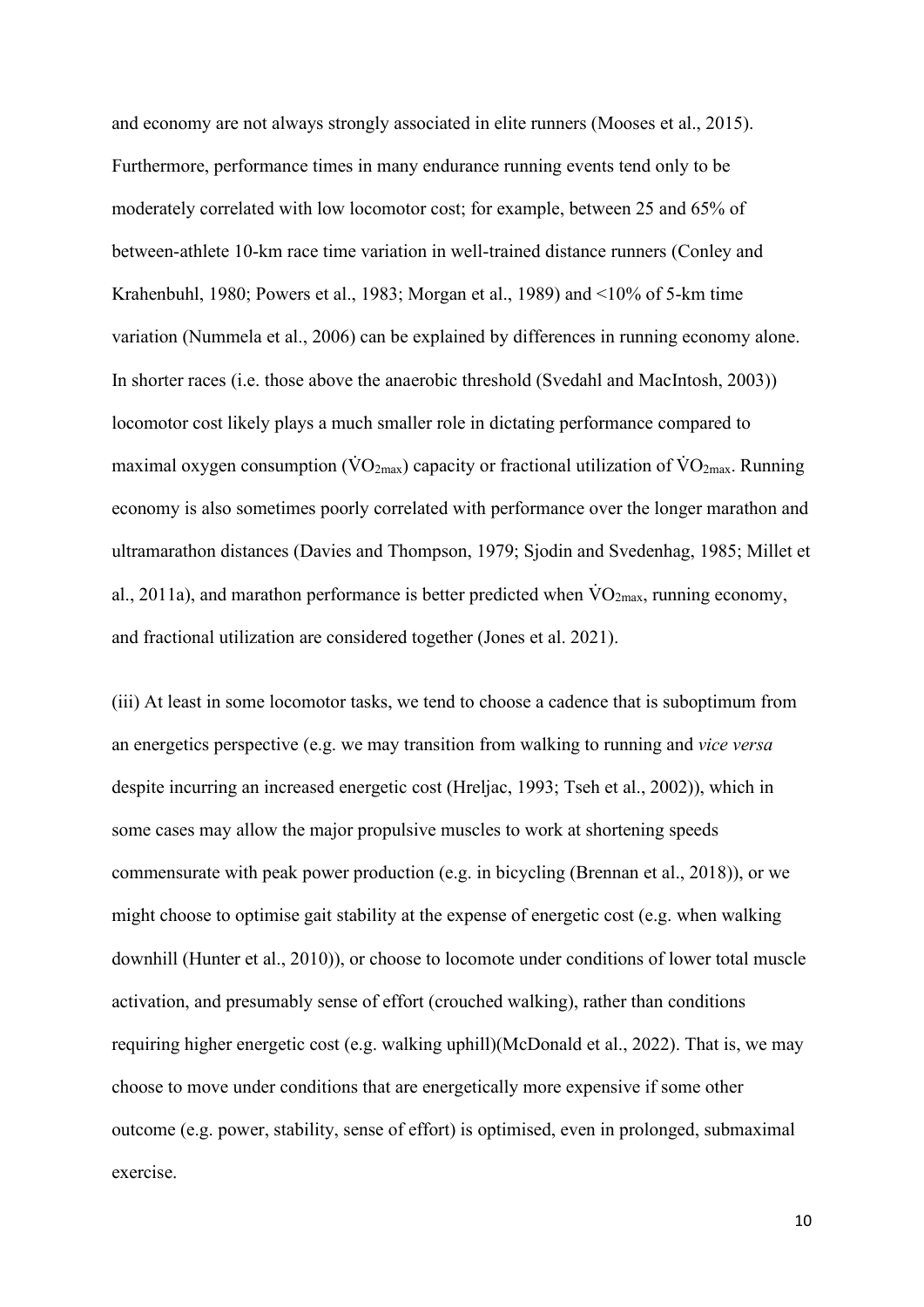Of course, a low locomotor cost enables a similar performance to be achieved with a lower  $\text{VO}_\text{2max}$  (Jones et al., 2021), and low cost should mitigate the rise in both muscle and wholebody temperature, which are key factors influencing the ability to traverse long distances and allowed our ancestors to become diurnal, high-temperature predators (Smil, 2016). However, the focus on locomotor economy ignores the numerous other outcomes that are consequent to the evolution of a long Achilles tendon, including minimisation of both muscular fatigue and sense of effort during locomotion (Carrier, 1984) and the prevention, or minimisation, of muscle damage, such as seen in ultra-marathoning (Millet et al., 2012). These factors will ultimately determine the capacity to continue at a given speed, or the voluntary decision to change locomotor speed (i.e. change the pacing strategy to reduce speed) during locomotion (Marcora et al., 2009; Martin et al., 2018). Additionally, minimisation of limb inertia and transmission reduction of potentially damaging vibrations to bones, muscles and other tissues would be direct and beneficial outcomes of a long Achilles tendon that may theoretically have played an important role in the evolution of bipedalism. Consideration of the importance of these additional factors is needed in order to develop a complete theory as to the role of long distal tendons across cursorial animals, and specifically the evolution of the long Achilles tendon in humans.

## **Function of muscle-only vs. muscle-tendon unit (MTU) work production systems**

If a muscle must lengthen and then shorten in a cyclic manner during locomotion, then that muscle (or those muscles) must perform repeated eccentric-concentric work cycles. In a "muscle-only" system, the cost of producing eccentric force (and thus work) during lengthening is less than the cost of isometric force, but the cost of doing concentric work is greater. The total cost is the sum of eccentric and concentric costs. This model approximately reflects that of the chimpanzee (Crompton et al., 2010) and bonobo (Vereecke et al., 2005),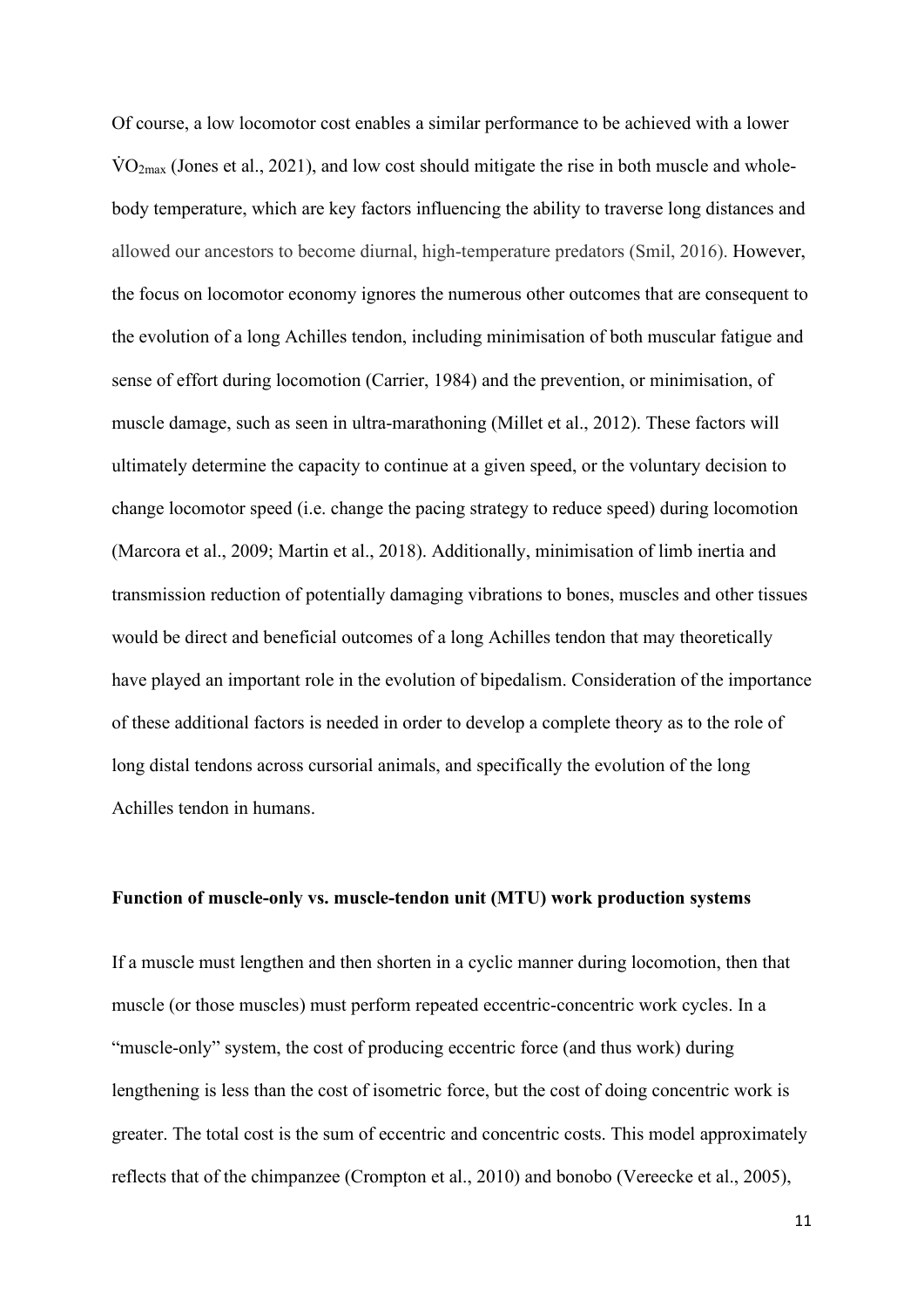and presumedly our last common ancestor, and provides a useful comparative model. The alternative is to place a long elastic tendon in series with the muscle, as in modern humans and referred to here as the muscle-tendon unit, or "MTU", model. In this model the muscle undergoes less length change during locomotion, although it produces force sufficient to drive an oscillating system, and is exemplified by significant tendon lengthening and shortening (Alexander, 1997)(see Figure 1). The muscle must produce brief concentric contractions at discrete points in the cycle to add energy to the system to replace energy that is inevitably lost, but these contractions would occur with minimal length change and at a relatively slow velocity (Lichtwark and Wilson, 2007b; Fletcher et al., 2013; Bohm et al., 2019). In the MTU model, the tendon would dissipate some additional energy, as it displays hysteresis (e.g.  $\sim$ 10%)(Bennett1 et al., 1986), so the total mechanical work done in the system should be slightly greater (and certainly not less) than the total mechanical work in the muscle-only model.

## **Effect of muscle-only vs. MTU systems on energetic cost and muscle fatigue**

The total mechanical work done by a muscle when it acts in concert with a tendon to drive locomotion (i.e. the "MTU" model) is always greater than that of a muscle directly powering motion (muscle-only model) because energy is inevitably lost from the tendon during its stretch and recoil in each cycle (energy will be lost from the muscles themselves in both systems, so will be disregarded here for simplicity). However, muscle length change is minimised in the MTU model as tendon length change accounts for a large proportion of the whole MTU length change (Lichtwark et al., 2007)(e.g. Figure 1). The muscle fibres, therefore, shorten less and at a slower velocity for a given MTU length change and velocity (Sawicki et al., 2009), as demonstrated in Figure 3. Since both the greater length change and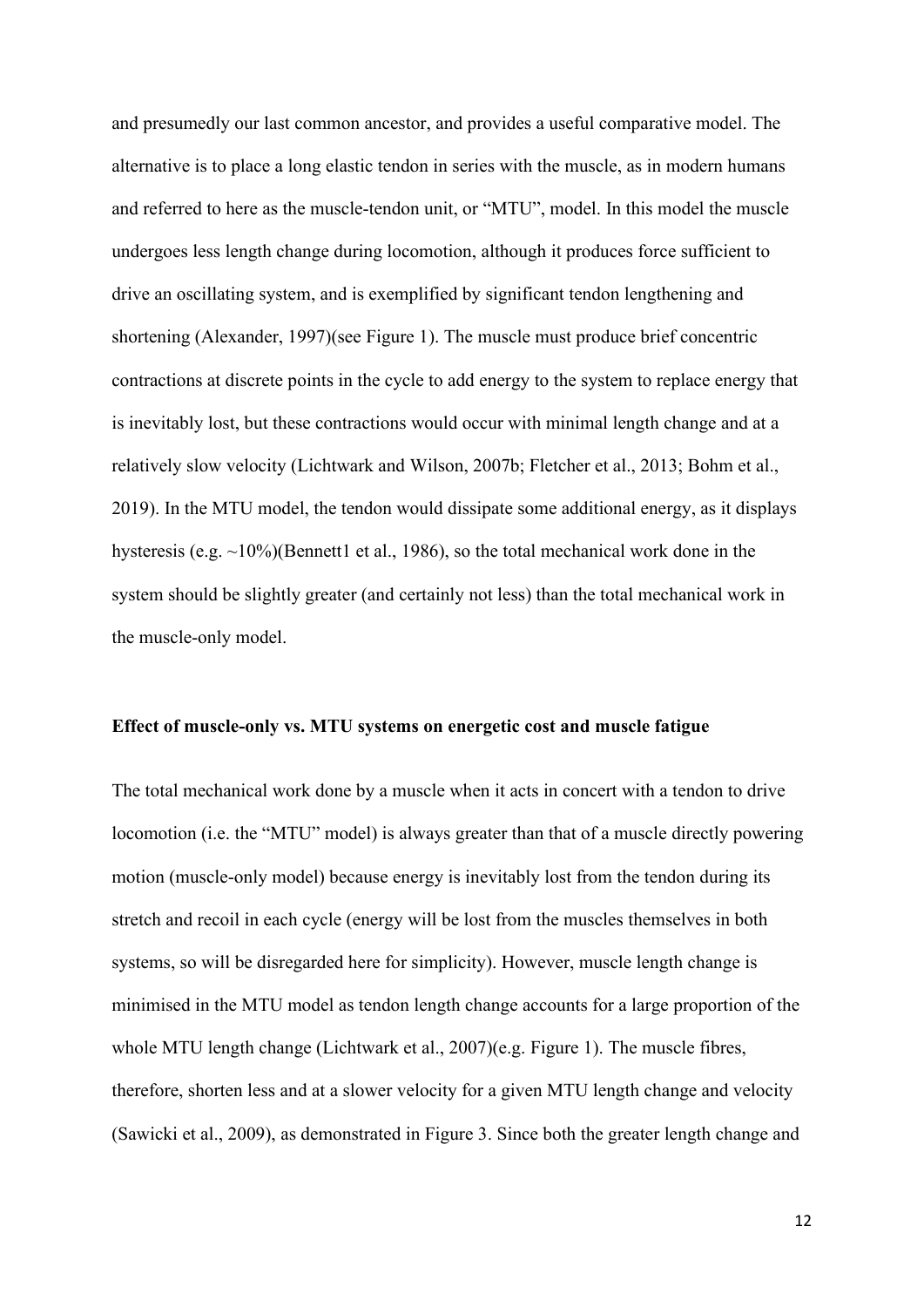

**Figure 3.** Shortening velocity (v) relative to maximal shortening velocity ( $v_{max}$ ) during the stance phase for muscle fascicles in the MTU model (pink) and for the muscle only model (grey). Because in the MTU model, the tendon can accommodate much of the (rapid) lengthening and shortening of the entire MTU, the muscle fascicle shortening velocity is low. In the muscle-only model, any MTU length change must be accommodated solely by the muscle fascicles themselves. Dashed black line indicates maximal shortening velocity of the medial gastrocnemius fascicles (10.8 Lf/s). Note that in the latter portion of the stance phase, muscle fascicles would not be able to shorten fast enough to accommodate the required length change. Fletcher et al. (unpublished observations).

velocity tend to increase the muscular energy requirement (assuming a constant muscle force)(Woledge et al., 1988; Alexander, 1997; Chow and Darling, 1999), and increases in the rate of force production further add to energetic cost (Doke and Kuo, 2007; van der Zee and Kuo, 2021), the insertion of an in-series tendon can reduce the energetic cost of producing the required MTU work, as discussed above.

The reduced energetic cost results from the fact that the cost of force generation is not only dependent upon the total muscle work (Fenn, 1923, 1924) but by independent, and partly cumulative, effects of muscle shortening, shortening velocity and, consequently, motor unit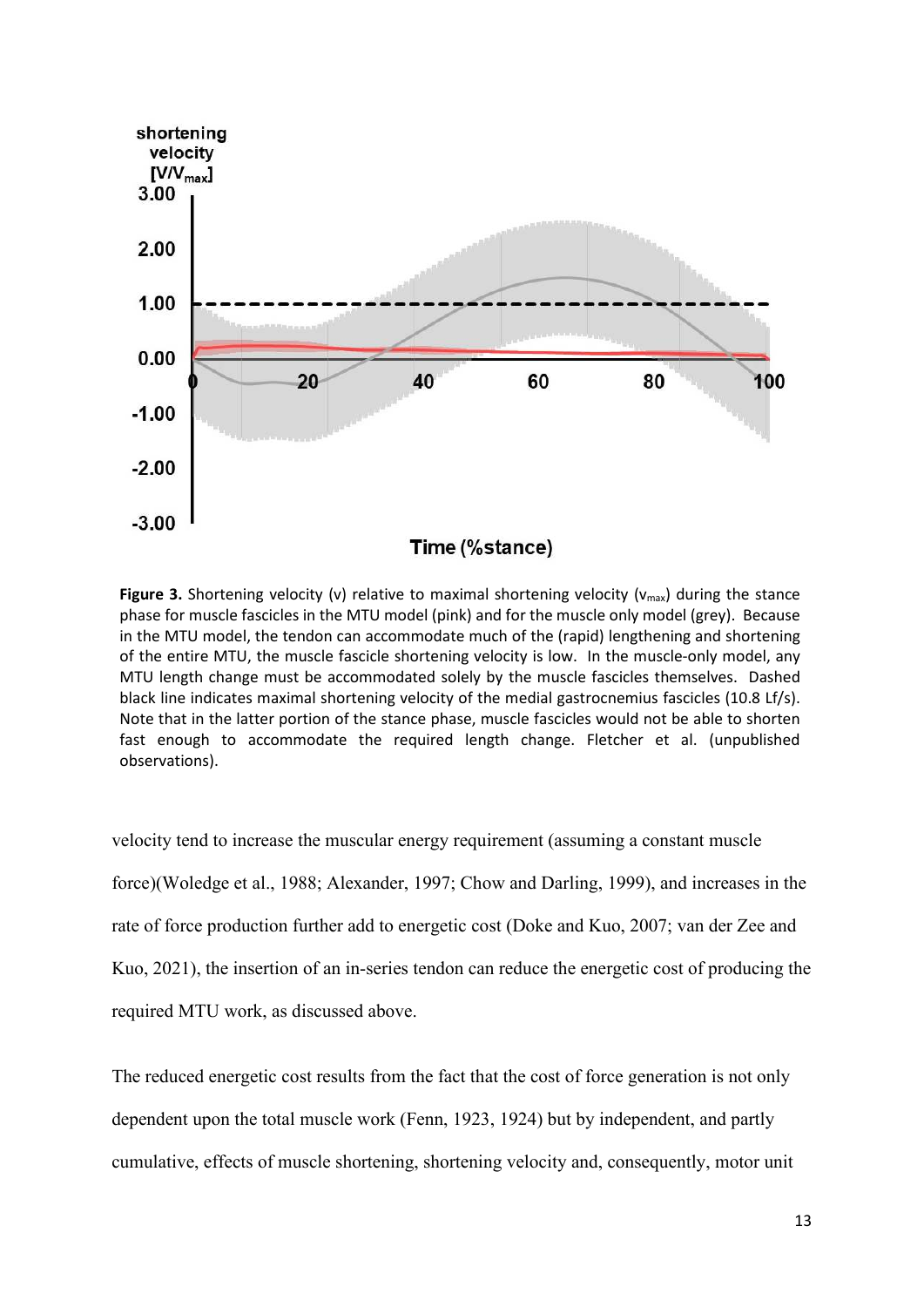recruitment (Roberts et al., 1997; Fletcher et al., 2013). With respect to muscle shortening, concentric muscle work is more costly than isometric force production at a given force level (Hill, 1938; Woledge et al., 1988) yet the force generated at a given level of motor unit recruitment is also smaller, in accordance with the force-velocity relationship (Hill, 1922; Katz, 1939). Therefore, greater muscle activation, and consequently greater motor unit activation, is needed to produce the required force and this is itself associated with an energetic cost (Stainsby and Lambert, 1979). It has been long known that the oxygen requirement of a muscle, which is commensurate with its energy consumption, is more strongly associated with the number of neural pulses provided to the muscle than its shortening or work performed (Fales et al., 1960). In humans, increases in either the force or velocity of shortening in submaximal contractions are predominately influenced by the number of active motor units (Bigland and Lippold, 1954), so the greater the activity of the muscle the greater the energy cost. This is reflected in the strong relationship between oxygen consumption and the integrated electromyogram (EMG) amplitude in human muscles (Bigland-Ritchie and Woods, 1974, 1976). Thus, mechanisms reducing the level of muscle activation will subsequently reduce energetic cost. Since higher muscle forces can be produced during isometric than concentric contractions, a lower muscle activation level is required to meet the force requirements. The smaller proportion of activated muscle mass requires less energy investment to meet force (and work) demands during locomotion. This effect will be greater at faster movement speeds where a muscle operating without an inseries tendon (muscle-only model) would need to produce larger forces at faster shortening speeds to drive motion – at some reasonable running speed, the muscles would not be capable of producing sufficient power to further increase velocity (e.g. see Figure 4). It also follows that an optimum tendon stiffness (in the MTU model) would allow muscle length change to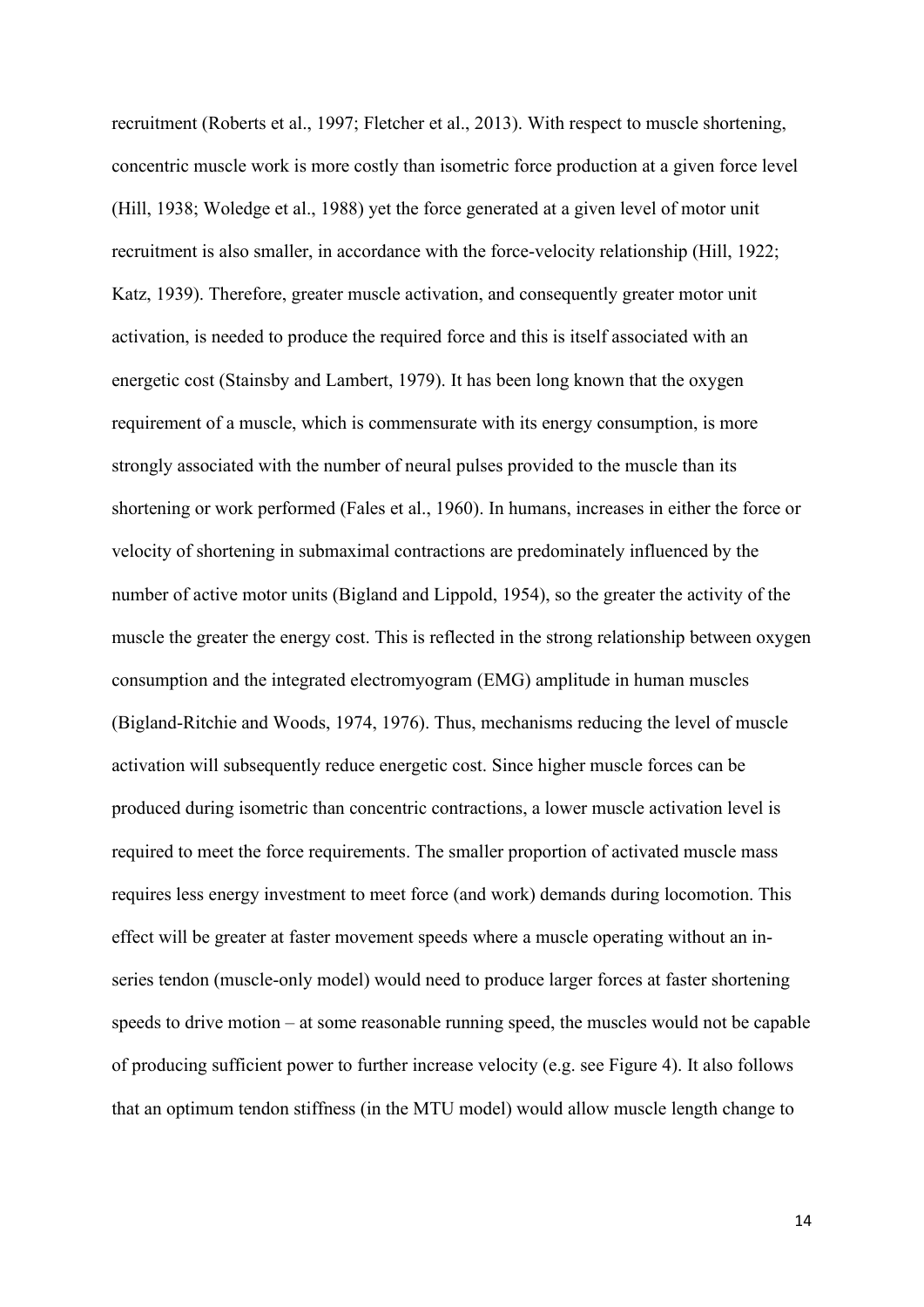be minimised and for energy cost to be optimised – a very compliant tendon will stretch further under high forces and increase the shortening required by the muscles whilst a very stiff tendon will not stretch appreciably and thus increase the requirement for active muscle length lengthening and then shortening (see Box 1: Is there an "optimum tendon stiffness"?). Muscle energy cost would also be maximised if the tendon was infinitely stiff (i.e. muscleonly model) because it would not change length, so the term 'stiffer' in relation to the tendon is used to represent some optimum stiffness that lies with biological range of tendon stiffness values.



**Figure 4.** Force-velocity curves to demonstrate the operating ranges for muscle fascicle force and shortening velocity in the MTU model (red) and in the muscle-only model (pink). Force-velocity curves are scaled to activation from 20% activation (light grey) to 100% activation (black). In the MTU model (red), muscle fascicles shorten at a velocity that would be predicted from the forcevelocity relationship, and maximal estimated activation during stance is 80%. These data align well with the measured and estimated levels of activation of gastrocnemius medialis during running (75- 85% maximum activation). In the muscle-only model (pink), the absence of a compliant tendon requires that muscle fascicles shorten rapidly while developing force to support body weight during the stance phase. This shortening is much faster than what would be predicted from the maximal force-velocity curve for skeletal muscle. Therefore, to accommodate this rapid shortening, muscle forces must be drastically reduced; running speed would suffer. Data from Fletcher et al. (unpublished observations).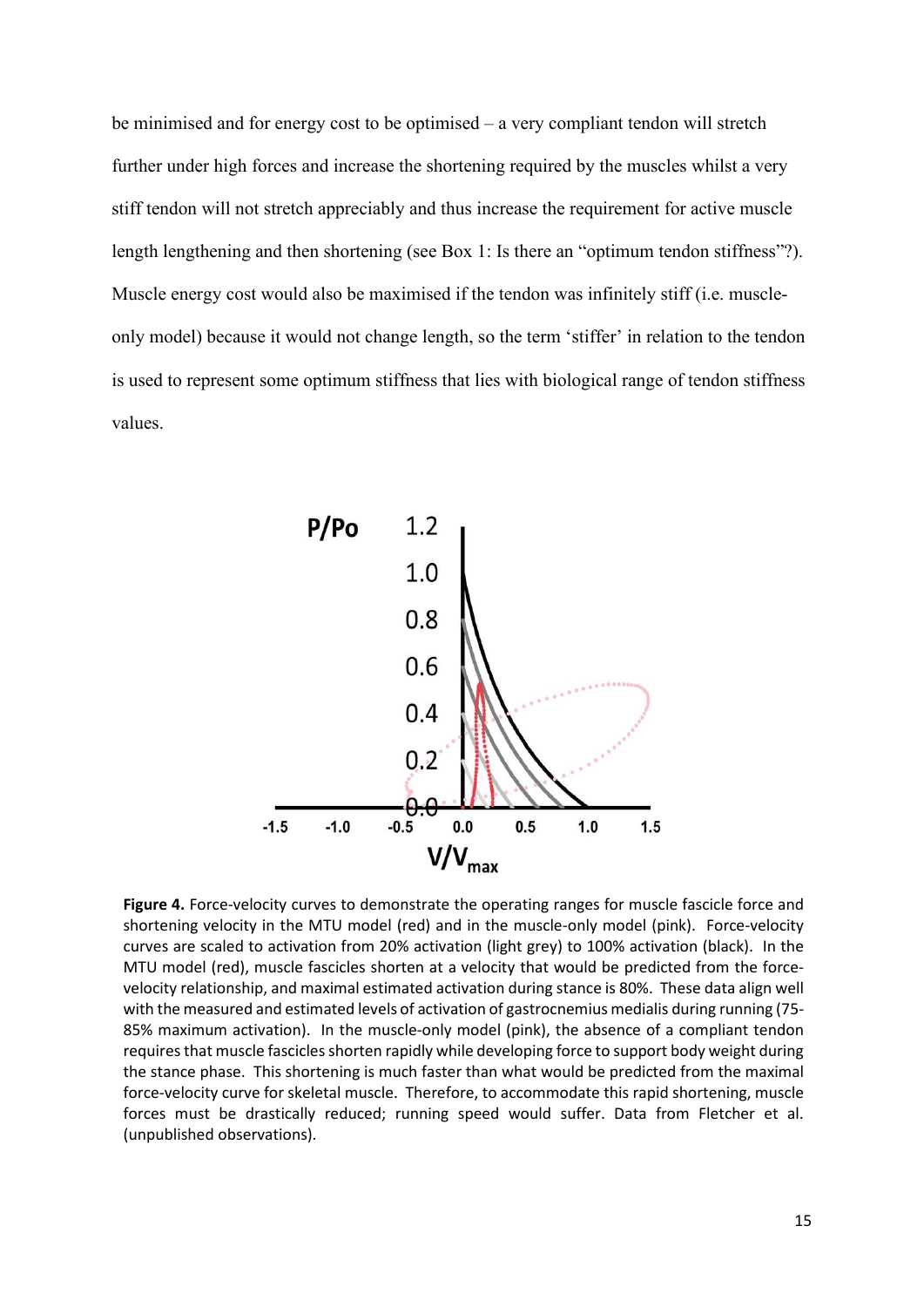However, maintaining a quasi-isometric muscle state may also reduce energy consumption according to the force-length relation. Assuming that the muscles work near their optimum length then the energy cost will be low when the contraction is performed near optimal length compared to a contraction at longer or shorter than optimum length in which a greater neural drive is required for the equivalent force. The activation cost is relatively lower (i.e. it represents a lower proportion of the total energetic cost) at optimal length. Evidence for this complex interplay between muscle shortening, shortening velocity, and activation state has been provided for the human plantar flexors (Lichtwark and Barclay, 2010b; Fletcher et al., 2013; Bohm et al., 2019). Based on these arguments, the energy cost of mechanical work during walking can be reduced by the incorporation of a long tendon (of some "optimum" stiffness (Lichtwark and Wilson, 2007b)) into a muscle-tendon unit largely due to its effects on the force-length and force-velocity requirements, and thus activation level, of the muscle. A proportion of the mechanical work during walking can be performed by the tendon, adding to the total mechanical work of the system in which muscle work is minimised. As evidence for this, muscle efficiency during hopping and running tasks is ~40% (Cavagna et al., 1964; Thys et al., 1975)(calculated as mechanical work output per metabolic rate), which is much higher than the ~25% efficiency of muscle's conversion of metabolic to mechanical energy during concentric work (Margaria et al., 1963; Margaria, 1968; Barclay, 2019). That is, movement efficiency is improved, and therefore muscle (metabolic) "fatigue" will be reduced, when tendons are able to return previously stored elastic strain energy during movement. Thus, it makes sense that a key benefit of the MTU system is that it reduces energetic cost of tasks such as locomotion; hence, energetic cost is a primary outcome variable measured in most locomotion studies.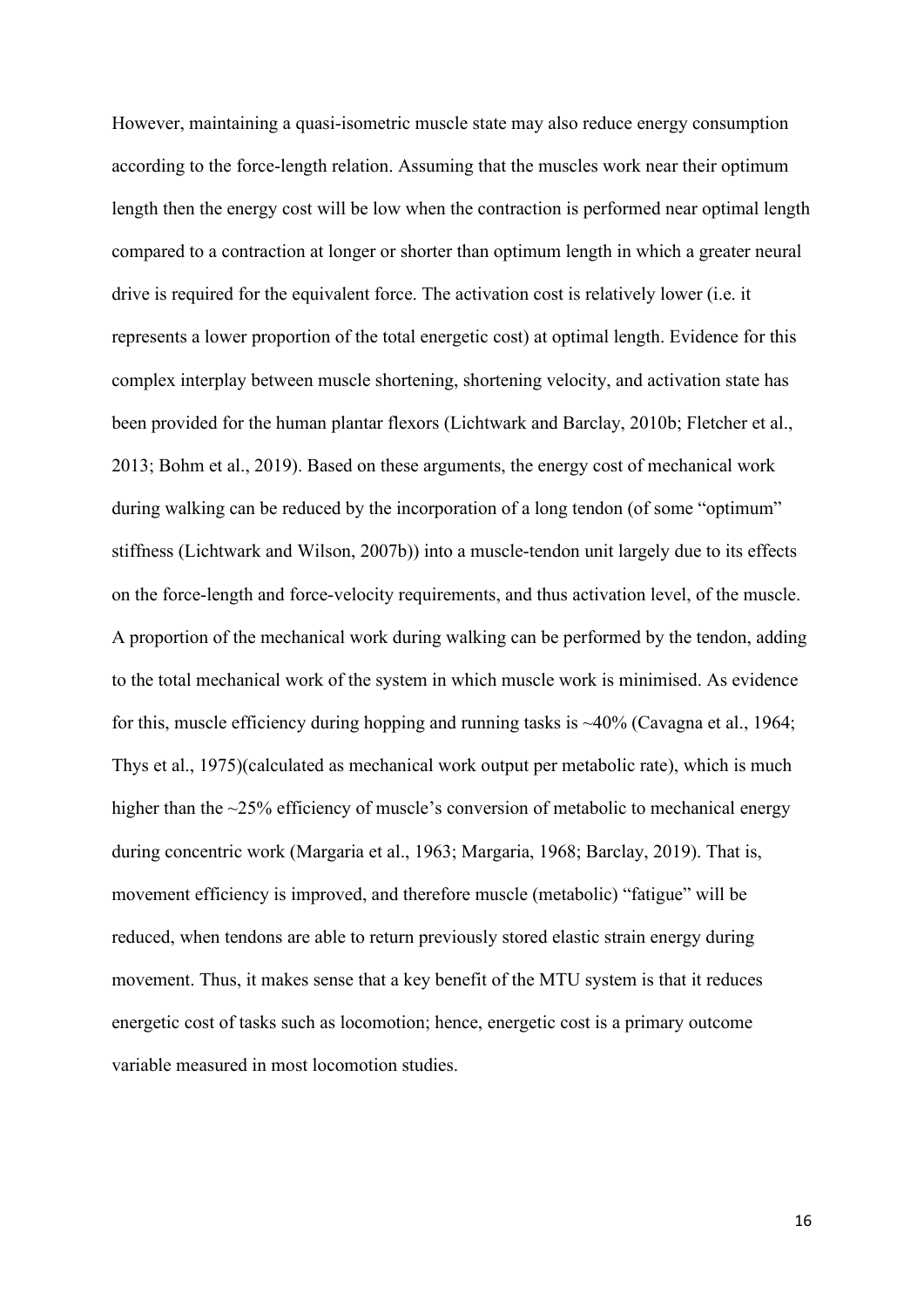#### **Broader effects of muscle-only and MTU systems on energetic cost**

Whilst the economic (energy cost) benefits of a long distal tendon are clear and well documented, an important question remains as to whether this is the only, or at least the main, benefit of long, distal tendons.

## *Effects on limb inertia*

In addition to the above, locomotor cost is strongly influenced by limb moments of inertia as they swing about their local and remote axes (Willems et al., 1995; Gottschall and Kram, 2005; Umberger, 2010) because this affects the internal work required for limb movement. In human walking, the cost of moving the legs alone may contribute approximately 30% to the total energy cost of walking (Doke et al., 2005; Umberger, 2010) – by contrast, the cost of arm swing is probably very small (Collins et al., 2009) and may even provide a small overall economic advantage (~3%)(Arellano and Kram, 2014) by reducing shoulder and pelvis rotation. The longer muscles required in the muscle-only model will increase distal limb mass and thus limb moment of inertia, and consequently increase energetic cost (Myers and Steudel, 1985). However, insertion of a long tendon reduces distal mass and allows a more proximal mass location. The decreased inertia reduces the cost of moving the limb, which is additional to the economic advantage of elastic mechanisms. The energetic saving from this effect is difficult to determine experimentally, although  $\sim$  50% greater work is required to swing the lower limb in chimpanzees (with greater distal limb mass) than humans (O'Neill et al., 2022). Also, as detailed in Supplementary File 1 by way of example for an 80-kg male with 1-m leg length and running at 5 m⋅s<sup>-1</sup> (18 km⋅h<sup>-1</sup>), and thus with hip retraction angular velocity of ~5 rad⋅s<sup>-1</sup> (287°⋅s<sup>-1</sup>), the relocation of shank muscle mass 5 cm proximally toward the knee could reduce leg kinetic energy, and thus mechanical work required for limb movement, from 34.1 J to 31.6 J, representing a 7.3% reduction; a more conservative 3-cm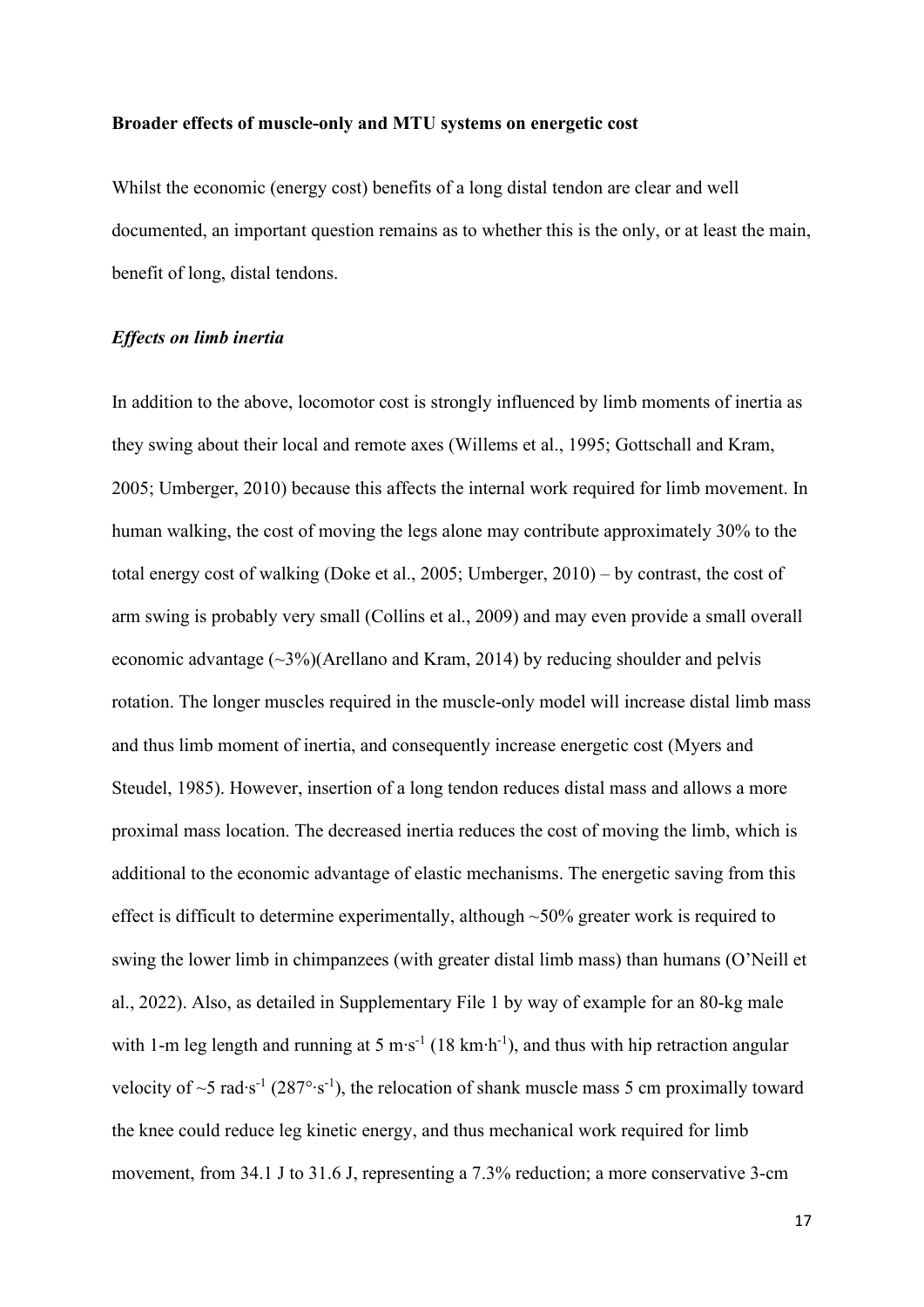shift would reduce energy cost by 4.4%. Assuming that muscle operates concentrically at  $\sim$ 25% efficiency (Margaria, 1968; Barclay, 2019), total muscle work would be reduced by 29.2% and 17.6% for 5-cm and 3-cm mass relocations, respectively. Commensurate with a meaningful inertia-reduction benefit is the smaller size (e.g., cross-sectional area and fibre length) of the plantar flexor muscles in highly trained east African runners who have exceptional running economy (Lucia et al., 2006a; Sano et al., 2015).

The effect of limb inertia is amplified as locomotor speed increases, for example increasing internal work (i.e. kinetic energy) in several species of birds and mammals according to the relation  $0.478v^{1.53}$  J·kg<sup>-1</sup>·m<sup>-1</sup>, where *v* is locomotor speed  $(m·s<sup>-1</sup>)($ Fedak et al., 1982). Based on this relation, internal work increases with speed, and since distal limb segments show larger changes in velocity than proximal segments, reducing distal mass is critical for internal energy cost minimisation (Alexander, 1997, 2002). The evolution of the Achilles tendon would have significantly reduced lower-limb mass, with additional benefit because this mass reduction is provided in the most distal segment. The greater effect of limb inertia reduction at faster locomotor speeds suggests that the adaptation would benefit human running more than walking, consistent with the hypothesis that human running capacity was a key driver of bipedal locomotion in humans.

## *Effects on collisional energy loss*

The foot, and therefore the body, collides with the ground at each step causing leg compression and restitution during the ground contact period and providing propulsive force development to propel the body into the next step. This collision, during which the ground reaction force redirects (accelerates) the body's centre of mass (CoM) upward and forward, is an important source of energy loss (Saunders et al., 1953; Donelan et al., 2002; Ruina et al., 2005) as CoM acceleration requires force production and therefore costs metabolic energy. A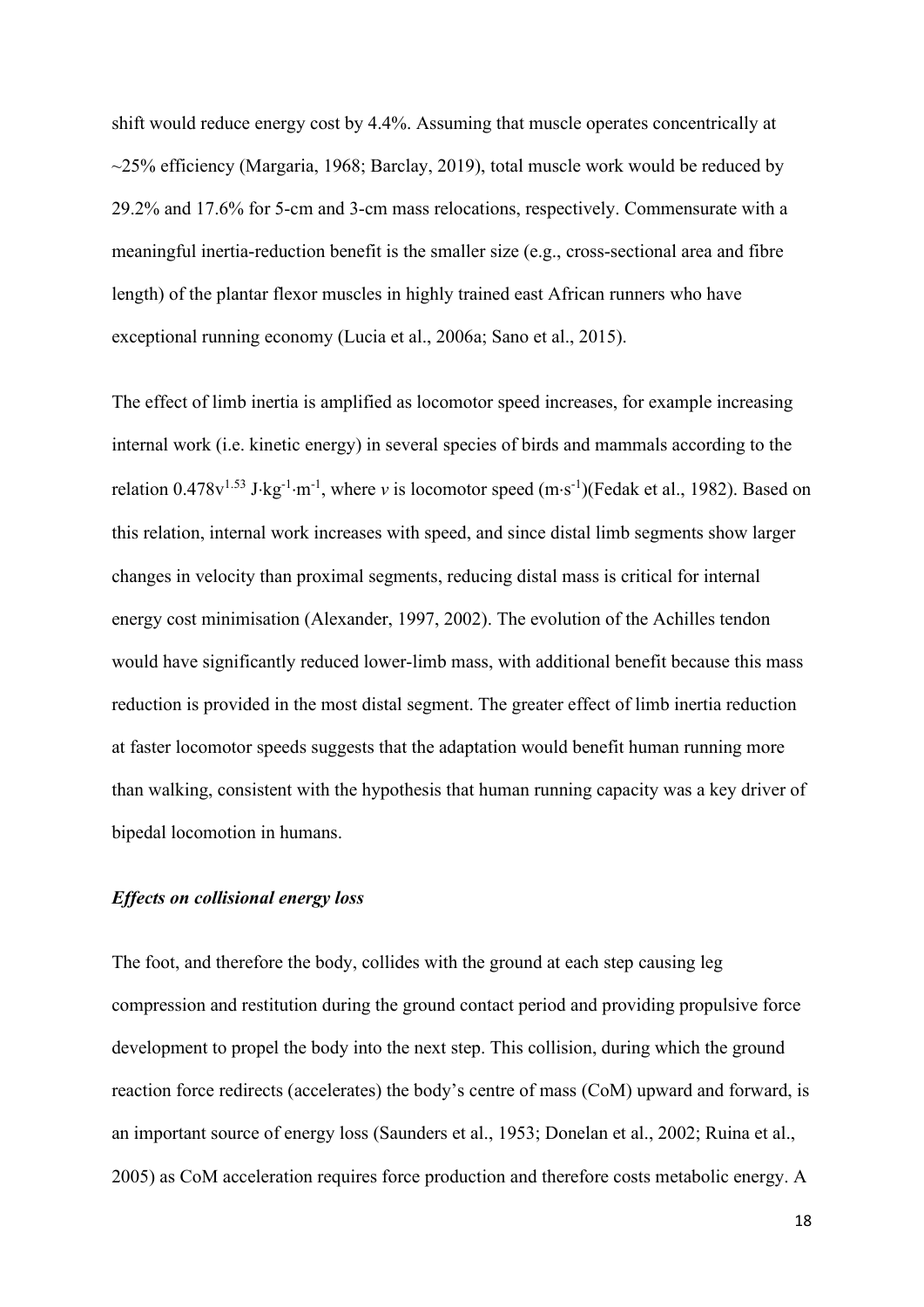compliant limb system characterised by bent-knee (crouched) gait could be used to reduce the amplitude of discontinuities in the path of the CoM and thus minimise collisional energy loss (Saunders et al., 1953; Donelan et al., 2002; Ruina et al., 2005; Bertram and Hasaneini, 2013). And this may be easily done in a system driven only by muscles (e.g. the muscle-only model), which would lengthen and shorten to change limb length through the stride cycle to produce a horizontal CoM path. That is, tendons are not explicitly necessary for collision minimisation. However, greater energetic and mechanical costs of transport are observed when a bent-knee gait pattern is adopted than in traditional walking in which the CoM rises and falls slightly within each step (McMahon et al., 1987; Wang et al., 2003; Massaad et al., 2007), despite collisional forces being smaller (McMahon et al., 1987). Part of the additional energy cost comes from the larger external moment arms of force and consequent increases in required joint moments. The associated increased muscular force production would not only increase energetic cost but also accelerate muscle fatigue and body temperature rise (Crompton et al., 1998)(see discussion below), and thus be expected to negatively impact locomotor performance.

Based on the above, neither straight-leg gait (with large collisional energy loss) nor crouched gait (with larger active muscle requirement) are optimal locomotor strategies (Massaad et al., 2007). Instead, a hybrid solution in which a relatively straight-leg gait is used but smallamplitude joint flexions are initiated at the point of foot-ground impact to reduce collision magnitude appears optimal. This gait pattern could be performed using either the muscle-only or MTU models, however some of the collision energy that would be lost during the braking phase of the gait cycle could be stored in the active muscle-tendon units unique to the MTU model. That is, energy can be briefly stored in the tendon and then used later during propulsion rather than being lost to the environment. Thus, collisional energy can be "recycled" to aid propulsion, analogous to a vehicular kinetic energy return system (Boretti,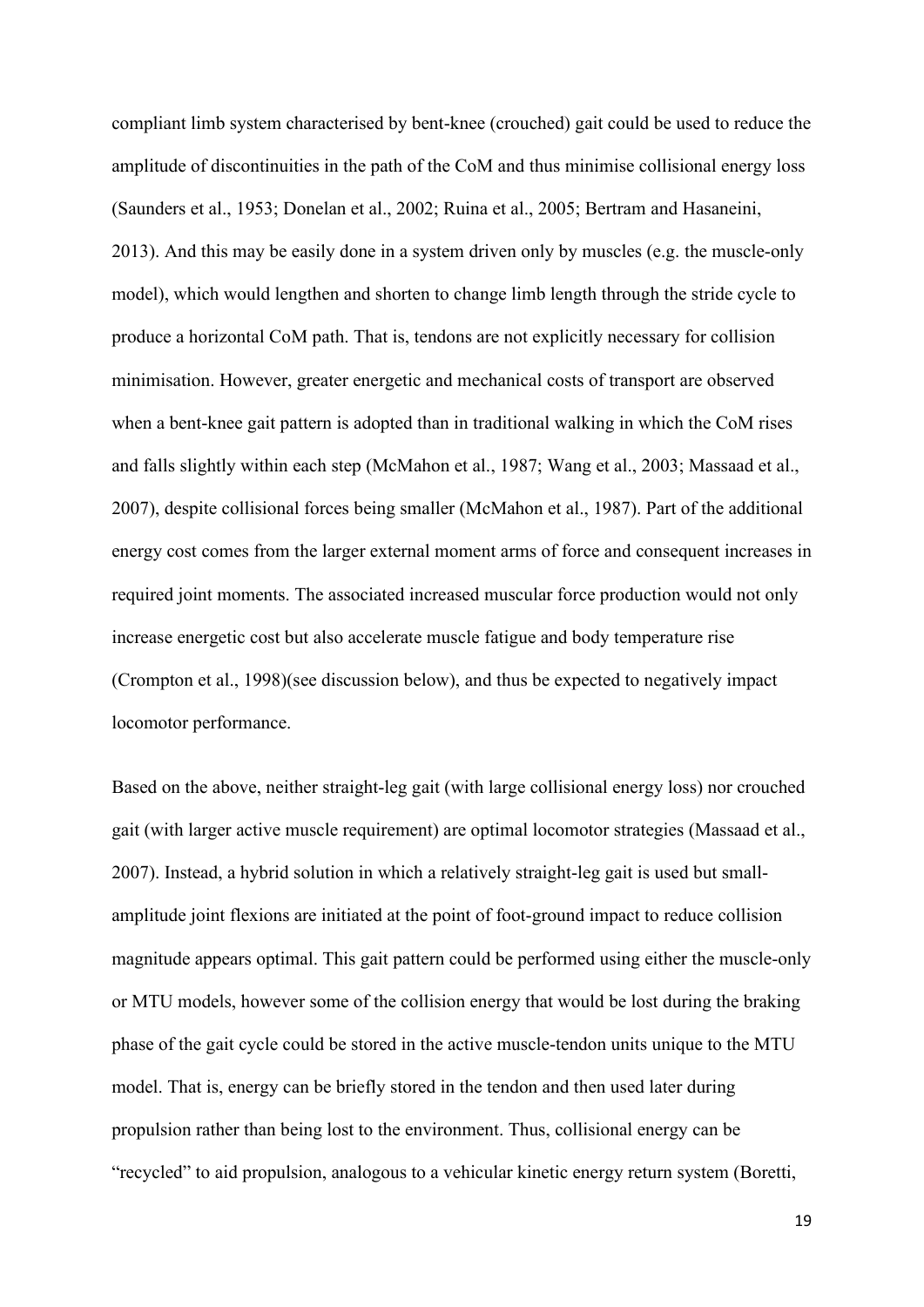2013); in this way, the tendon makes an effective kinetic energy return system. Indeed, the propulsion provided by ankle plantar flexion, when appropriately timed, can reduce collisional forces by redirecting the body's CoM just prior to foot-ground contact (Zelik et al., 2014) so a circular argument is created: collision energy can be stored in the Achilles tendon for subsequent propulsion, and the plantar flexion-based propulsion can then help to reduce subsequent collision amplitude and energy loss. As locomotor speed increases and both the ground impact force and requirement for concentric muscle work increase, the re-use of stored collisional energy would become even more useful from an energetic perspective.

#### **Broader effects of muscle-only and MTU systems on "fatigue"**

An important assumption so far is that the main potential benefit of in-series tendons is their effect on the locomotor cost (through alteration of muscle force production requirements, reduced limb inertia, and store-release of collisional energy), which then influences fatigue based on the intensity-duration relationship. However, an argument can be made that this cost is not the primary determinant of our choice of gait, the locomotor parameters associated with "optimum" gait (e.g. stride length and frequency), or the evolution of long tendons into the human force production machinery (MTU model). Instead, a broader definition of "fatigue" as well as the sense of effort may be needed to understand our capacity to tolerate a given locomotor speed for a given distance, or the decision to adapt movement speed (i.e. alter the pacing strategy) when required. With this consideration, the influence of MTU design on the broader aspects of muscular fatigue and sense of effort should be examined.

## *Effects on muscle damage*

Micro-level muscle and connective tissue damage is common during prolonged running (Kim et al., 2007; Millet et al., 2011b; Hoffman et al., 2012). Such damage would need to be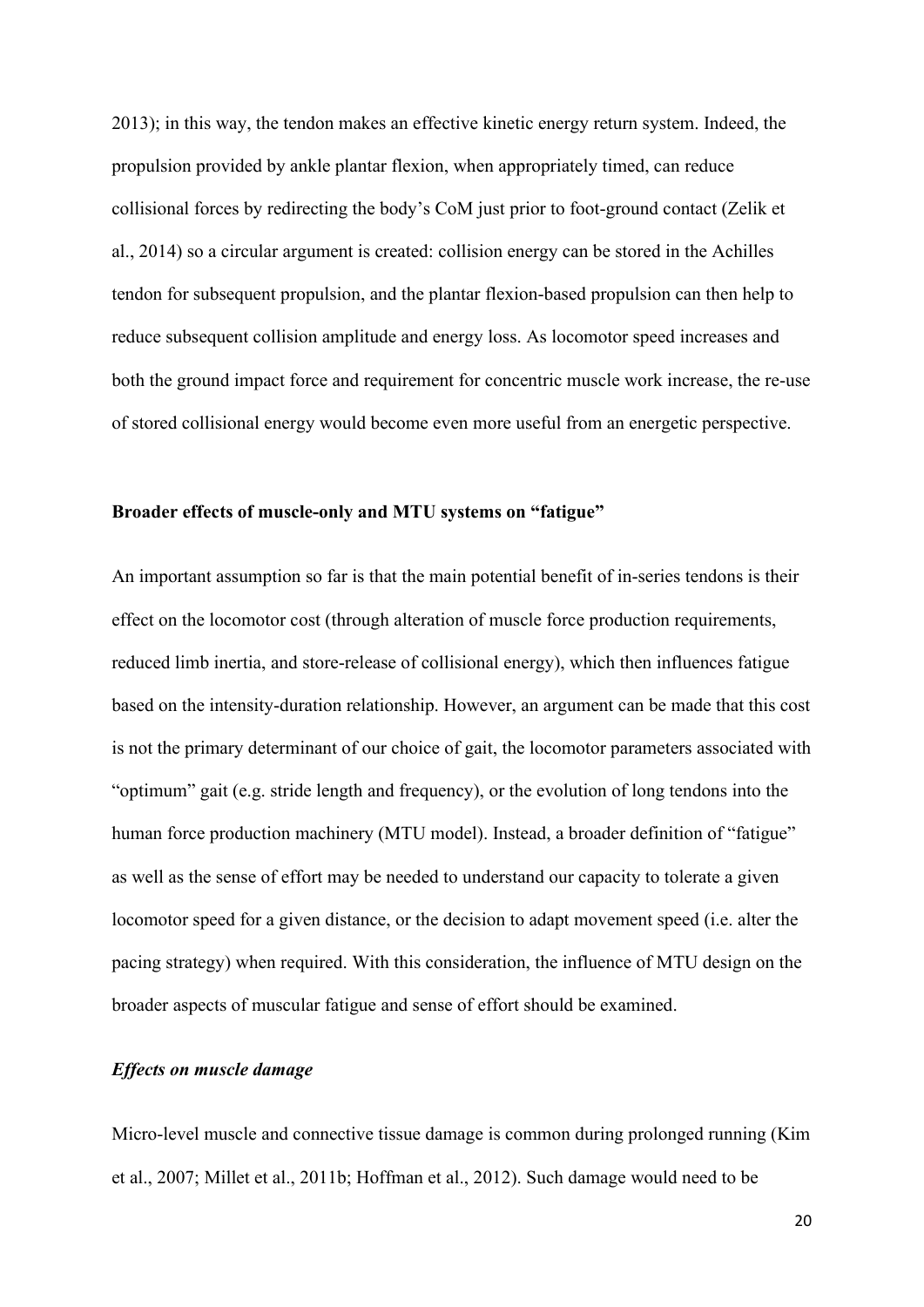avoided in humans running over long distances, especially in hot environments, because of the detrimental effect on running capacity and increased risk of terminal muscle cramping (Hoffman and Stuempfle, 2015; Martinez-Navarro et al., 2020). Limiting the magnitude of concentric-eccentric work cycles (i.e. using an MTU model) reduces both myocellular and connective tissue damage and the resulting disruption of calcium release channels that can occur during unaccustomed, repetitive eccentric muscle contractions (Hyldahl and Hubal, 2014). To minimise muscle damage, and thus to both prolong locomotor activity and ensure that adequate performance in subsequent locomotor bouts (e.g. in the hours or days after the first, damaging bout), reduction of both muscle force and length change during eccentric contractions is required (Penailillo et al., 2015). In a muscle-only model, large eccentric muscle excursions would trigger damage because muscle fibre length change (negative strain) critically affects damage magnitude (Butterfield and Herzog, 2006; Penailillo et al., 2015). However, distal limb muscles tend to remain quasi-isometric during locomotion in an MTU model (Alexander, 2002) so eccentric lengthening is minimised or absent; this system design therefore minimises damage. Using this strategy, highly trained human athletes have been known to complete competitive marathon races (42.1 km) without detectable reductions in muscle function (Petersen et al., 2007), and complete both very long (e.g.  $50 - 100$  km) and extremely long (>300 km) races with detectable but not critical levels of damage (Fallon et al., 1999; Millet et al., 2011b; Saugy et al., 2013).

One counter argument is that, if the muscle-only model were standard then muscles would perform eccentric contractions on a daily basis, which would confer protection against eccentric exercise-induced muscle damage (i.e. a repeat bout effect would be induced)(Hyldahl et al., 2017). However, it would still be problematic in circumstances in which (i) activity levels are low for at least several days, after which the resumption of daily activities could then trigger significant muscle damage, or (ii) an unaccustomed task is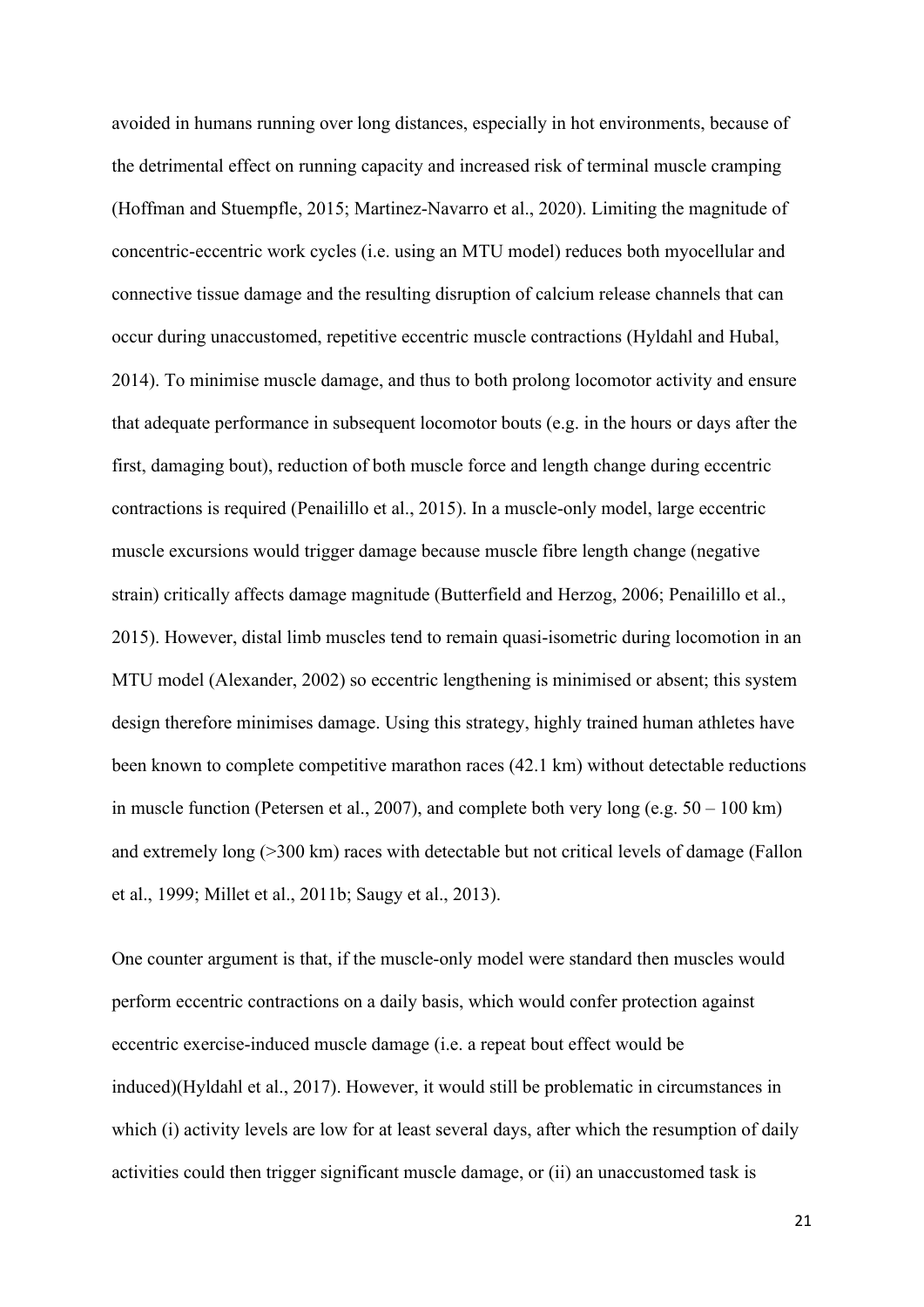performed for which there is no protection. Thus, an important benefit of the long in-series distal tendon is its capacity to protect the muscle from potentially harmful eccentric contractions, minimising fatigue during exercise and ensuring the ability is retained to perform repeated bouts in the hours and days after an initial bout. This would seem to be a critical, yet often overlooked, evolutionary benefit of the long Achilles tendon in humans and its counterpart in other, particularly cursorial, animals.

## *Tendons as vibration dampers*

A collision event is prominent during locomotion even when using a "minimal joint flexion" technique. The higher-frequency components of the ground reaction force during collision at foot-ground initiate tissue vibrations, which would travel rostrally to the head if they remained undamped (Coyles et al., 1999; Wakeling et al., 2002). Active muscles are excellent dampers because strongly bound cross-bridges convert vibrational energy into heat energy for dissipation (Wakeling and Nigg, 2001; Wilson et al., 2001). Muscle activity is therefore required during locomotion for this purpose, i.e., even if muscles were not necessary to drive locomotion, they would be necessary to minimise vibrational energy transmission (Nigg and Liu, 1999; Wakeling et al., 2002). The larger muscles inherent to the muscle-only model might be considered advantageous in this case. However, force production is an inevitable consequence of muscle activation, and this incurs a metabolic cost. So, if the muscle must be active to dampen vibration during the braking phase of foot-ground contact then a strategy in which the energy associated with the muscle work is then stored for subsequent reuse during propulsion might prove useful. Thus, in a system that requires active muscle contraction for vibrational damping, energy storage by an in-series tendon may minimise wasteful energy loss – again, the system functions as an effective energy return system. Evidence indicates that plantarflexor/dorsiflexor co-activation successfully induces fascicle shortening prior to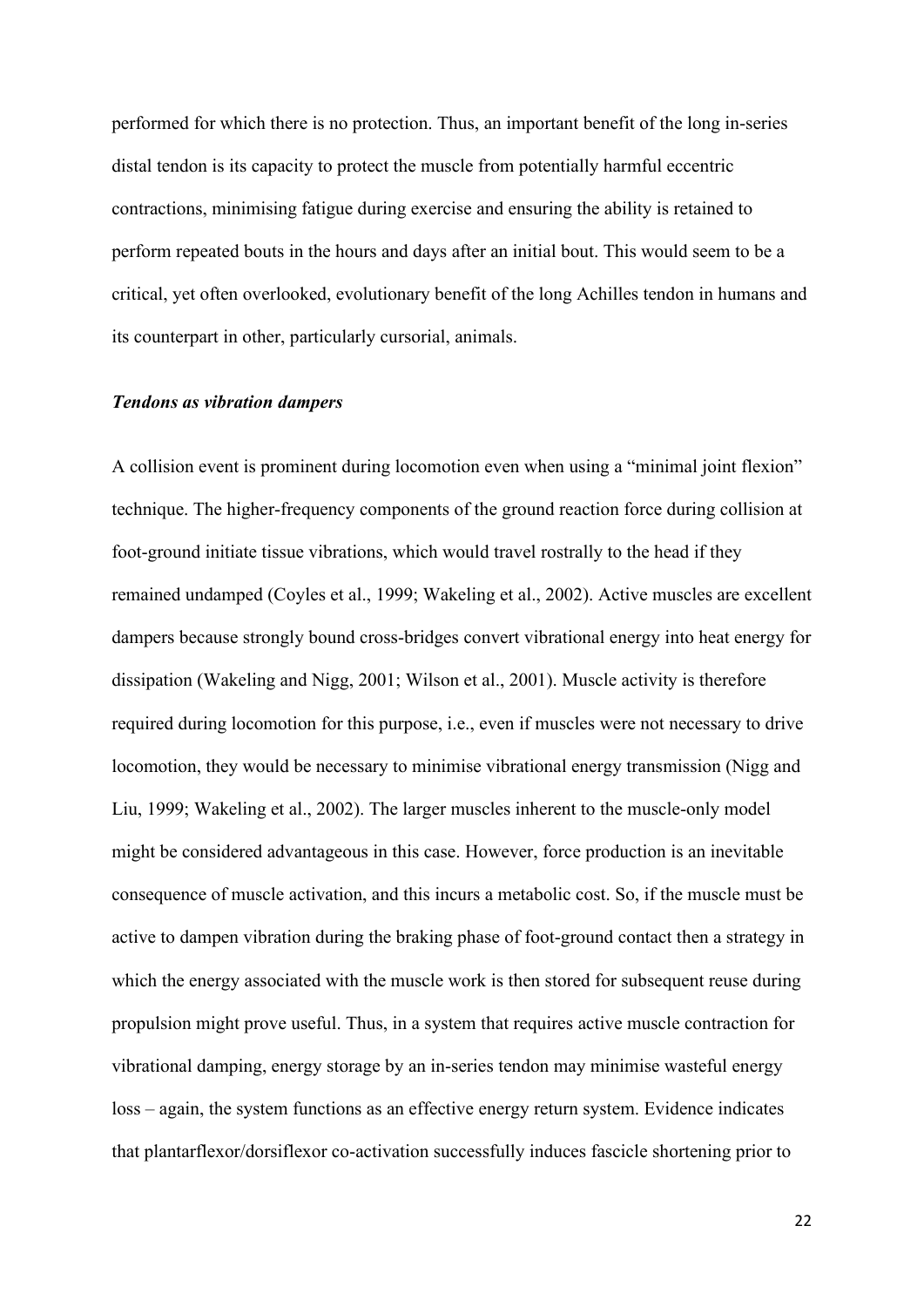perturbed ground contact in order to protect the muscle from damage from a rapid and forceful lengthening during energy dissipation (Dick et al., 2021). A long, in-series tendon would contribute to some of this additional length change. At faster walking/running speeds where vibrational energy is greater there should be a greater absolute benefit of the MTU model design.

More directly, the tendon itself may also assist with vibration attenuation. The plantar fascia and Achilles tendon form an excellent low-pass filter (Pratt and Williamson, 1995), minimising high frequency vibrational energy transfer from the foot through the proximal upper limb (and head), and subsequently minimising vibration-related damage to muscle (Necking et al., 1992; Necking et al., 1996), tendon (Hansson et al., 1988; Wang et al., 1995) and bone (Carter, 1984). It would also potentially reduce muscle fatigue since less muscle activity would be required for vibrational damping. Correspondingly, reductions in energy cost (through lower muscle activation) would reduce both the rate of muscular fatigue and tissue damage.

## *Fibre type use and fatigue*

To generate high power over considerable excursion range, a muscle working in a muscleonly model will need to make use of high-threshold motor units, i.e., faster-twitch fibres. As slow-twitch fibres are more efficient than fast-twitch fibres, at least when muscle speeds are relatively slow (Barclay et al., 1993; Barclay, 1994; He et al., 2000), additional recruitment of faster fibres will be required, which will further increase metabolic cost if shortening velocity is not increased (Woledge, 1998). Because shortening velocity associated with optimal efficiency is increased with progressive motor unit recruitment, energy cost will increase because some of the now active motor units (the newly recruited fast-twitch fibres) will shorten at an energetically inefficient velocity, and fatigue will increase if shortening velocity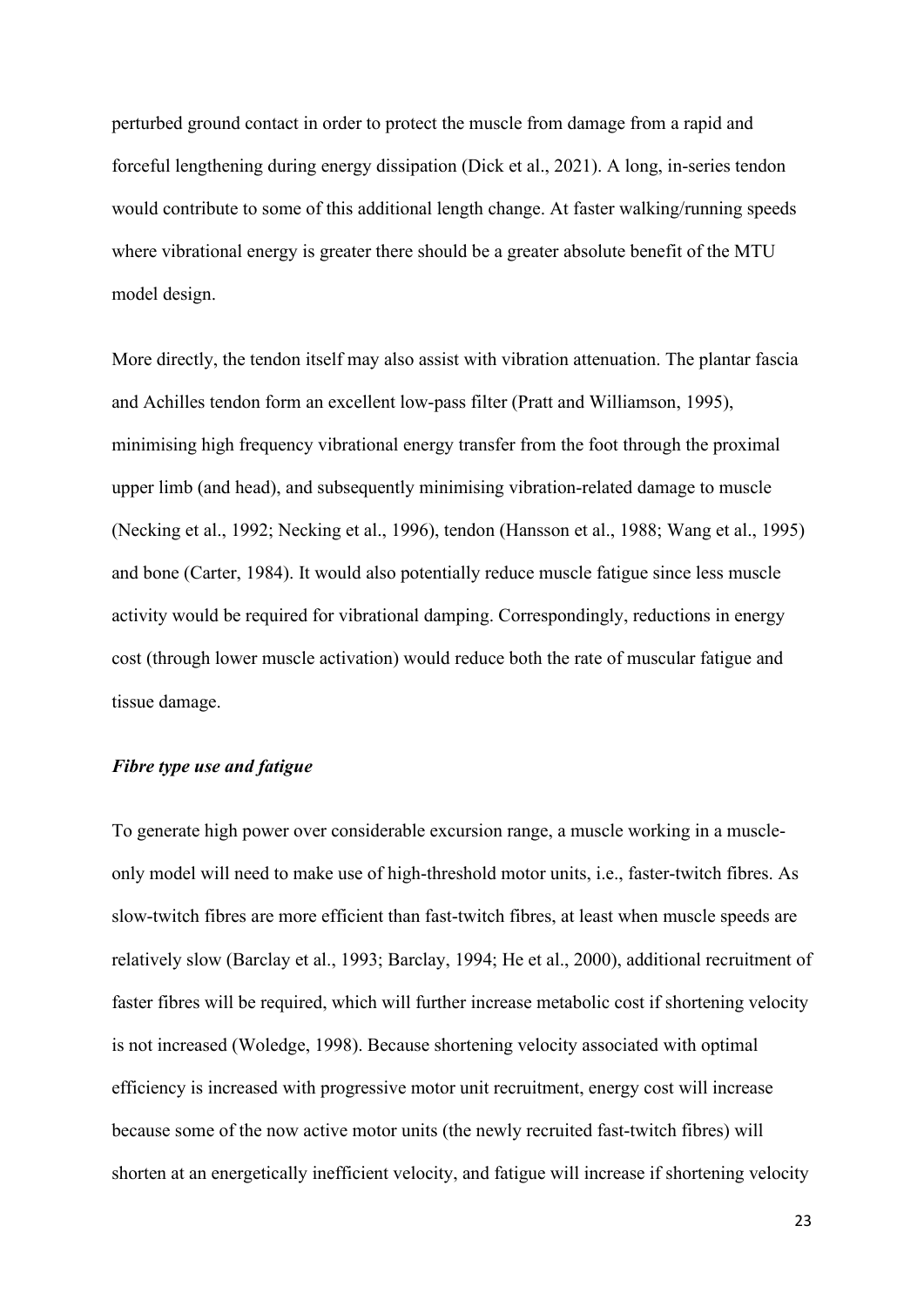is not then increased to this optimal velocity. However, the additional mechanical work per unit time would then incur additional metabolic cost. An MTU model circumvents this issue by minimising muscle work and activation, reducing the need for activation of higherthreshold, usually faster-twitch, motor units.

## *Effects on muscle and body temperature*

An increase in muscle, and thus whole body, temperature is another source of muscle (and organism) fatigue that would be amplified by the greater metabolic cost of the muscle-only model. Increasing temperatures would be problematic because muscular heat accumulation can reduce net mechanical efficiency of muscular force production (Ferguson et al., 2002; Krustrup et al., 2003) and increase metabolic cost (Brooks et al., 1971; Ferguson et al., 2002), which would reduce exercise endurance time (Edwards et al., 1972; Segal et al., 1986), at least during prolonged bouts. Further, whole-body heat accumulation critically affects exercise capacity, with core (and muscle) temperatures >40°C generally being considered terminal for exercise progression (Gonzalez-Alonso et al., 1999b). The accumulation of heat within muscles and the body depends on the relative rate of heat production to heat dissipation (Taylor et al., 2008). Although there may speculatively be some benefits of an MTU system with regard to heat dissipation (see Supplementary Files 2 and 3), heat production minimisation might be of relatively greater benefit.

Muscles such as those working in the muscle-only model would perform cycles of concentric and eccentric work, both of which generate significant heat through metabolism (concentric; positive work)(Hill, 1949) and the degradation of mechanical energy to heat (eccentric; negative work)(Hill, 1938; Abbott et al., 1951). On the other hand, the use of long in-series tendons reduces muscular work by approximately half during locomotion (or more at faster running speeds)(Cavagna and Kaneko, 1977; Monte et al., 2020) and this would significantly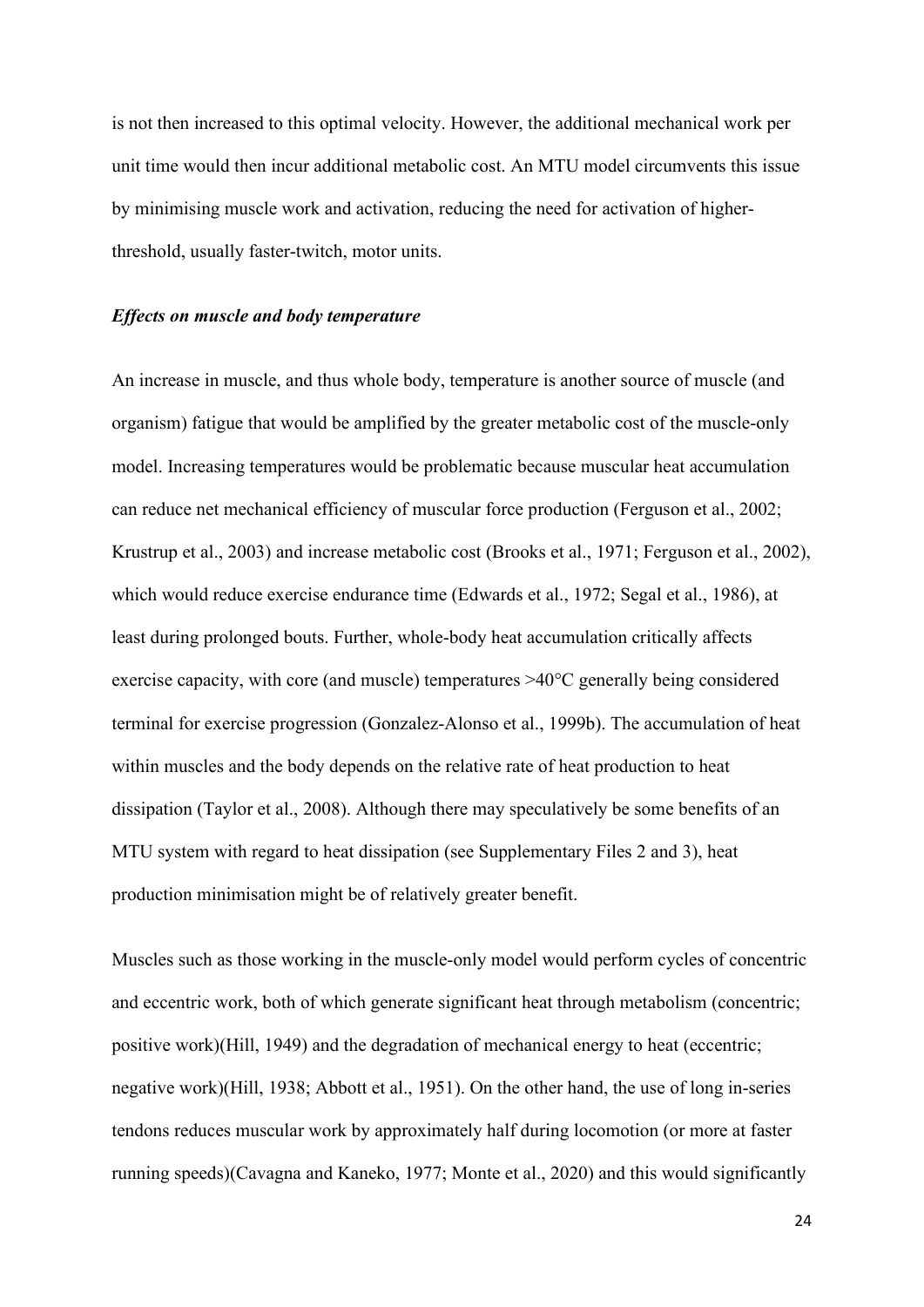reduce heat production, providing a clear heat-minimisation benefit for prolonged work without critical heat accumulation (Ruxton and Wilkinson, 2011). Thus, for the same external work, greater heat is produced in muscles working according to the muscle-only model than the MTU model.

The balance of heat transfer from the working muscles to neighbouring tissues and the overlying skin versus that is transferred by blood-based convective heat transfer to the core is affected by numerous factors, however when ambient temperature is high (near to or greater than core temperature) >35% of heat production would be directed to the core (Gonzalez-Alonso et al., 1999a). The significant rise in core temperature can rapidly become critical, e.g., in minutes to hours depending on the exercise intensity, metabolic cost, ambient temperature and relative humidity. Furthermore, as heat production through aerobic metabolism exceeds that of anaerobic metabolism (Krustrup et al., 2003), greater heat is generated as a proportion of external work when longer exercise bouts are performed, such as those required for persistence hunting, scavenging, and foraging. Thus, not only would a mechanism by which muscular heat production is minimised provide a significant advantage when ambient temperatures are high, but it provides benefit when prolonged, lower-intensity exercise must be sustained. Thus, the evolution of muscles operating within an MTU model should provide an advantage for longer-duration exercise, especially in warm environments, by minimising both muscular and core temperature increases. This may have been particularly critical during Pliocene (>3 mya; 3°C warmer than today)(Haywood and Valdes, 2004) and other climatic warm periods, as well as for incursions of hominins into warmer latitudes.

It is notable that increases in muscle temperature increase cross-bridge cycling rates, reducing net mechanical efficiency (Ferguson et al., 2002) and subsequently increasing muscular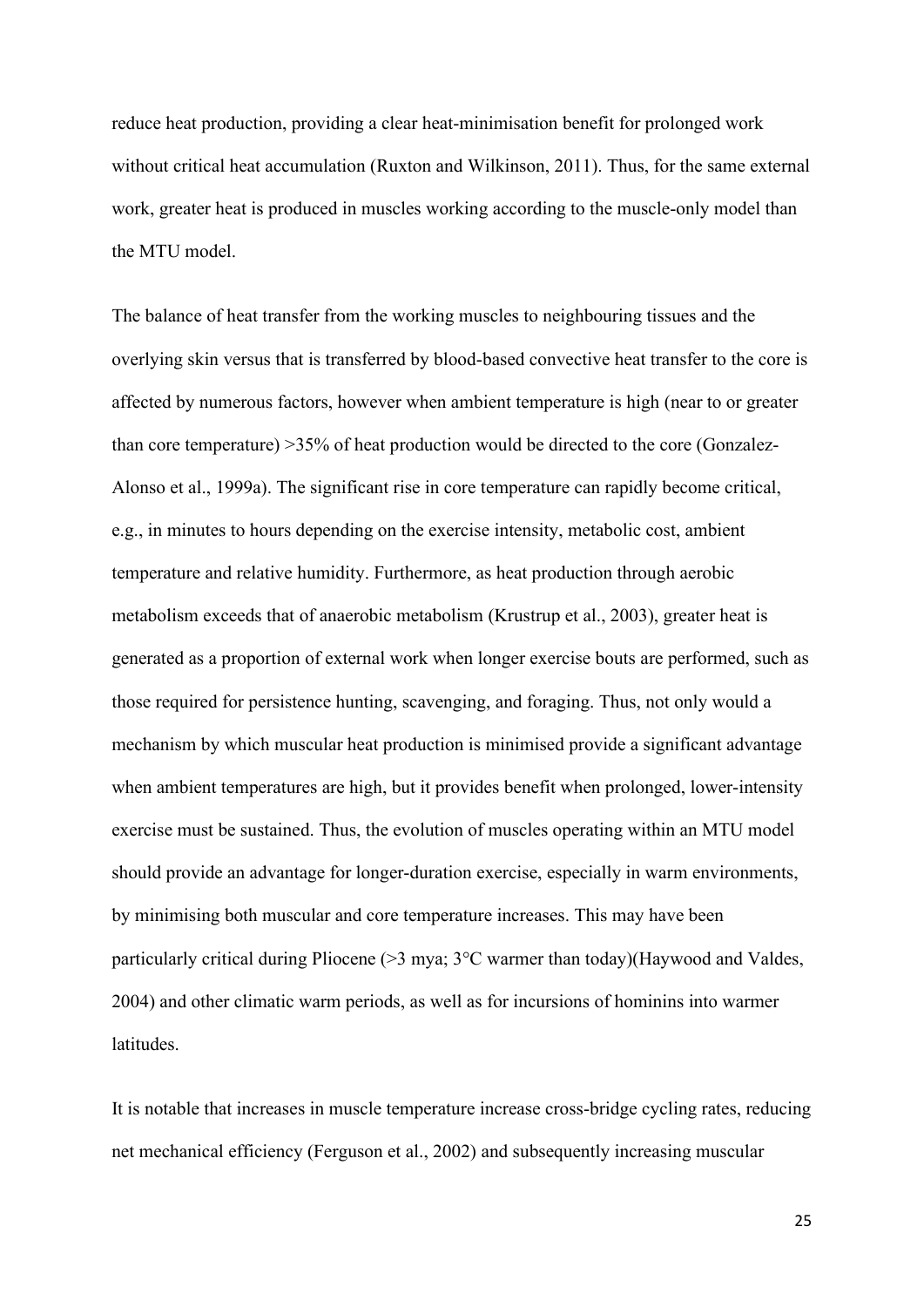power output during brief or higher-speed/higher-intensity exercise (Bergh and Ekblom, 1979; Sargeant, 1987; Ferretti et al., 1992). So larger muscles that work at higher speeds through larger ranges and with smaller surface area-to-volume ratios might provide an advantage to humans (or other animals) in communities in which such activities predominate over endurance-type behaviours. Thus, whilst the evolution of modern humans in relatively warmer, flat-terrain environments might have benefited from the smaller muscle mass of the MTU model, the possibility cannot be discounted that the migration of humans to colder or mountainous regions may have benefited from larger, less efficient MTU designs.

## **Effects on perception of effort**

A fundamental concept so far is that our locomotor capacity is critically linked to physiological and biomechanical phenomena (Rodman and Mchenry, 1980). However, the decision to move is also strongly influenced by our perceptions of both effort and reward; we act (e.g. we move) when the outcome is determined to be subjectively worthwhile (Gendolla and Richter, 2010). When we perceive that a task is more difficult we then have to make decisions as to whether and how to continue, and then exert effort to enact that strategy (Shenhav et al., 2017). Mental effort is laborious and therefore minimised when possible (Kool and Botvinick, 2014), so one might expect that we choose to locomote, or locomote faster, when minimal effort is required yet the reward is great. Mechanisms reducing effort should therefore promote locomotion, and in the much longer term promote the evolution of better movement strategies.

According to the 'sensory tolerance limit' hypothesis (Gandevia, 2001), we may choose to reduce locomotor speed even if the locomotor cost is relatively low in conditions in which movement becomes difficult, including when muscles tire, breathing becomes arduous, pain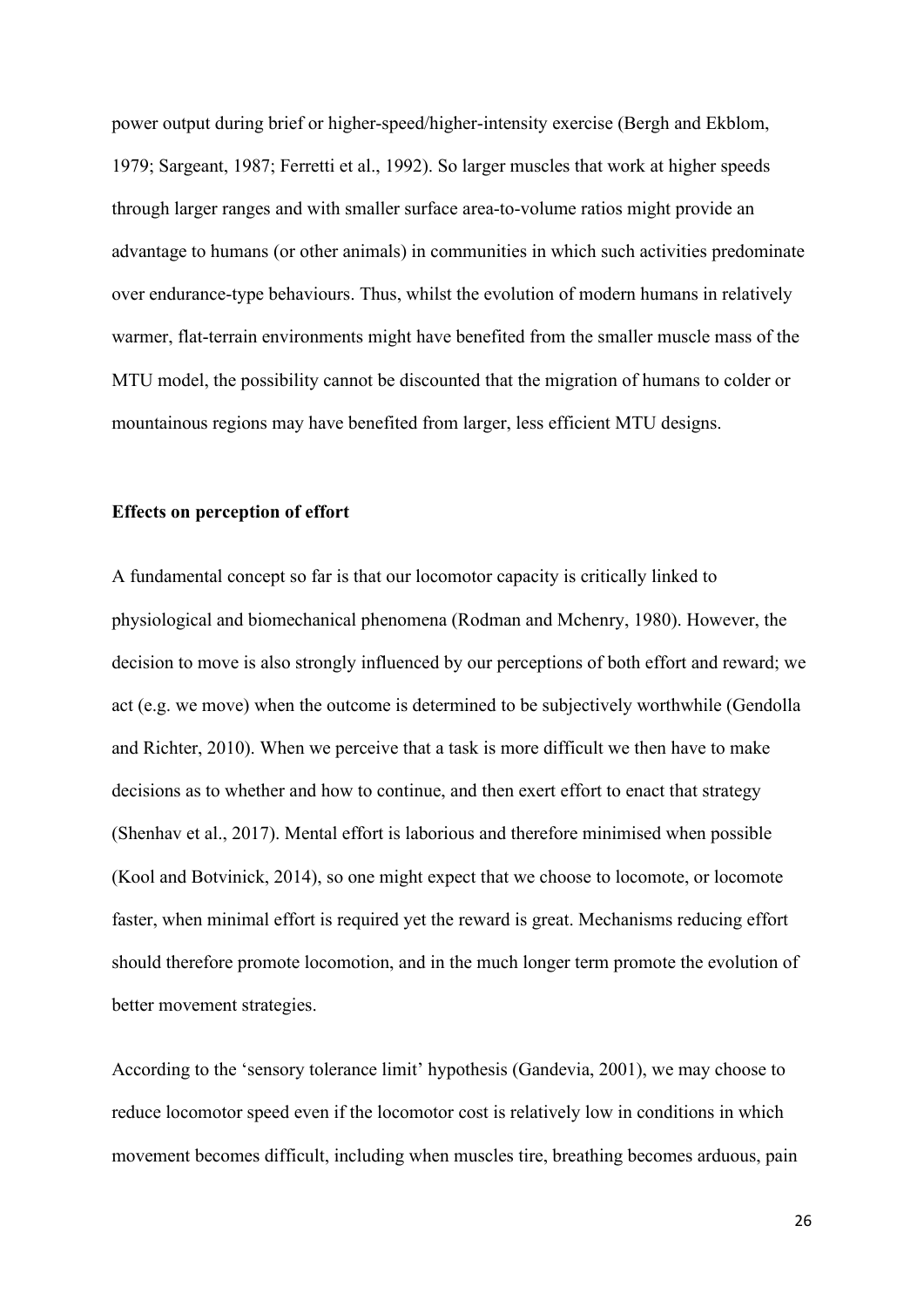is felt in exercising or non-exercising muscles, or either ambient or body temperature is high (e.g. St Clair Gibson et al., 2006; Hureau et al., 2018). That is, global feedback in relation to our physiological state is an important limiter of exercise, including locomotor, performance. Global feedback includes that from the working muscles themselves, which strongly influences perception of effort through both feedback and feedforward pathways. In situations of increasing muscle fatigue, defined as a less than anticipated force for a given level of stimulation (MacIntosh and Rassier, 2002), any pain or ill-feeling in the muscle may directly influence our decision to move and require greater effort to do so. However, a greater number of motor units also need to be recruited and firing frequency increases in order to maintain power (i.e. greater effort evokes greater muscle activation). With it, it is theorised, more efferent copies of the motor command are sent from motor to sensory areas of the brain in order to provide a perception of effort associated with the motor output (Duncan et al., 2006; de Morree et al., 2012). Perception of effort therefore increases during fatiguing tasks as a result of elevated efferent input in a feedforward process. As perception of effort increases, the capacity to reach the endpoint of an exercise task may be judged to decrease (in persistence hunting the endpoint may not be defined so the goal may be set to allow exercise for at least several hours, but in many modern sports the endpoint is well known) and power output, i.e., locomotor speed, may be voluntarily reduced in order to reduce effort. Our decision to reduce effort at the expense of increased energetic cost is exemplified by our choice to transition from high-power running gait to low power walking gait at speeds that would increase energetic cost yet reduce sense of effort (Hreljac, 1993; Tseh et al., 2002). Reductions in locomotor speed (or power) or gait transitions reflect a pacing strategy alteration that ultimately dictates our speed (St Clair Gibson et al., 2006). That is, locomotor speed may be influenced not only by locomotor cost or absolute muscle fatigue, as discussed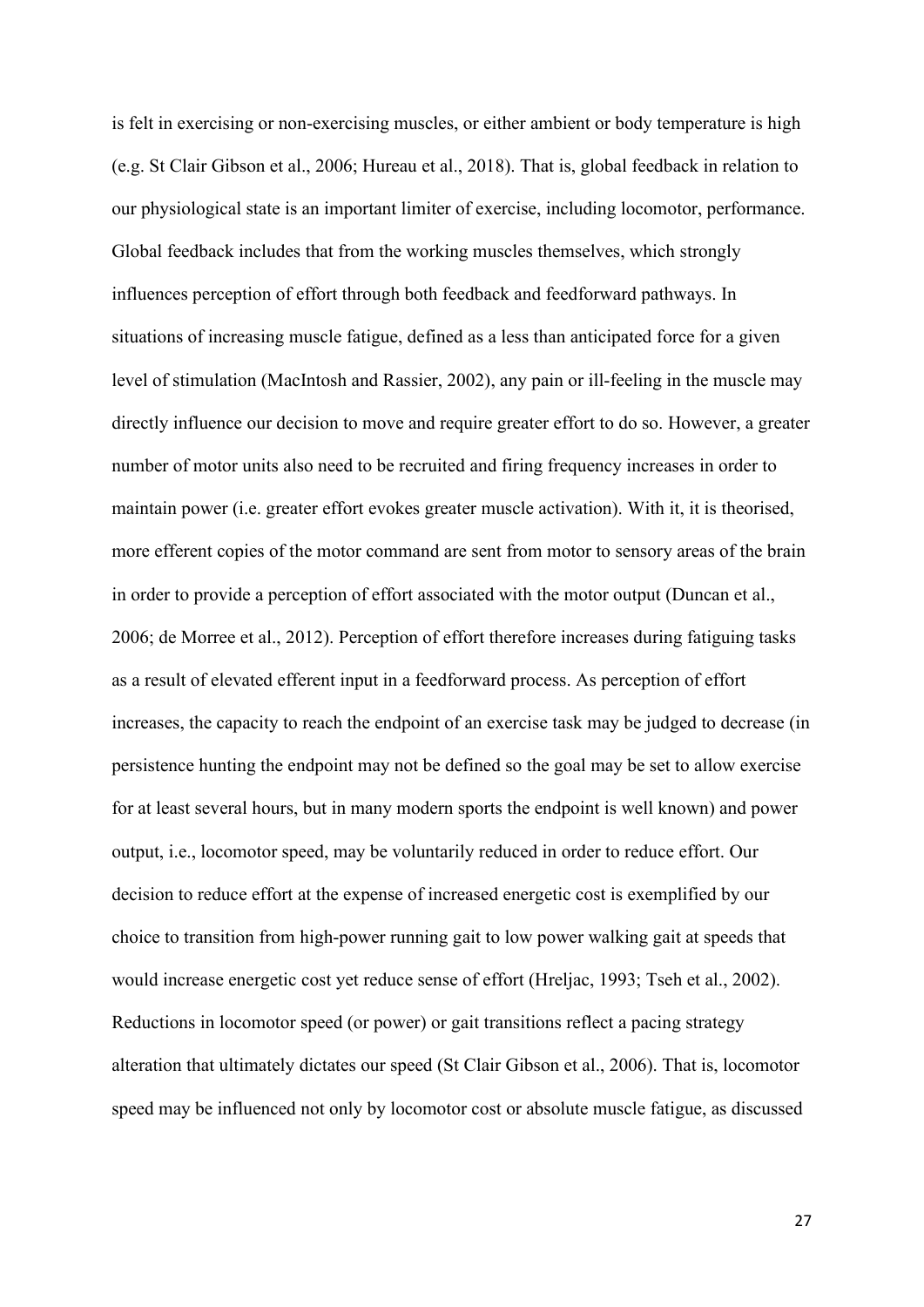above, but also by the pacing strategy adopted which is established in relation to the cost:reward precept.

Although perception of reward can impact the pacing strategy (motivation, anxiety, stress, hunger/thirst, etc., will influence this)(Lambert et al., 2005), the incorporation of long inseries distal tendons will strongly affect the perception of cost. During a fatiguing locomotor task, an in-series tendon improves the muscle's ability to maintain work output and to reduce the energy cost of contraction because mechanical efficiency is thus improved (Lichtwark and Barclay, 2012). Therefore, both the effort required for muscle contraction and the feedback signals providing information in relation to muscle fatigue (e.g. metabosensitive and pain afferents) will be reduced, so perception of effort is reduced. A human should thus 'feel' more comfortable to locomote at a relatively higher speed for a given distance. According to this hypothesis, a longer Achilles tendon (i.e. the MTU model) increases the likelihood of an individual continuing to move, subsequently increasing food yield or the capacity to migrate to more habitable regions, hence increasing the chance of reproductive success in those individuals and leading to the evolution of a longer Achilles tendon.

However, the reduced metabolic cost of locomotion associated with an MTU model also minimises heat production, and thus reduces the potential negative perceptions of heat accumulation within the body. This increases the likelihood of a human deciding to run longer distances in warmer climates, thus improving long-distance scavenging and hunting practice. Furthermore, if the MTU model is better able to dampen vibration within the musculoskeletal system, then both acute and ongoing benefits may be derived. Acute vibration during submaximal muscle actions tends to increase the perceived effort associated with maintaining a given level of muscle force (Cafarelli and Kostka, 1981; Jones and Hunter, 1985) and negatively affect other psychological states such as perception of comfort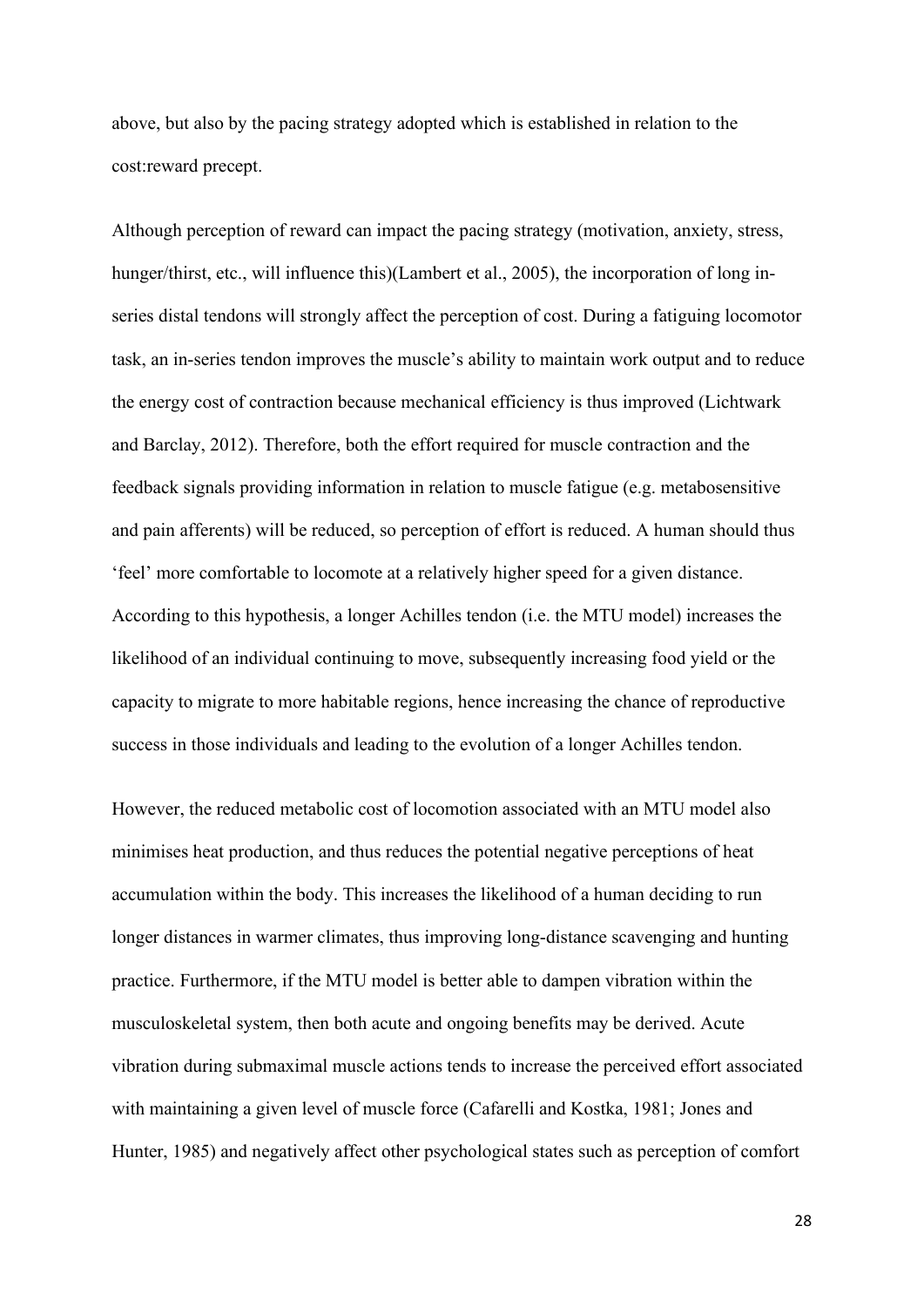during tasks in which vibrations are usually minimal (e.g. bicycling)(Ayachi et al., 2018). Also, at least under some conditions, prolonged vibration reduces subsequent muscle activation capacity and thus limits force production (e.g. 20 min vibration)(Barrera-Curiel et al., 2019), subsequently increasing the voluntary effort required to drive the muscles to maintain force production. In both cases, an increase in voluntary drive to the muscles would increase perception of effort and thus reduce muscular output. In this sense, a long (compliant) distal tendon can both reduce muscle fatigue and the total sensory load projected to the brain, reducing perception of effort and allowing for faster or more prolonged locomotor performance. Given the above, a model in which feedback from numerous systems is influenced by the incorporation of a long, in-series distal tendon, and thus ultimately affects our decision (i.e. capacity) to move, is supported.

## **Is there a greater benefit of MTU systems at faster locomotor speeds?**

Numerous benefits to locomotor performance have thus far been described for the MTU model, but some of these benefits are potentially amplified as movement speed increases. With an increase in locomotor speed, at least to speeds  $\sim$ 7 m·s<sup>-1</sup>, the greatest additional work is done by the plantar flexors (Dorn et al., 2012) largely because of the increase in stride length required (for further speed increases the proximal [hip] muscles become increasingly important). Thus, it is reasonable to ask whether there is a specific benefit to placing long, energy-returning tendons in series with distal limb muscles when movement speeds increase.

As the rate of muscle length change increases with locomotor speed in the muscle-only model, the cost of eccentric work will remain relatively constant whilst the cost of concentric work will increase. By contrast, in an MTU system higher muscle forces will be required in order to drive the system at faster speeds (Dean and Kuo, 2011), although the total cost of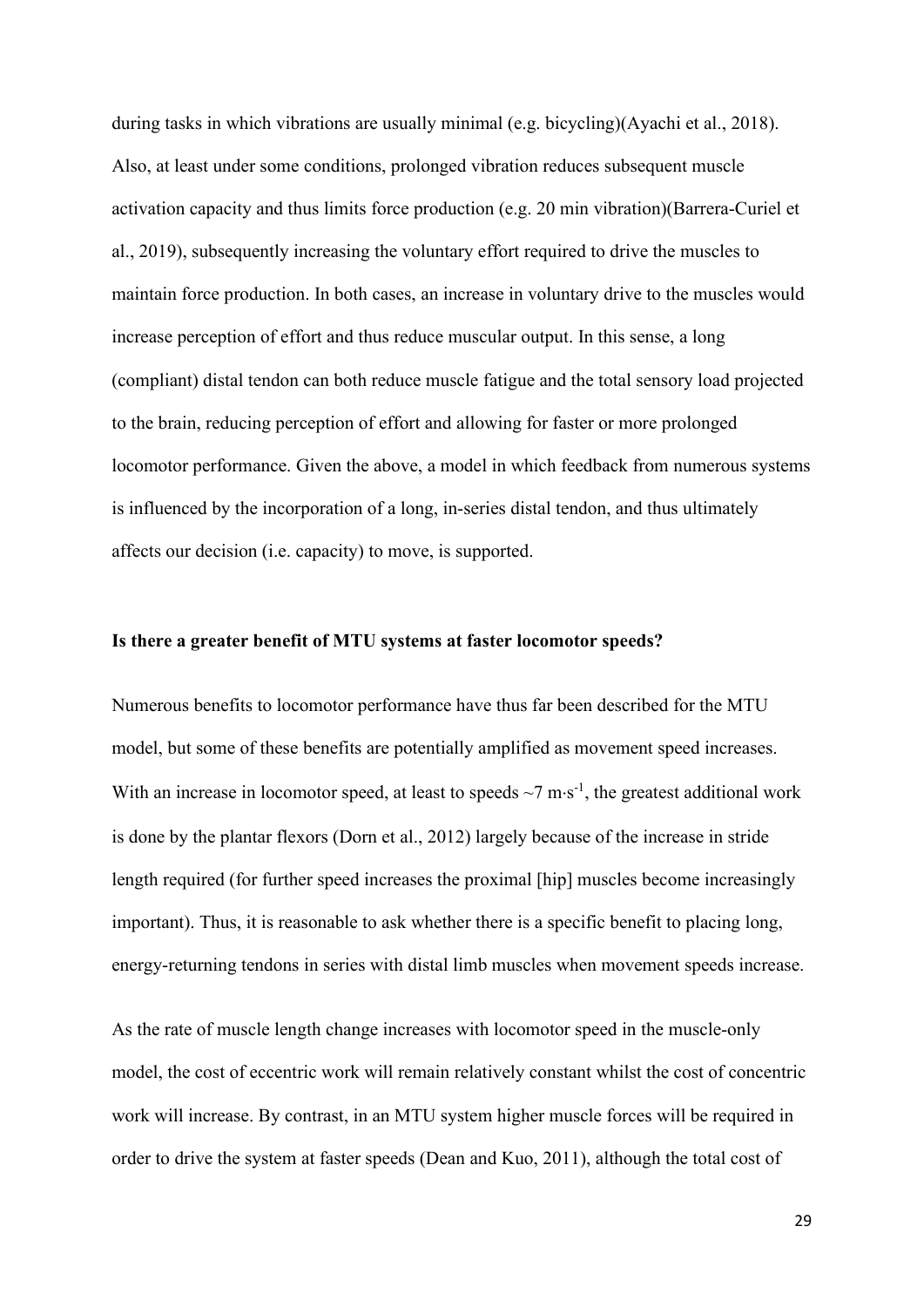producing repeated (cyclic) isometric contractions will increase less with movement speed because there is limited need for a greater mechanical work to be performed (see Figures 1 and 3); additional work is done by tendon recoil. Increases in the rate of force development at faster locomotor speeds will also be accomplished by increasing activation rates, which adds its own cost)(Doke and Kuo, 2007; van der Zee and Kuo, 2021), and recruitment of fastertwitch fibres (larger motor units) at lower force levels, i.e., earlier in the force rise phase (Duchateau and Baudry, 2014; Maffiuletti et al., 2016) in both models. This activation increase may thus increase the cost of force production (Bigland-Ritchie and Woods, 1974, 1976; Stainsby and Lambert, 1979; Dean and Kuo, 2011), but is expected to be less than the increasing cost of concentric work and less in the MTU model. Therefore, theoretically, the muscle-only model will become more energetically expensive than the MTU model at higher movement speeds. Based on this consequence, evolutionary pressure for tendon lengthening exerted by the need to locomote at faster speeds (e.g. jog) may be greater than for slower (e.g. walk) locomotor speeds.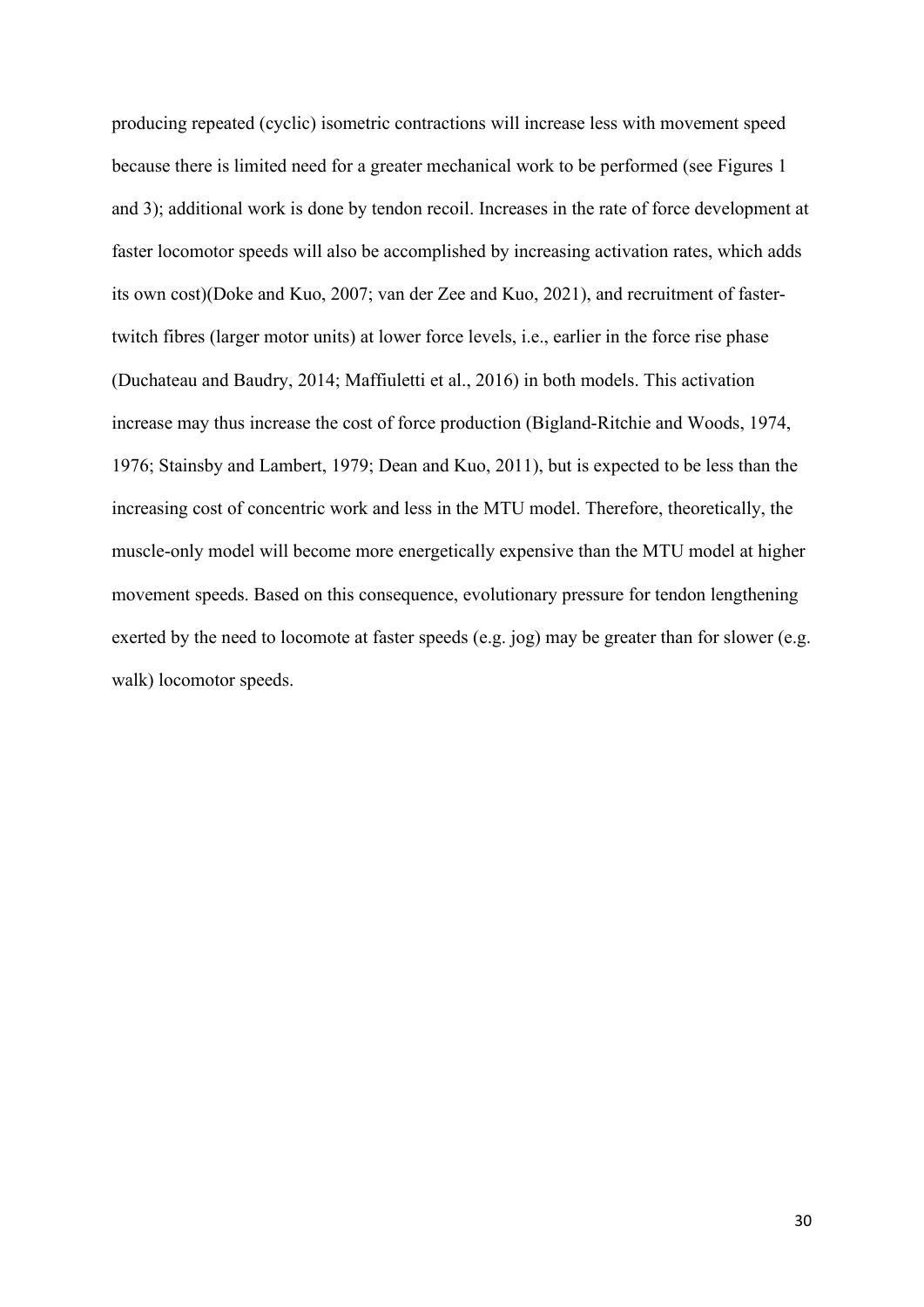

**Figure 5.** The incorporation of a long tendon into the distal muscle-tendon unit (MTU model) will both reduce energy cost, and thus fatigue, as well as decreasing the perception of effort during locomotion (solid arrows in figure). Chief protagonists include reductions in limb inertia, reduced energy loss during foot-ground collisions, storage and reuse of the muscle work required for vibration damping, and reduced muscle damage through both the decreases in muscle length change and vibration propagation (these outcomes may also interact; dashed lines). These benefits should increase both the speed and ease of movement and have greater effect at faster locomotor speeds (i.e. running > walking).

## **Conclusions**

Long distal leg tendons such as the Achilles tendon are common in cursorial animals and are known to both amplify muscle power and allow muscle fibres to work over smaller length ranges and at slower shortening speeds, with that energy replaced by stored elastic potential energy. However, little evidence exists that long distal tendons evolved in humans to predominately allow high muscle-tendon power outputs, and indeed we remain relatively powerless compared to many other species. Further, whilst reduced energetic cost of locomotion would be a beneficial adaptive trait, allowing us to walk and run for long distances with minimal energy consumption, other potentially greater benefits exist. As summarised in Figure 5, long distal tendons would reduce muscle fatigue, which is influenced by energetic cost but also (i) reduced limb inertia afforded by the longer tendon and shorter muscles (and corresponding reduced muscle force requirement), (ii) reduced energy loss during foot-ground collisions, (iii) storage and reuse of the muscle work required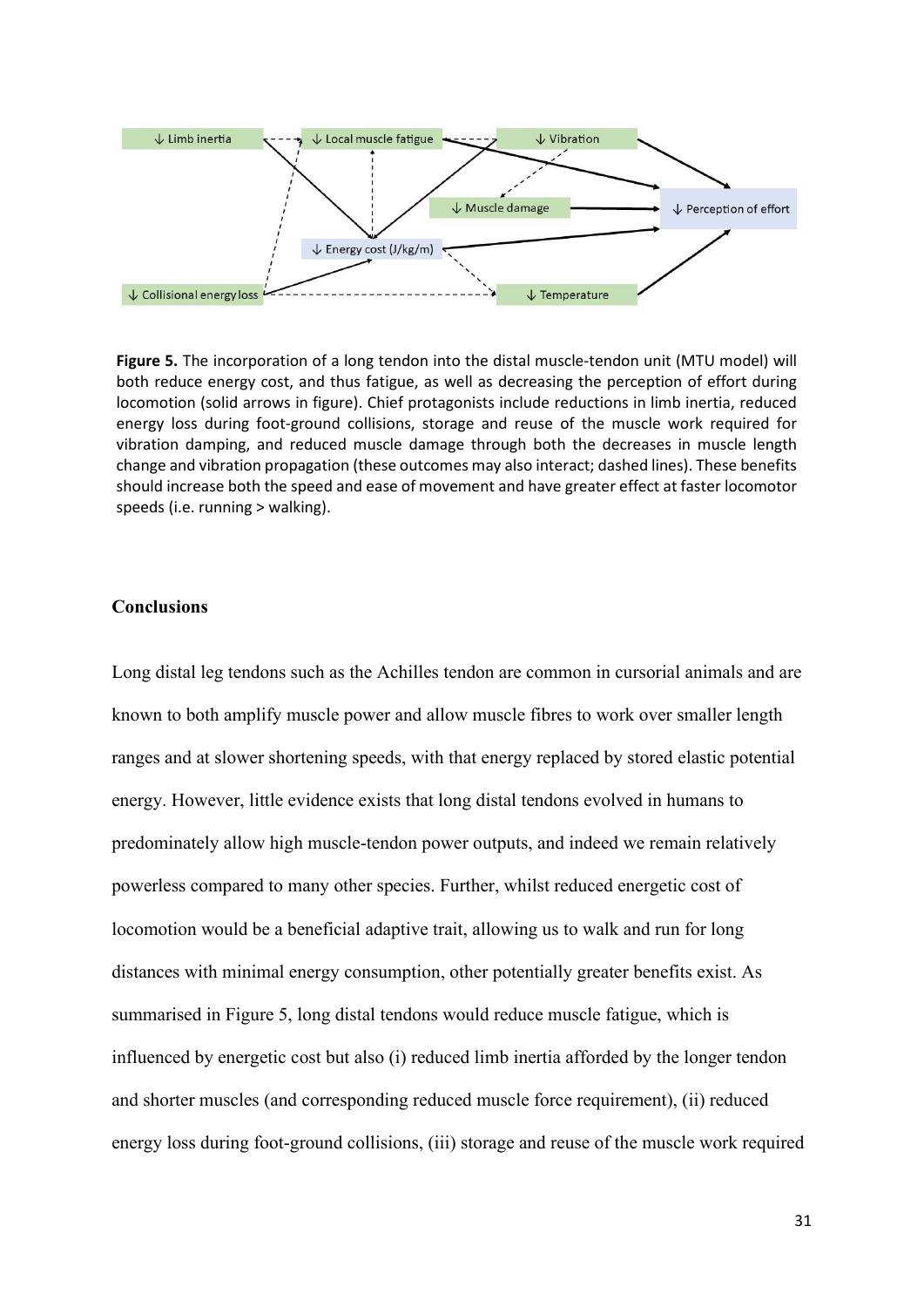to dampen the vibrations induced by foot-ground collisions, (iv) reduced exercise-induced muscle damage (especially during eccentric contractions or prolonged vibration), and (v) attenuation of muscle and whole body temperature increase. Many of the above benefits are expected to be greater during running than walking, allowing speculation that running might have been a primary driver of distal muscle-tendon unit morphology in humans. Collectively, these benefits would have strongly influenced perception of effort during locomotor (and other) activities, ultimately allowing a choice to move at faster speeds or for longer. The long distal tendon in modern humans, the Achilles, may therefore be a singular adaptation that provided numerous physiological, biomechanical, and psychological benefits and thus influenced behaviour across multiple tasks, including locomotion. While energy cost may be a variable of interest in locomotor studies, future research should consider the broader range of factors influencing our movement capacity as well as our decision to move over given distances at specific speeds in order to move fully understand the effects of Achilles tendon function, or other factors, on movement performance.

## **BOX 1: Is there an "optimum tendon stiffness"?**

**\_\_\_\_\_\_\_\_\_\_\_\_\_\_\_\_\_\_\_\_\_\_\_\_\_\_\_\_\_\_\_\_\_\_\_\_\_\_\_\_\_\_\_\_\_\_\_\_\_\_\_\_\_\_\_\_\_\_\_\_\_\_\_\_\_\_\_\_\_\_\_\_\_\_\_** 

The most economical (or fastest) walkers (Stenroth et al., 2015) and runners (Arampatzis et al., 2006; Fletcher et al., 2013) have stiffer Achilles tendons and stronger plantar flexor muscles than those who are less economical (or slower)(Fletcher and MacIntosh, 2018). The question may therefore be asked: If we accept that a tendon placed in series with the muscle (the MTU model) is ideal during both slow- and faster-speed locomotion, why might a relatively stiffer tendon (and stronger muscle) be found in those with better walking and running performances? Several possibilities exist.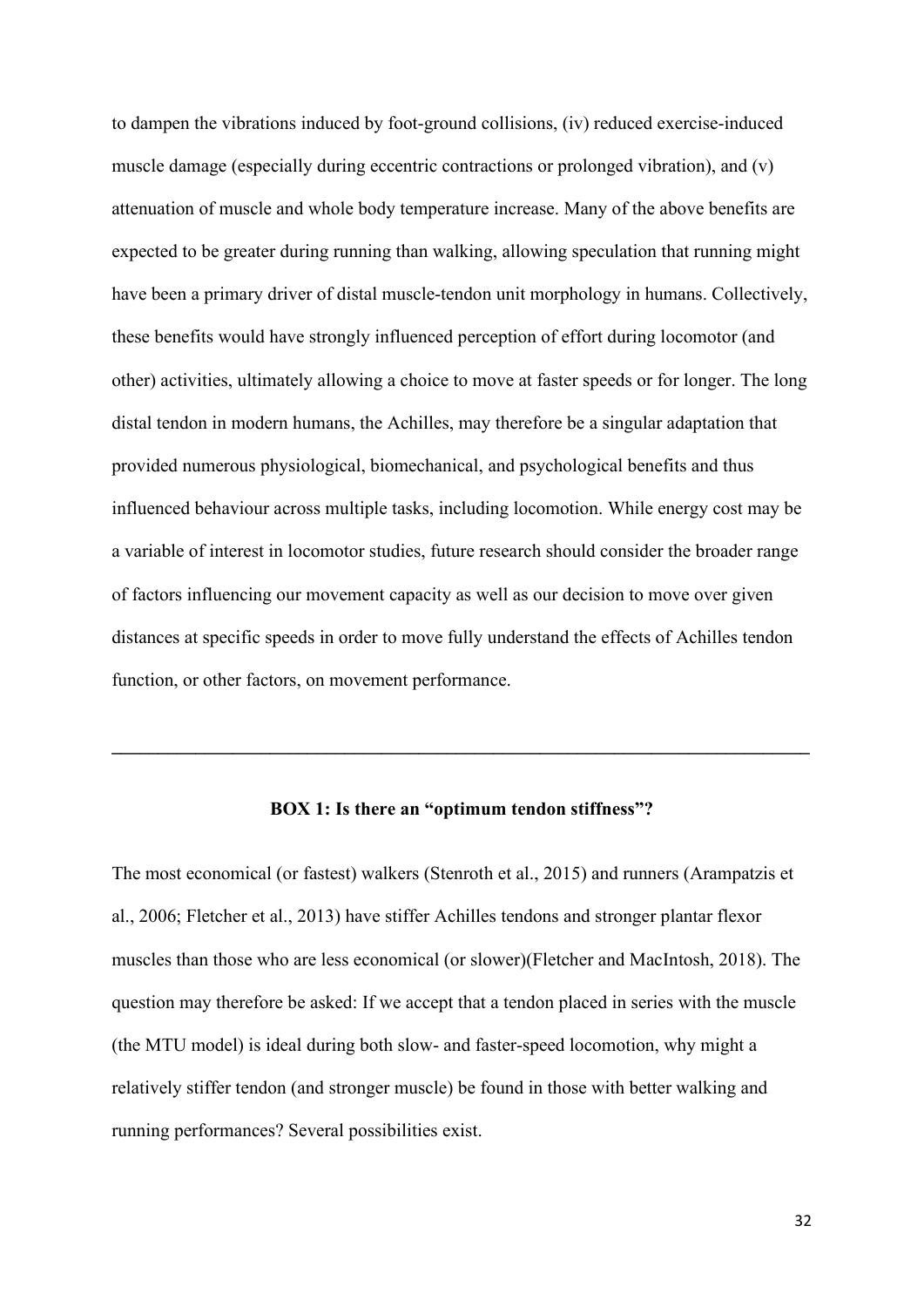First, from a mechanical perspective, the efficiency of any oscillating system is optimised when the input energy provided (stretch and recoil of the tendon, assuming the muscle remains quasi-isometric) is temporally matched to the oscillation. So, when the rate of oscillation is fast, the rate of stretch and recoil of the whole muscle-tendon unit, and thus the tendon alone if the muscle remains quasi-isometric, must be fast, and the greater rate is accomplished by increasing stiffness. In humans, 'tuning' of the muscle-tendon interaction at the ankle, for example, in accordance with the movement frequency allows for large energy storage-release of elastic energy (Lichtwark and Wilson, 2005; Takeshita et al., 2006) and increases efficiency above that provided by muscle alone (Biewener and Daley, 2007; Lichtwark and Barclay, 2010a; Dean and Kuo, 2011; Roberts and Azizi, 2011). Additional *ex-vivo* workloop studies in whole muscle-tendon units activated through an intact nerve show that the optimum activation-deactivation rate of the muscle, which elicits the greatest percent contribution to overall MTU power of energy storage and release as well as the highest peak forces, is coupled to the passive stiffness of the muscle-tendon unit (Robertson and Sawicki, 2015). Thus, a runner moving more quickly should require a stiffer tendon (and whole MTU) than a slower runner. That is, as the peak force and locomotor (step) frequency increase, the optimum stiffness of the tendon increases in order for the system to achieve resonance.

Second, the recoil force of a tendon is proportional to its stiffness, approximately according to Hooke's Law  $(-F = kx)$ , so when large ground reaction forces are imposed during faster locomotion a more compliant tendon is less likely to produce recoil force sufficient to optimally accelerate the body (this is separate from the question of whether it would allow the muscle fibres to work quasi-isometrically). Therefore, the muscle would have to shorten more to stretch the tendon sufficiently to transmit the muscular force. Thus, a stiffer tendon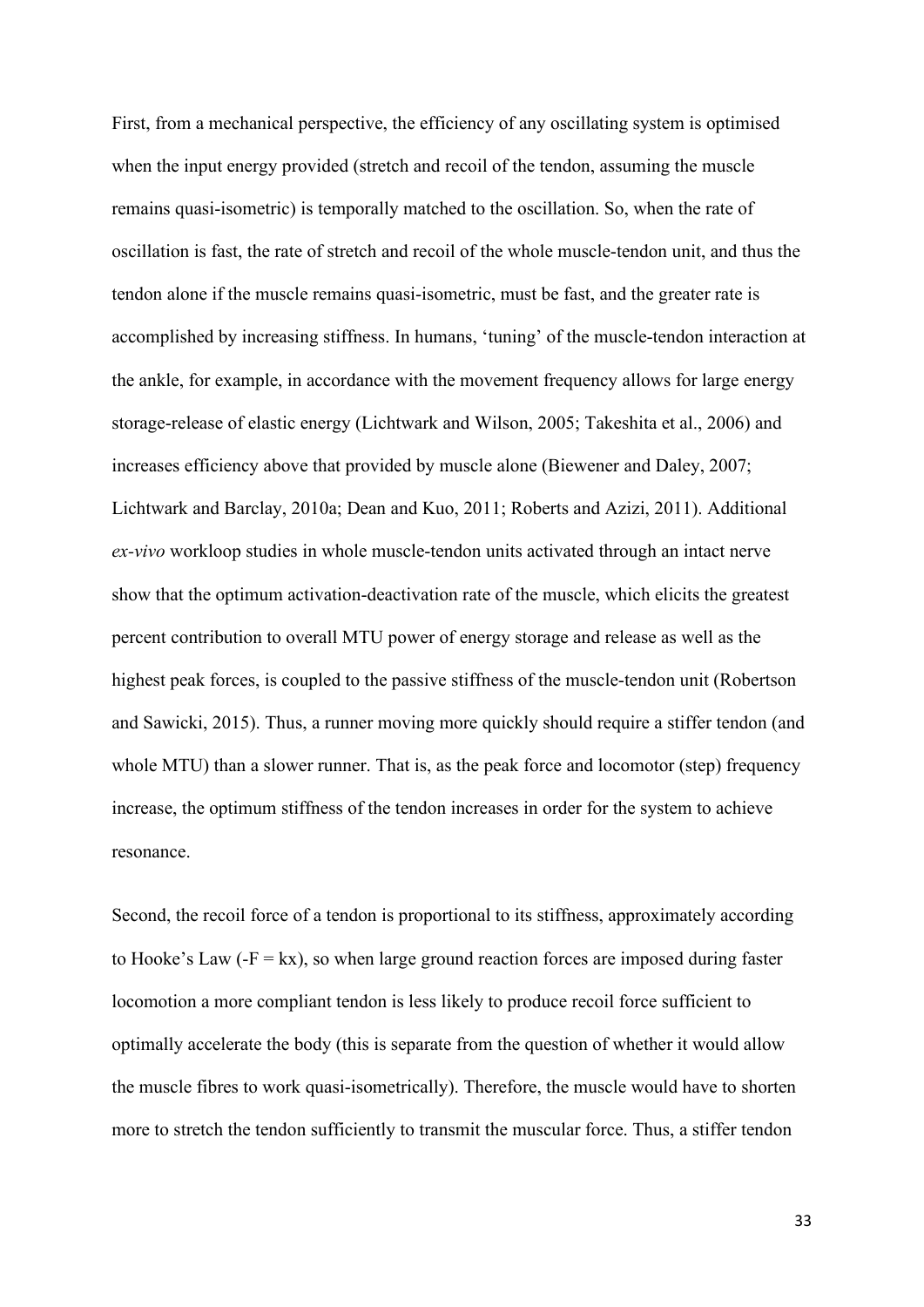would allow for the greater forces required to accelerate the body into each step during highspeed locomotion to be transmitted with less muscle shortening, and thus less work.

Notably, walking and running gaits are associated with specific kinematic constraints, including that the ankle dorsiflexion range of motion has a finite amplitude  $\langle 20^\circ$ dorsiflexion in walking and running)(Mann and Hagy, 1980; Lichtwark et al., 2007). Given such constraints, an MTU can only lengthen a finite distance during ground contact, with lengthening dictated by the MTU force and the tendon stiffness. The average stride cycle force is dictated by body mass (Kram and Taylor, 1990) but maximal tendon force is dictated by running speed, and specifically the duty factor, i.e. the product of ground contact time and stride frequency (Beck et al., 2020). A stiffer tendon would benefit the system because it can store more energy than a compliant tendon for a given total elongation (since, as an approximation,  $E = \frac{1}{2} kx^2$ , where *E* is the energy stored, *k* is the tendon's stiffness, and *x* is the tendon's elongation, which is a fixed value). This can provide benefit as long as the increase in muscle force required to stretch the stiffer tendon has minimal impact on energetic cost. In actual fact, stiffness would be increased if either the muscle produced more force or the tendon had greater stiffness, and these would need to be matched in some relationship for the system to function properly since a stronger muscle is required to stretch a stiffer tendon. However, stronger muscles require a greater physiological cross-sectional area (Fukunaga et al., 1996), which would increase limb moment of inertia. In the MTU system, a stiffer tendon would be associated with a greater energy storage for a given length change leading to greater potential magnitude and rate of doing positive work during the recoil phase.

The concept that a stiffer tendon can produce a greater recoil force and to do more work for a given length change, enabling greater potential limb accelerations, probably does not completely explain its energetic cost benefit. At faster movement speeds a stiff tendon can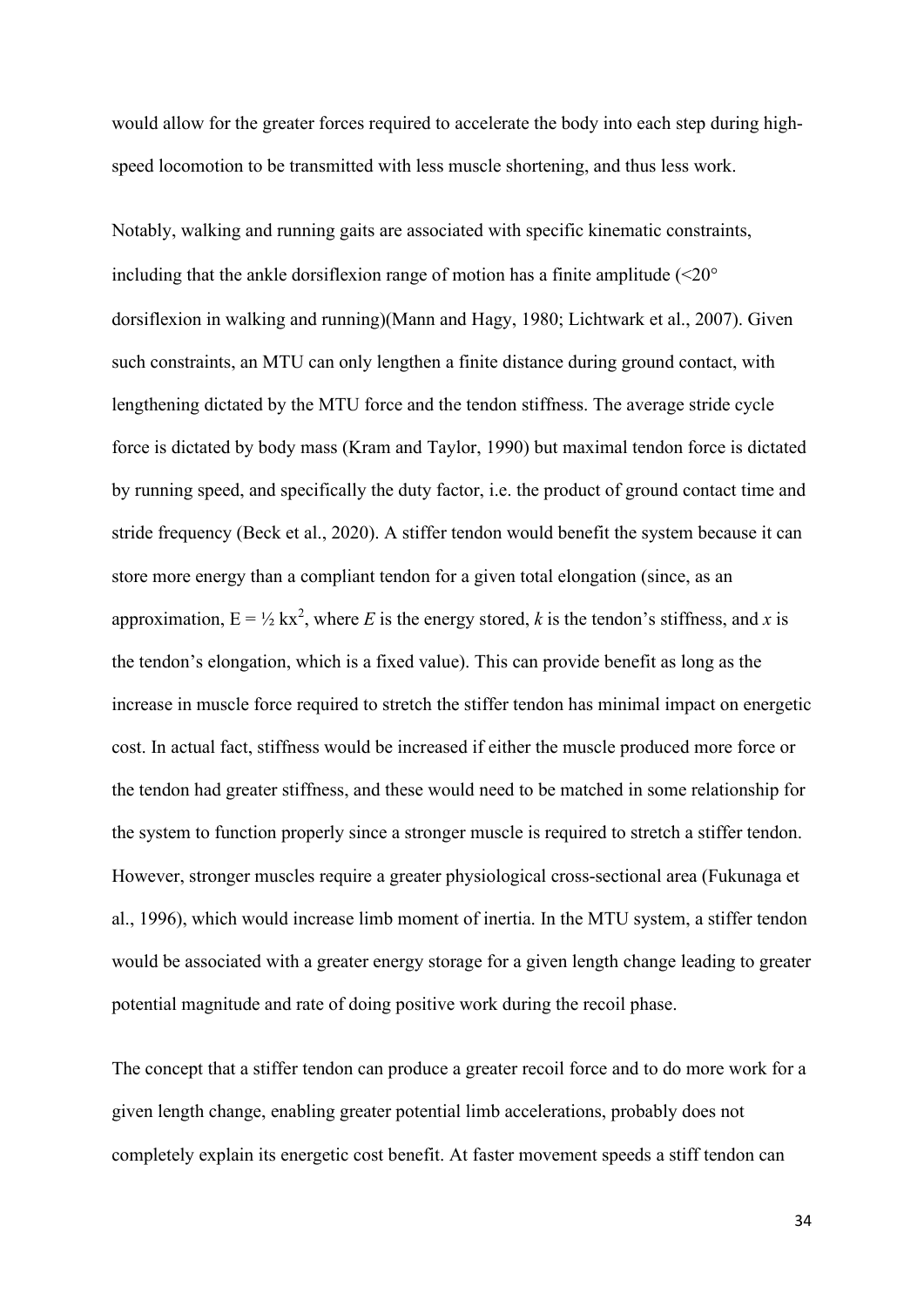contribute force, and thus recoil, while the muscle force is still relatively high. A tendon is stretched when a force is applied. But to recoil, the applied force must decrease (often resulting from the increase in muscle shortening speed, according to the force-velocity relationship, and possibly exacerbated by an increasing internal moment arm during joint extension)(Carrier et al., 1994). For a compliant tendon, the force must be relatively low in order for recoil to occur and for the tendon to contribute mechanical work to the system. Therefore, the force in the muscle-tendon unit during the tendon recoil phase will be necessarily low. However, a stiffer tendon will produce sufficient restoring force to begin its recoil with less decrease in external, and therefore muscle, force, and so it will do work while the muscle force remains high, and the rate of work of the system will be higher than for a relatively more compliant tendon. It is important to note that the optimum tendon stiffness will depend on system mechanics – a tendon that is too stiff will not be of great benefit (see earlier discussion). In many ways this argument is an alternative to the resonance argument above, but clearly articulates the force production advantage of the stiffer system.

An alternative possibility is that the stiffer tendon (and stronger muscle)(Arampatzis et al., 2006; Fletcher and MacIntosh, 2018) may simply be fortuitous for the more economical runner, i.e., it is a requirement rather than a cause. Highly trained runners more commonly use a mid- or forefoot running technique (with whole, or fore-, foot contacting the ground at foot-ground contact) rather than a rearfoot (heel contacting ground) technique (Hasegawa et al., 2007). A greater collision force is generated at ground contact when using a rearfoot technique, increasing energy dissipation because the plantar fascia (of the foot) and Achilles tendon are not optimally loaded at contact (Lieberman et al., 2010). However, some of the collisional energy can be stored in the plantar fascia (Ker et al., 1987) and Achilles tendon (Almonroeder et al., 2013) of mid- or forefoot strikers, which could be reused to help power propulsion. Nonetheless, landing on the forefoot markedly increases Achilles tendon force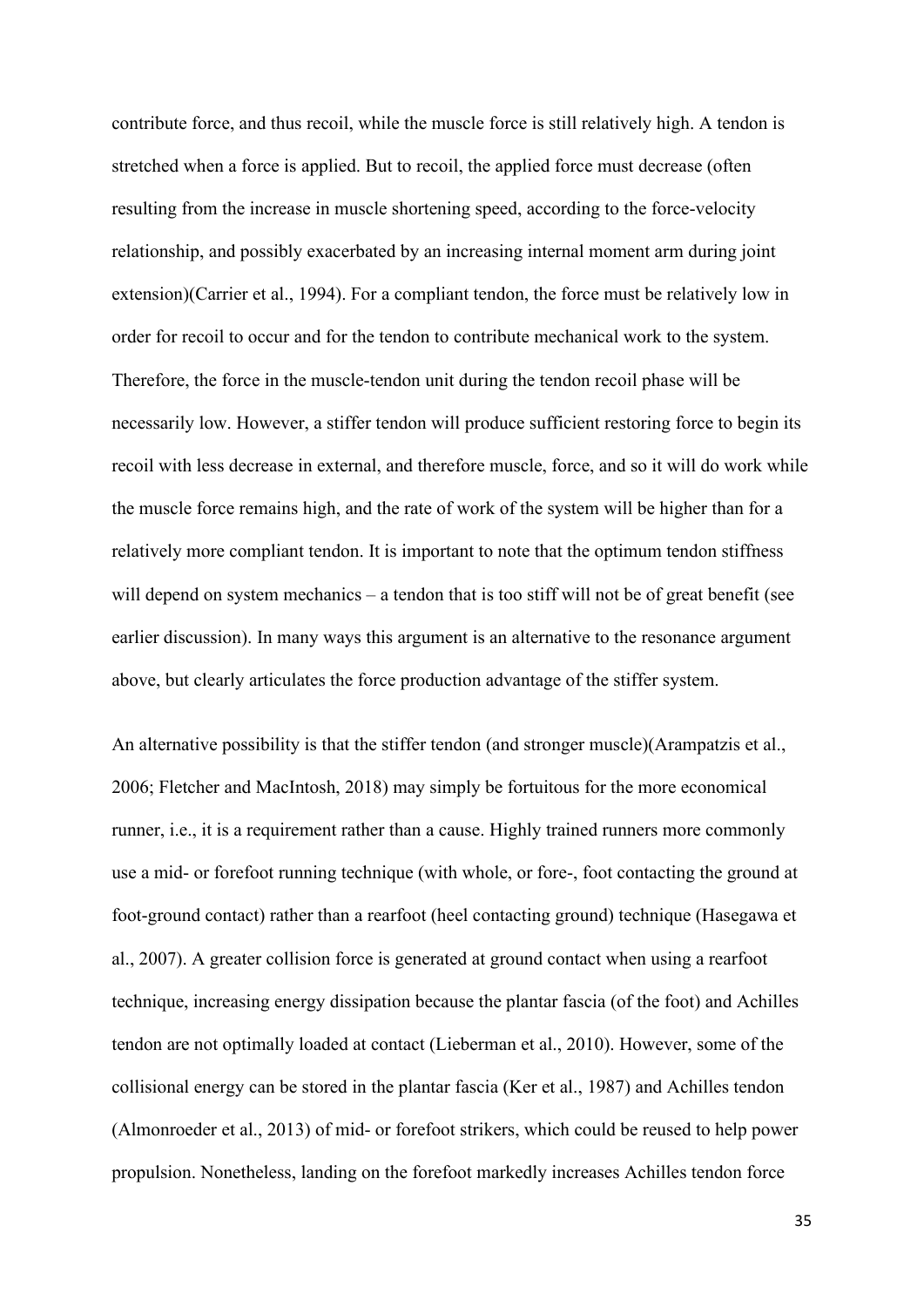because of the large external moment arm through which the ground reaction force acts (Lieberman et al., 2010; Almonroeder et al., 2013). Therefore, a compliant Achilles tendon of a forefoot runner would lengthen substantially during foot-ground contact, forcing the ankle into excessive dorsiflexion (i.e. the ankle would work in a manner exceeding its normal constraints) or the muscle fibres to lengthen (and subsequently shorten during propulsion) significantly, unless the muscle produced a large force to cause substantial muscle shortening to stretch the tendon to prevent excessive dorsiflexion; the large concentric excursion would cost metabolic energy. Thus, if a runner were to use a forefoot landing strategy, in which ankle dorsiflexion and thus Achilles tendon loads are higher, then they would need a stiffer tendon and stronger muscle in order to maintain normal, effective gait. In this scenario, the stiffer tendon and stronger plantar flexor muscles could be considered a requirement for forefoot runners, who may also be more economical in their gait at least partly because they can store some of the collisional energy to power propulsion.

## **END OF BOX 1**

\_\_\_\_\_\_\_\_\_\_\_\_\_\_\_\_\_\_\_\_\_\_\_\_\_\_\_\_\_\_\_\_\_\_\_\_\_\_\_\_\_\_\_\_\_\_\_\_\_\_\_\_\_\_\_\_\_\_\_\_\_\_\_\_\_\_\_\_\_\_\_\_\_\_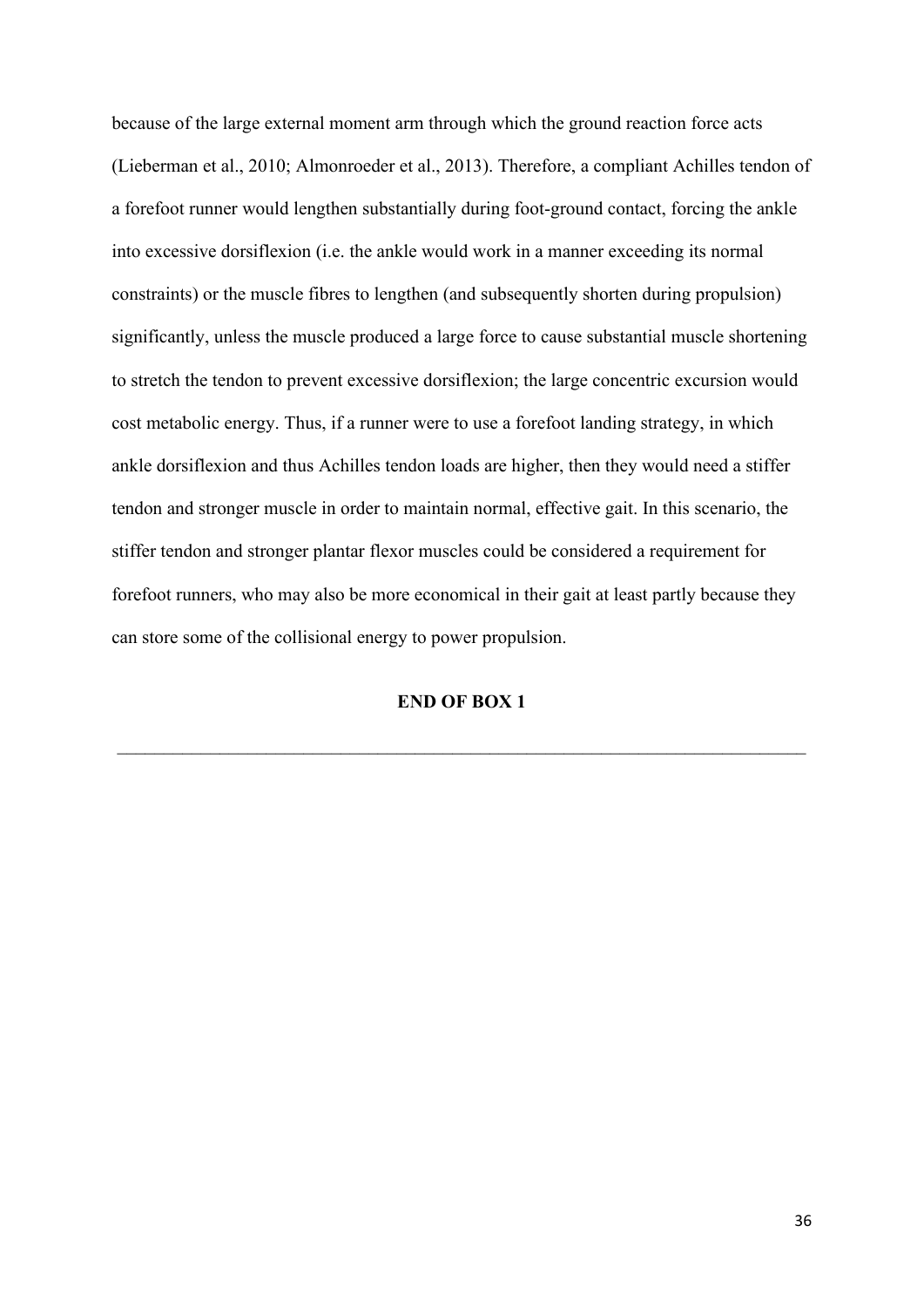## **REFERENCES**

- Abbott B, Aubert X, Hill AV. 1951. The absorption of work by a muscle stretched during a single twitch or a short tetanus. Proceedings of the Royal Society of London Series B-Biological Sciences 139:86-104.
- Abbott BC, Aubert XM. 1952. The force exerted by active striated muscle during and after change of length. J Physiol 117:77-86.
- Alexander RM. 1997. Optimum Muscle Design for Oscillatory Movements. J Theor Biol 184:253-259.
- Alexander RM. 2002. Tendon elasticity and muscle function. Comp Biochem Physiol A Mol Integr Physiol 133:1001-1011.
- Almonroeder T, Willson JD, Kernozek TW. 2013. The effect of foot strike pattern on achilles tendon load during running. Ann Biomed Eng 41:1758-1766.
- Arampatzis A, De Monte G, Karamanidis K, Morey-Klapsing G, Stafilidis S, Bruggemann GP. 2006. Influence of the muscle-tendon unit's mechanical and morphological properties on running economy. J Exp Biol 209:3345-3357.
- Arellano CJ, Kram R. 2014. The metabolic cost of human running: is swinging the arms worth it? J Exp Biol 217:2456-2461.
- Arnold EM, Hamner SR, Seth A, Millard M, Delp SL. 2013. How muscle fiber lengths and velocities affect muscle force generation as humans walk and run at different speeds. J Exp Biol 216:2150-2160.
- Ayachi FS, Drouet JM, Champoux Y, Guastavino C. 2018. Perceptual Thresholds for Vibration Transmitted to Road Cyclists. Hum Factors 60:844-854.
- Barclay CJ. 1994. Efficiency of fast- and slow-twitch muscles of the mouse performing cyclic contractions. J Exp Biol 193:65-78.
- Barclay CJ. 2019. Efficiency of skeletal muscle. Muscle and exercise physiology:111-127.
- Barclay CJ, Constable JK, Gibbs CL. 1993. Energetics of fast- and slow-twitch muscles of the mouse. J Physiol 472:61-80.
- Barrera-Curiel A, Colquhoun RJ, Hernandez-Sarabia JA, DeFreitas JM. 2019. The effects of vibrationinduced altered stretch reflex sensitivity on maximal motor unit firing properties. J Neurophysiol 121:2215-2221.
- Beck ON, Gosyne J, Franz JR, Sawicki GS. 2020. Cyclically producing the same average muscle-tendon force with a smaller duty increases metabolic rate. Proc Biol Sci 287:20200431.
- Bennett1 M, Ker1 R, Imery NJ, Alexander1 RM. 1986. Mechanical properties of various mammalian tendons. Journal of Zoology 209:537-548.
- Bergh U, Ekblom B. 1979. Influence of muscle temperature on maximal muscle strength and power output in human skeletal muscles. Acta Physiol Scand 107:33-37.
- Bergstrom M, Hultman E. 1988. Energy cost and fatigue during intermittent electrical stimulation of human skeletal muscle. J Appl Physiol (1985) 65:1500-1505.
- Bertram JE, Hasaneini SJ. 2013. Neglected losses and key costs: tracking the energetics of walking and running. J Exp Biol 216:933-938.
- Biewener AA. 1998. Muscle function in vivo: a comparison of muscles used for elastic energy savings versus muscles used to generate mechanical power1. Am Zool 38:703-717.
- Biewener AA, Daley MA. 2007. Unsteady locomotion: integrating muscle function with whole body dynamics and neuromuscular control. J Exp Biol 210:2949-2960.
- Bigland-Ritchie B, Woods JJ. 1974. Integrated EMG and oxygen uptake during dynamic contractions of human muscles. J Appl Physiol 36:475-479.
- Bigland-Ritchie B, Woods JJ. 1976. Integrated electromyogram and oxygen uptake during positive and negative work. J Physiol 260:267-277.
- Bigland B, Lippold OC. 1954. Motor unit activity in the voluntary contraction of human muscle. J Physiol 125:322-335.
- Blazevich AJ. 2017. Sports Biomechanics The Basics : Optimising Human Performance, 3rd ed. London: Bloomsbury Publishing PLC.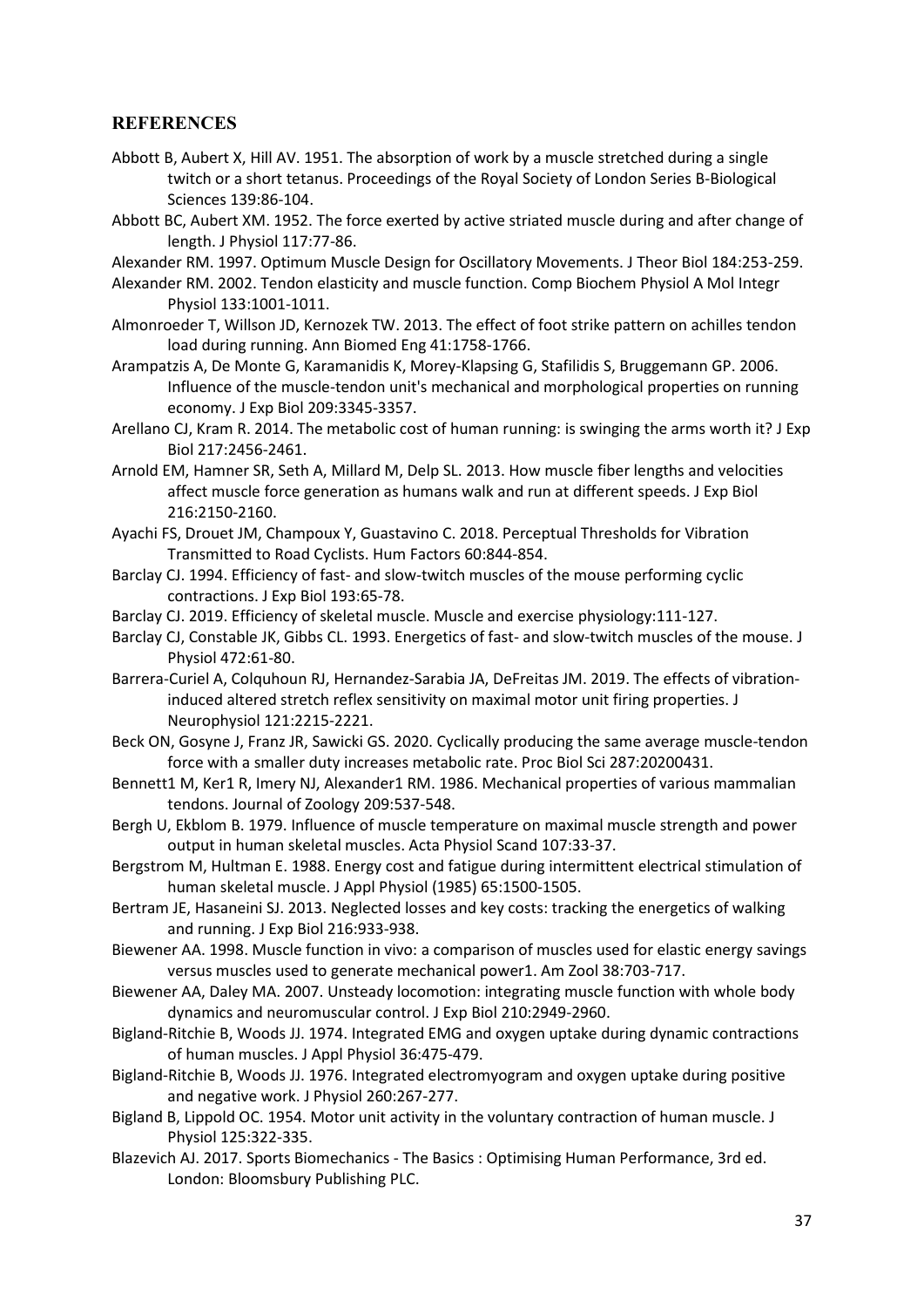Bobbert MF, Huijing PA, van Ingen Schenau GJ. 1986. An estimation of power output and work done by the human triceps surae muscle-tendon complex in jumping. J Biomech 19:899-906.

- Bohm S, Mersmann F, Santuz A, Arampatzis A. 2019. The force-length-velocity potential of the human soleus muscle is related to the energetic cost of running. Proc Biol Sci 286:20192560.
- Boretti A. 2013. Mechanical Hybrid System Comprising a Flywheel and CVT for Motorsport and Mainstream Automotive Applications (2009-01-1312).
- Bramble DM, Lieberman DE. 2004. Endurance running and the evolution of Homo. Nature 432:345- 352.
- Brennan SF, Cresswell AG, Farris DJ, Lichtwark GA. 2018. The effect of cadence on the mechanics and energetics of constant power cycling. Medicine & Science in Sports & Exercise.
- Brooks GA, Hittelman KJ, Faulkner JA, Beyer RE. 1971. Temperature, skeletal muscle mitochondrial functions, and oxygen debt. Am J Physiol 220:1053-1059.
- Butterfield TA, Herzog W. 2006. Effect of altering starting length and activation timing of muscle on fiber strain and muscle damage. J Appl Physiol (1985) 100:1489-1498.
- Cafarelli E, Kostka CE. 1981. Effect of vibration on static force sensation in man. Exp Neurol 74:331- 340.
- Carrier DR. 1984. The Energetic Paradox of Human Running and Hominid Evolution. Curr Anthropol 25:483-495.
- Carrier DR, Heglund NC, Earls KD. 1994. Variable gearing during locomotion in the human musculoskeletal system. Science 265:651-653.
- Carter DR. 1984. Mechanical loading histories and cortical bone remodeling. Calcif Tissue Int 36 Suppl 1:S19-24.
- Cavagna GA, Kaneko M. 1977. Mechanical work and efficiency in level walking and running. J Physiol 268:467--481.
- Cavagna GA, Saibene FP, Margaria R. 1964. Mechanical Work in Running. J Appl Physiol 19:249-256.
- Cerling TE, Ehleringer JR, Harris JM. 1998. Carbon dioxide starvation, the development of C-4 ecosystems, and mammalian evolution. Philos T R Soc B 353:159-170.
- Cerling TE, Harris JM, MacFadden BJ, Leakey MG, Quade J, Eisenmann V, Ehleringer JR. 1997. Global vegetation change through the Miocene/Pliocene boundary. Nature 389:153-158.
- Chasiotis D, Bergstrom M, Hultman E. 1987. ATP utilization and force during intermittent and continuous muscle contractions. J Appl Physiol (1985) 63:167-174.
- Chow JW, Darling WG. 1999. The maximum shortening velocity of muscle should be scaled with activation. J Appl Physiol (1985) 86:1025-1031.
- Collins SH, Adamczyk PG, Kuo AD. 2009. Dynamic arm swinging in human walking. Proc Biol Sci 276:3679-3688.
- Conley DL, Krahenbuhl GS. 1980. Running economy and distance running performance of highly trained athletes. Med Sci Sports Exerc 12:357-360.
- Coyles V, Lake M, Lees A. 1999. High frequency movement characteristics of the lower limb during running. Journal of Sports Sciences 17:905-929.
- Crompton RH, Sellers WI, Thorpe SK. 2010. Arboreality, terrestriality and bipedalism. Philos Trans R Soc Lond B Biol Sci 365:3301-3314.
- Crompton RH, Yu L, Weijie W, Gunther M, Savage R. 1998. The mechanical effectiveness of erect and "bent-hip, bent-knee" bipedal walking in Australopithecus afarensis. J Hum Evol 35:55-74.
- Davies CT, Thompson MW. 1979. Aerobic performance of female marathon and male ultramarathon athletes. Eur J Appl Physiol Occup Physiol 41:233-245.
- de Diego M, Casado A, Gomez M, Martin J, Pastor JF, Potau JM. 2020. Structural and molecular analysis of elbow flexor muscles in modern humans and common chimpanzees. Zoomorphology 139:277-290.
- de Morree HM, Klein C, Marcora SM. 2012. Perception of effort reflects central motor command during movement execution. Psychophysiology 49:1242-1253.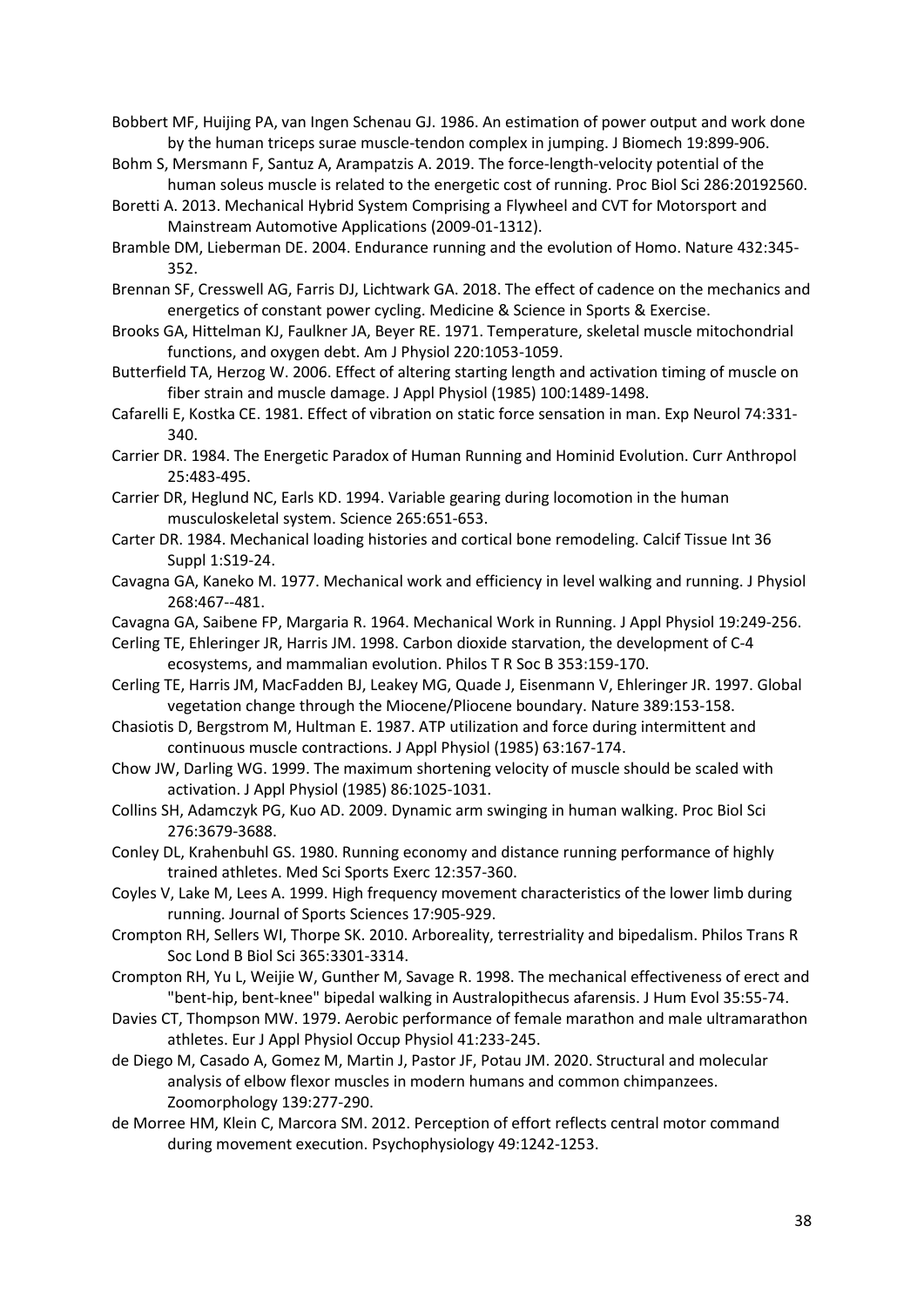- Dean JC, Kuo AD. 2011. Energetic costs of producing muscle work and force in a cyclical human bouncing task. J Appl Physiol (1985) 110:873-880.
- DeSilva JM. 2009. Functional morphology of the ankle and the likelihood of climbing in early hominins. Proc Natl Acad Sci U S A 106:6567-6572.
- Dick TJM, Clemente CJ, Punith LK, Sawicki GS. 2021. Series elasticity facilitates safe plantar flexor muscle-tendon shock absorption during perturbed human hopping. Proc Biol Sci 288:20210201.
- Doke J, Donelan JM, Kuo AD. 2005. Mechanics and energetics of swinging the human leg. J Exp Biol 208:439-445.
- Doke J, Kuo AD. 2007. Energetic cost of producing cyclic muscle force, rather than work, to swing the human leg. Journal of Experimental Biology 210:2390-2398.
- Donelan JM, Kram R, Kuo AD. 2002. Mechanical work for step-to-step transitions is a major determinant of the metabolic cost of human walking. J Exp Biol 205:3717-3727.
- Dorn TW, Schache AG, Pandy MG. 2012. Muscular strategy shift in human running: dependence of running speed on hip and ankle muscle performance. J Exp Biol 215:1944-1956.
- Duchateau J, Baudry S. 2014. Insights into the neural control of eccentric contractions. J Appl Physiol (1985) 116:1418-1425.
- Duncan MJ, Al-Nakeeb Y, Scurr J. 2006. Perceived exertion is related to muscle activity during leg extension exercise. Research in Sports Medicine 14:179-189.
- Edman KA, Caputo C, Lou F. 1993. Depression of tetanic force induced by loaded shortening of frog muscle fibres. J Physiol 466:535-552.
- Edwards RH, Harris RC, Hultman E, Kaijser L, Koh D, Nordesjo LO. 1972. Effect of temperature on muscle energy metabolism and endurance during successive isometric contractions, sustained to fatigue, of the quadriceps muscle in man. J Physiol 220:335-352.
- Fales JT, Heisey SR, Zierler KL. 1960. Dependency of oxygen consumption of skeletal muscle on number of stimuli during work in the dog. American Journal of Physiology-Legacy Content 198:1333-1342.
- Fallon KE, Sivyer G, Sivyer K, Dare A. 1999. The biochemistry of runners in a 1600 km ultramarathon. Br J Sports Med 33:264-269.
- Farris DJ, Sawicki GS. 2012. Human medial gastrocnemius force-velocity behavior shifts with locomotion speed and gait. Proc Natl Acad Sci U S A 109:977-982.
- Fedak MA, Heglund NC, Taylor CR. 1982. Energetics and mechanics of terrestrial locomotion. II. Kinetic energy changes of the limbs and body as a function of speed and body size in birds and mammals. J Exp Biol 97:23-40.
- Fenn WO. 1923. A quantitative comparison between the energy liberated and the work performed by the isolated sartorius muscle of the frog. J Physiol 58:175-203.
- Fenn WO. 1924. The relation between the work performed and the energy liberated in muscular contraction. J Physiol 58:373-395.
- Ferguson RA, Ball D, Sargeant AJ. 2002. Effect of muscle temperature on rate of oxygen uptake during exercise in humans at different contraction frequencies. J Exp Biol 205:981-987.
- Ferretti G, Ishii M, Moia C, Cerretelli P. 1992. Effects of temperature on the maximal instantaneous muscle power of humans. Eur J Appl Physiol Occup Physiol 64:112-116.
- Fletcher JR, Esau SP, Macintosh BR. 2009. Economy of running: beyond the measurement of oxygen uptake. J Appl Physiol (1985) 107:1918-1922.
- Fletcher JR, MacIntosh BR. 2018. Theoretical considerations for muscle-energy savings during distance running. J Biomech 73:73-79.
- Fletcher JR, Pfister TR, Macintosh BR. 2013. Energy cost of running and Achilles tendon stiffness in man and woman trained runners. Physiol Rep 1:e00178.
- Frey H. 1913. Der Musculus triceps surae in der Primatenreihe. Morphologische Jahrbuch 47.
- Fukunaga T, Roy RR, Shellock FG, Hodgson JA, Edgerton VR. 1996. Specific tension of human plantar flexors and dorsiflexors. J Appl Physiol (1985) 80:158-165.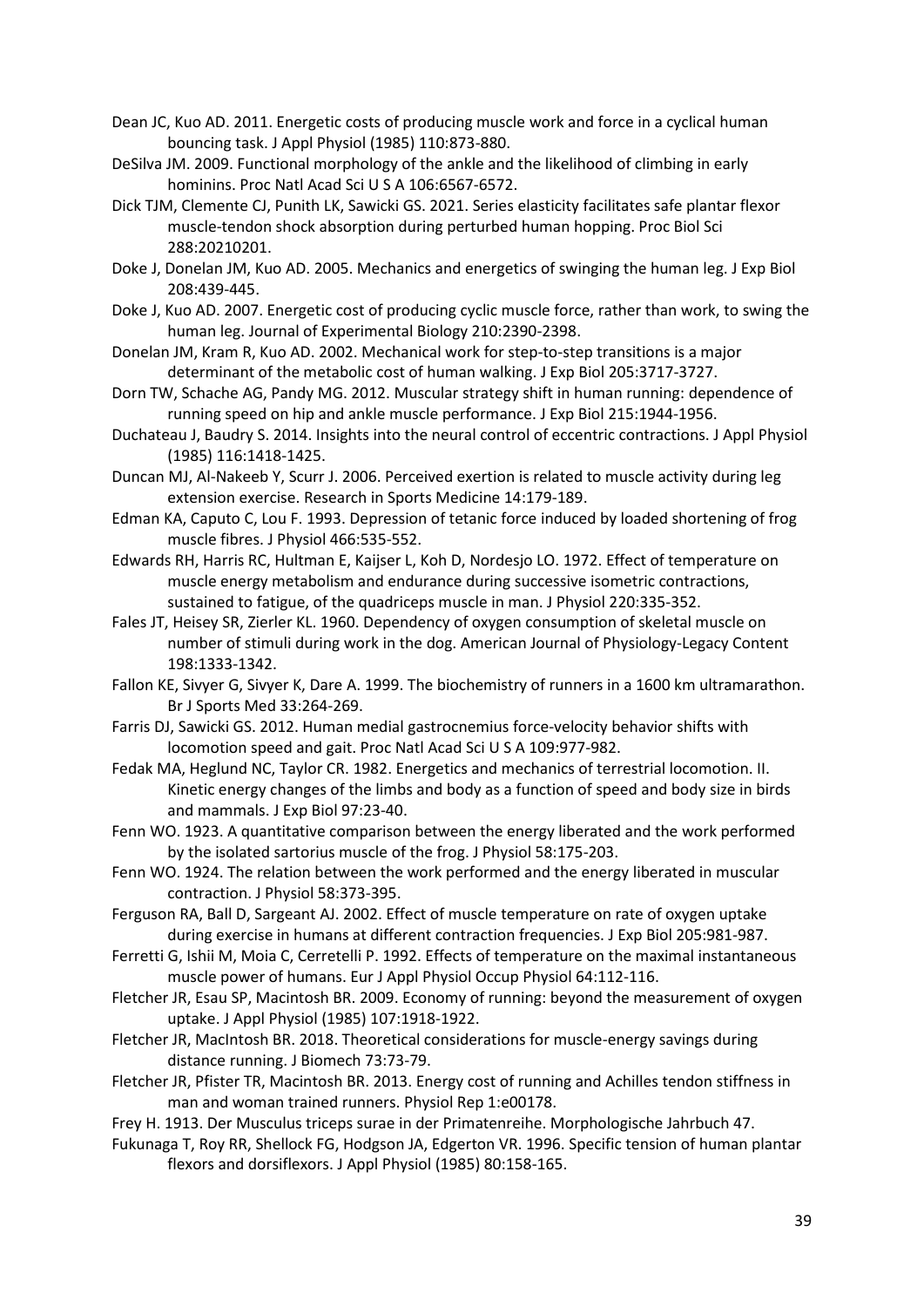- Fukutani A, Hashizume S, Kusumoto K, Kurihara T. 2014. Influence of neglecting the curved path of the Achilles tendon on Achilles tendon length change at various ranges of motion. Physiol Rep 2.
- Galantis A, Woledge RC. 2003. The theoretical limits to the power output of a muscle-tendon complex with inertial and gravitational loads. Proc Biol Sci 270:1493-1498.
- Gandevia SC. 2001. Spinal and supraspinal factors in human muscle fatigue. Physiol Rev 81:1725- 1789.
- Gendolla GH, Richter M. 2010. Effort mobilization when the self is involved: Some lessons from the cardiovascular system. Review of general psychology 14:212-226.
- Gonzalez-Alonso J, Calbet JA, Nielsen B. 1999a. Metabolic and thermodynamic responses to dehydration-induced reductions in muscle blood flow in exercising humans. J Physiol 520 Pt 2:577-589.
- Gonzalez-Alonso J, Quistorff B, Krustrup P, Bangsbo J, Saltin B. 2000. Heat production in human skeletal muscle at the onset of intense dynamic exercise. J Physiol 524 Pt 2:603-615.
- Gonzalez-Alonso J, Teller C, Andersen SL, Jensen FB, Hyldig T, Nielsen B. 1999b. Influence of body temperature on the development of fatigue during prolonged exercise in the heat. J Appl Physiol (1985) 86:1032-1039.
- Gordon AM, Huxley AF, Julian FJ. 1966. The variation in isometric tension with sarcomere length in vertebrate muscle fibres. J Physiol 184:170-192.
- Gottschall JS, Kram R. 2005. Energy cost and muscular activity required for leg swing during walking. J Appl Physiol (1985) 99:23-30.
- Hanna JB, Schmitt D. 2011. Comparative triceps surae morphology in primates: a review. Anatomy Research International 2011.
- Hansson HA, Dahlin LB, Lundborg G, Lowenadler B, Paleus S, Skottner A. 1988. Transiently increased insulin-like growth factor I immunoreactivity in tendons after vibration trauma. An immunohistochemical study on rats. Scand J Plast Reconstr Surg Hand Surg 22:1-6.
- Hasegawa H, Yamauchi T, Kraemer WJ. 2007. Foot strike patterns of runners at the 15-km point during an elite-level half marathon. J Strength Cond Res 21:888-893.
- Haywood AM, Valdes PJ. 2004. Modelling Pliocene warmth: contribution of atmosphere, oceans and cryosphere. Earth and Planetary Science Letters 218:363-377.
- He ZH, Bottinelli R, Pellegrino MA, Ferenczi MA, Reggiani C. 2000. ATP consumption and efficiency of human single muscle fibers with different myosin isoform composition. Biophys J 79:945- 961.
- Hensel H, Bock KD. 1955. Durchblutung und Wärmeleitfähigkeit des menschlichen Muskels. Pflüger's Archiv für die gesamte Physiologie des Menschen und der Tiere 260:361-367.
- Herbert RD, Heroux ME, Diong J, Bilston LE, Gandevia SC, Lichtwark GA. 2015. Changes in the length and three-dimensional orientation of muscle fascicles and aponeuroses with passive length changes in human gastrocnemius muscles. J Physiol 593:441-455.
- Herzog W, Leonard TR. 2000. The history dependence of force production in mammalian skeletal muscle following stretch-shortening and shortening-stretch cycles. J Biomech 33:531-542.
- Hilber K, Sun YB, Irving M. 2001. Effects of sarcomere length and temperature on the rate of ATP utilisation by rabbit psoas muscle fibres. J Physiol 531:771-780.
- Hill AV. 1922. The maximum work and mechanical efficiency of human muscles, and their most economical speed. J Physiol 56:19-41.
- Hill AV. 1938. The heat of shortening and the dynamic constants of muscle. Proceedings of the Royal Society of London Series B-Biological Sciences 126:136-195.
- Hill AV. 1949. Work and heat in a muscle twitch. Proceedings of the Royal Society of London Series B-Biological Sciences 136:220-228.
- Hill AV. 1953. The mechanics of active muscle. Proc R Soc Lond B Biol Sci 141:104-117.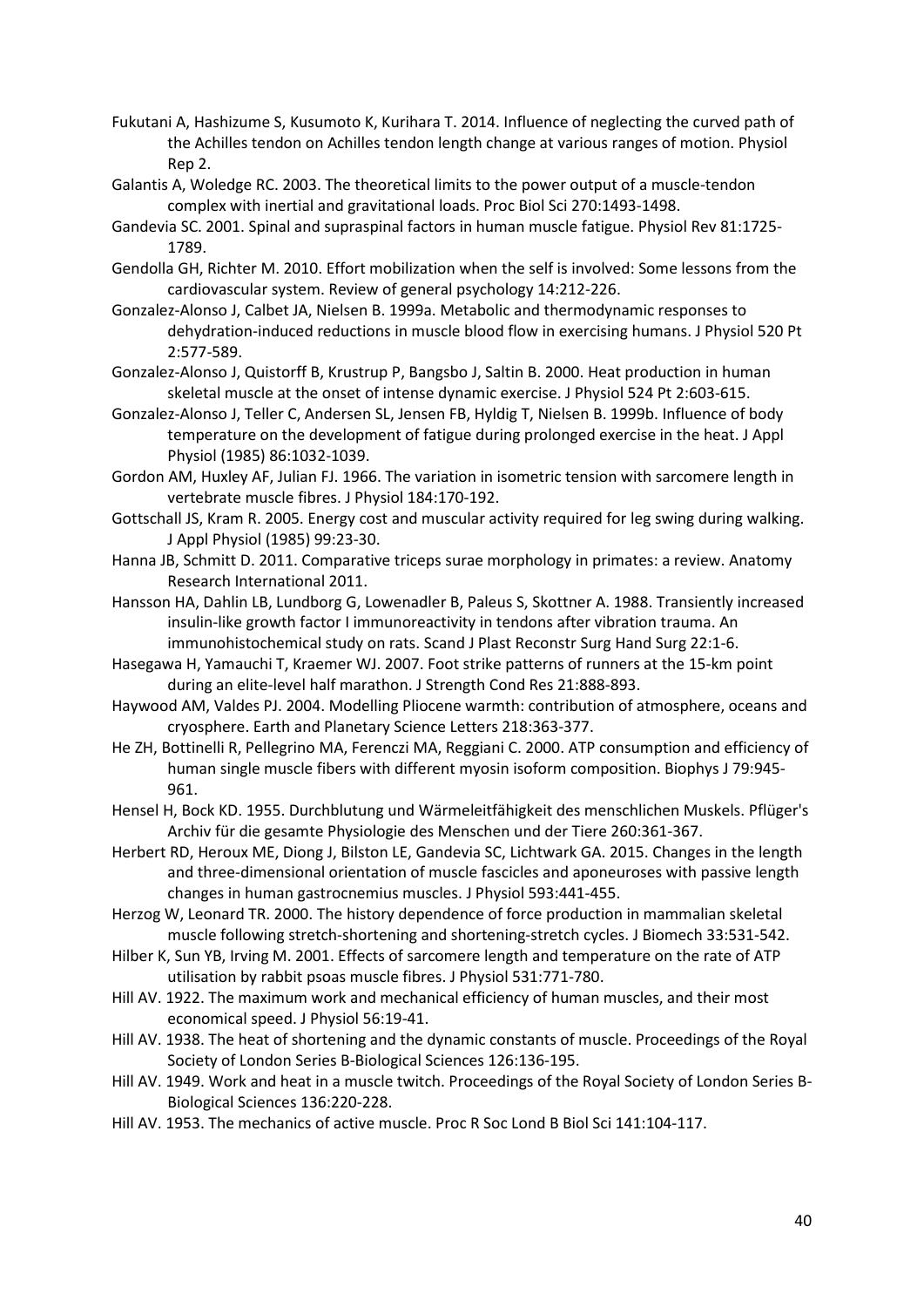- Hoffman MD, Ingwerson JL, Rogers IR, Hew-Butler T, Stuempfle KJ. 2012. Increasing creatine kinase concentrations at the 161-km Western States Endurance Run. Wilderness Environ Med 23:56-60.
- Hoffman MD, Stuempfle KJ. 2015. Muscle Cramping During a 161-km Ultramarathon: Comparison of Characteristics of Those With and Without Cramping. Sports Med Open 1:24.
- Holt NC, Azizi E. 2016. The effect of activation level on muscle function during locomotion: are optimal lengths and velocities always used? Proc Biol Sci 283.
- Hreljac A. 1993. Preferred and energetically optimal gait transition speeds in human locomotion. Med Sci Sport Exer 25:1158-1162.
- Huijing PA, van Lookeren Campagne AA, Koper JF. 1989. Muscle architecture and fibre characteristics of rat gastrocnemius and semimembranosus muscles during isometric contractions. Acta Anat (Basel) 135:46-52.
- Hunter L, Hendrix E, Dean J. 2010. The cost of walking downhill: is the preferred gait energetically optimal? Journal of biomechanics 43:1910-1915.
- Hureau TJ, Romer LM, Amann M. 2018. The 'sensory tolerance limit': A hypothetical construct determining exercise performance? Eur J Sport Sci 18:13-24.
- Hyldahl RD, Chen TC, Nosaka K. 2017. Mechanisms and Mediators of the Skeletal Muscle Repeated Bout Effect. Exerc Sport Sci Rev 45:24-33.
- Hyldahl RD, Hubal MJ. 2014. Lengthening our perspective: morphological, cellular, and molecular responses to eccentric exercise. Muscle Nerve 49:155-170.
- Ichinose Y, Kawakami Y, Ito M, Fukunaga T. 1997. Estimation of active force-length characteristics of human vastus lateralis muscle. Acta Anat (Basel) 159:78-83.
- Isaac B. 1987. Throwing and human evolution. African Archaeological Review 5:3-17.
- Jones AM, Kirby BS, Clark IE, Rice HM, Fulkerson E, Wylie LJ, Wilkerson DP, Vanhatalo A, Wilkins BW. 2021. Physiological demands of running at 2-hour marathon race pace. J Appl Physiol 130:369-379.
- Jones LA, Hunter IW. 1985. Effect of muscle tendon vibration on the perception of force. Exp Neurol 87:35-45.
- Katz B. 1939. The relation between force and speed in muscular contraction. The Journal of physiology 96:45.
- Ker RF, Bennett MB, Bibby SR, Kester RC, Alexander RM. 1987. The Spring in the Arch of the Human Foot. Nature 325:147-149.
- Kim HJ, Lee YH, Kim CK. 2007. Biomarkers of muscle and cartilage damage and inflammation during a 200 km run. Eur J Appl Physiol 99:443-447.
- Kool W, Botvinick M. 2014. A labor/leisure tradeoff in cognitive control.
- Kram R, Taylor CR. 1990. Energetics of running: a new perspective. Nature 346:265-267.
- Krustrup P, Ferguson RA, Kjaer M, Bangsbo J. 2003. ATP and heat production in human skeletal muscle during dynamic exercise: higher efficiency of anaerobic than aerobic ATP resynthesis. J Physiol 549:255-269.
- Kuo SR, Desilva JM, Devlin MJ, Mcdonald G, Morgan EF. 2013. The Effect of the Achilles Tendon on Trabecular Structure in the Primate Calcaneus. Anat Rec 296:1509-1517.
- Lai A, Schache AG, Lin YC, Pandy MG. 2014. Tendon elastic strain energy in the human ankle plantarflexors and its role with increased running speed. Journal of Experimental Biology 217:3159- 3168.
- Lambert EV, St Clair Gibson A, Noakes TD. 2005. Complex systems model of fatigue: integrative homoeostatic control of peripheral physiological systems during exercise in humans. Br J Sports Med 39:52-62.
- Lichtwark G, Barclay C. 2010a. The influence of tendon compliance on muscle power output and efficiency during cyclic contractions. Journal of Experimental Biology 213:707-714.
- Lichtwark GA, Barclay CJ. 2010b. The influence of tendon compliance on muscle power output and efficiency during cyclic contractions. J Exp Biol 213:707-714.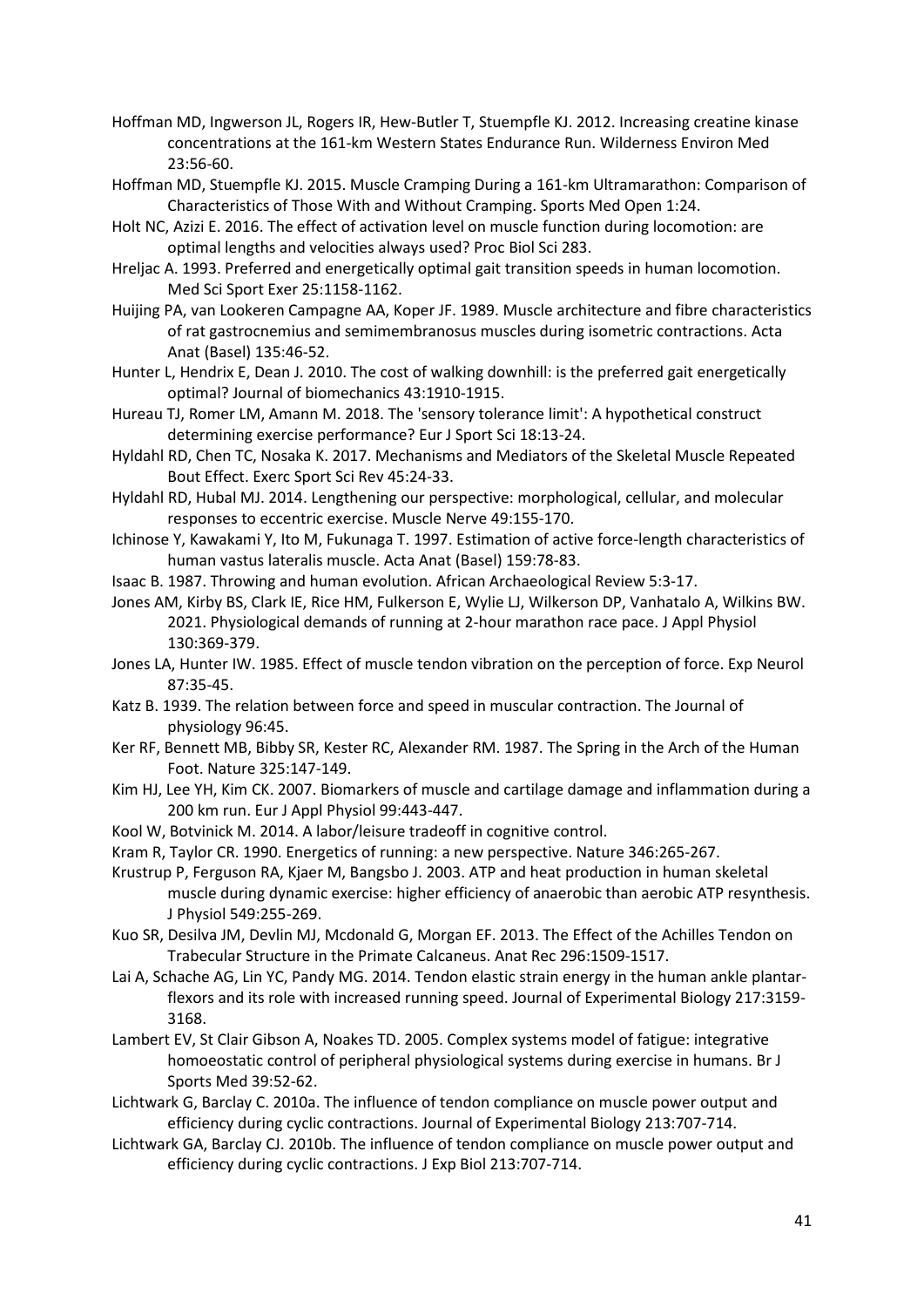Lichtwark GA, Barclay CJ. 2012. A compliant tendon increases fatigue resistance and net efficiency during fatiguing cyclic contractions of mouse soleus muscle. Acta Physiol (Oxf) 204:533-543.

- Lichtwark GA, Bougoulias K, Wilson AM. 2007. Muscle fascicle and series elastic element length changes along the length of the human gastrocnemius during walking and running. J Biomech 40:157-164.
- Lichtwark GA, Wilson A. 2005. In vivo mechanical properties of the human Achilles tendon during one-legged hopping. Journal of experimental biology 208:4715-4725.
- Lichtwark GA, Wilson AM. 2007a. Is Achilles tendon compliance optimised for maximum muscle efficiency during locomotion? J Biomech 40:1768-1775.
- Lichtwark GA, Wilson AM. 2007b. Is Achilles tendon compliance optimised for maximum muscle efficiency during locomotion? Journal of Biomechanics 40:1768-1775.

Liebenberg L. 2006. Persistence hunting by modern hunter-gatherers. Curr Anthropol 47:1017-1025.

Lieberman DE, Bramble DM, Raichlen DA, Shea JJ. 2009. Brains, brawn, and the evolution of human endurance running capabilities. In: The first humans–origin and early evolution of the genus Homo: Springer. p 77-92.

Lieberman DE, Venkadesan M, Werbel WA, Daoud AI, D'Andrea S, Davis IS, Mang'eni RO, Pitsiladis Y. 2010. Foot strike patterns and collision forces in habitually barefoot versus shod runners. Nature 463:531-535.

Lucia A, Esteve-Lanao J, Olivan J, Gomez-Gallego F, San Juan AF, Santiago C, Perez M, Chamorro-Vina C, Foster C. 2006a. Physiological characteristics of the best Eritrean runners-exceptional running economy. Appl Physiol Nutr Metab 31:530-540.

Lucia A, Esteve-Lanao J, Oliván J, Gomez-Gallego F, San Juan AF, Santiago C, Perez M, Chamorro-Vina C, Foster C. 2006b. Physiological characteristics of the best Eritrean runners—exceptional running economy. Applied physiology, nutrition, and metabolism 31:530-540.

MacDougall KB, Devrome AN, Kristensen AM, MacIntosh BR. 2020. Force-frequency relationship during fatiguing contractions of rat medial gastrocnemius muscle. Sci Rep 10:11575.

MacIntosh BR, Rassier DE. 2002. What is fatigue? Can J Appl Physiol 27:42-55.

Maffiuletti NA, Aagaard P, Blazevich AJ, Folland J, Tillin N, Duchateau J. 2016. Rate of force development: physiological and methodological considerations. Eur J Appl Physiol 116:1091- 1116.

- Mann RA, Hagy J. 1980. Biomechanics of walking, running, and sprinting. Am J Sports Med 8:345- 350.
- Marcora SM, Staiano W, Manning V. 2009. Mental fatigue impairs physical performance in humans. J Appl Physiol (1985) 106:857-864.

Margaria R. 1968. Positive and negative work performances and their efficiencies in human locomotion. Internationale Zeitschrift für angewandte Physiologie einschließlich Arbeitsphysiologie 25:339-351.

Margaria R, Cerretelli P, Aghemo P, Sassi G. 1963. Energy cost of running. J Appl Physiol 18:367-370.

Martin K, Meeusen R, Thompson KG, Keegan R, Rattray B. 2018. Mental Fatigue Impairs Endurance Performance: A Physiological Explanation. Sports Med 48:2041-2051.

Martinez-Navarro I, Montoya-Vieco A, Collado E, Hernando B, Panizo N, Hernando C. 2020. Muscle Cramping in the Marathon: Dehydration and Electrolyte Depletion vs. Muscle Damage. J Strength Cond Res.

- Massaad F, Lejeune TM, Detrembleur C. 2007. The up and down bobbing of human walking: a compromise between muscle work and efficiency. J Physiol 582:789-799.
- McDonald KA, Cusumano JP, Hieronymi A, Rubenson J. 2022. Humans trade-off energetic cost with fatigue avoidance while walking. bioRxiv.

McMahon TA, Valiant G, Frederick EC. 1987. Groucho running. J Appl Physiol (1985) 62:2326-2337.

McNutt EJ, DeSilva JM. 2020. Evidence for an elongated Achilles tendon inAustralopithecus. Anat Rec 303:2382-2391.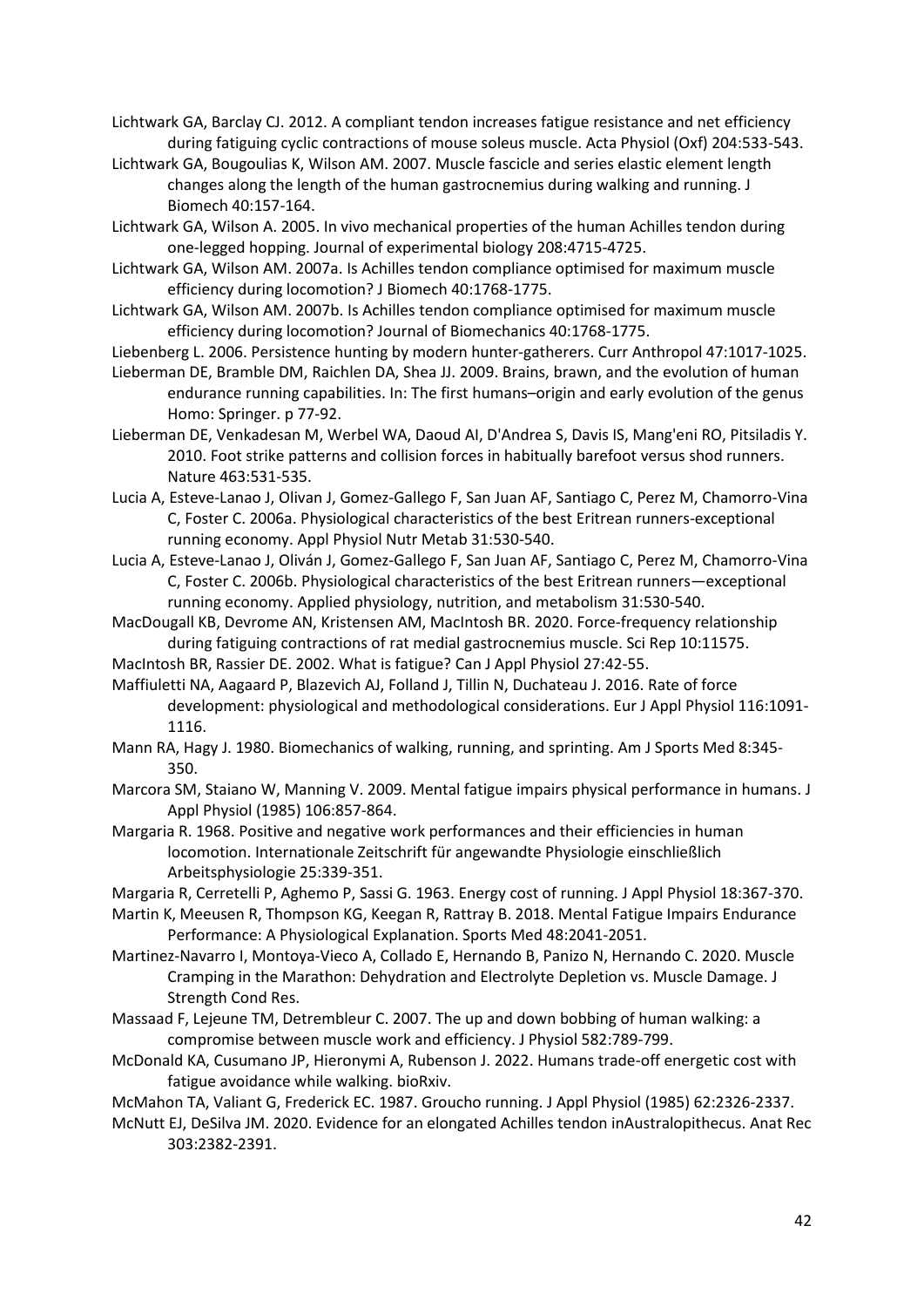- Miller JA, Gross MM. 1998. Locomotor advantages of Neandertal skeletal morphology at the knee and ankle. J Biomech 31:355-361.
- Millet GY, Banfi JC, Kerherve H, Morin JB, Vincent L, Estrade C, Geyssant A, Feasson L. 2011a. Physiological and biological factors associated with a 24 h treadmill ultra-marathon performance. Scand J Med Sci Sports 21:54-61.
- Millet GY, Hoffman MD, Morin J-B. 2012. Sacrificing economy to improve running performance—a reality in the ultramarathon? J Appl Physiol 113:507-509.
- Millet GY, Tomazin K, Verges S, Vincent C, Bonnefoy R, Boisson RC, Gergele L, Feasson L, Martin V. 2011b. Neuromuscular consequences of an extreme mountain ultra-marathon. Plos One 6:e17059.
- Monte A, Maganaris C, Baltzopoulos V, Zamparo P. 2020. The influence of Achilles tendon mechanical behaviour on "apparent" efficiency during running at different speeds. Eur J Appl Physiol 120:2495-2505.
- Mooses M, Mooses K, Haile DW, Durussel J, Kaasik P, Pitsiladis YP. 2015. Dissociation between running economy and running performance in elite Kenyan distance runners. Journal of sports sciences 33:136-144.
- Morgan DW, Martin PE, Krahenbuhl GS. 1989. Factors affecting running economy. Sports Med 7:310- 330.
- Myers MJ, Steudel K. 1985. Effect of limb mass and its distribution on the energetic cost of running. J Exp Biol 116:363-373.
- Nagano A, Komura T. 2003. Longer moment arm results in smaller joint moment development, power and work outputs in fast motions. J Biomech 36:1675-1681.
- Necking LE, Dahlin LB, Friden J, Lundborg G, Lundstrom R, Thornell LE. 1992. Vibration-induced muscle injury. An experimental model and preliminary findings. J Hand Surg Br 17:270-274.
- Necking LE, Lundstrom R, Dahlin LB, Lundborg G, Thornell LE, Friden J. 1996. Tissue displacement is a causative factor in vibration-induced muscle injury. J Hand Surg Br 21:753-757.
- Nigg BM, Liu W. 1999. The effect of muscle stiffness and damping on simulated impact force peaks during running. J Biomech 32:849-856.
- Nummela AT, Paavolainen LM, Sharwood KA, Lambert MI, Noakes TD, Rusko HK. 2006. Neuromuscular factors determining 5 km running performance and running economy in well-trained athletes. Eur J Appl Physiol 97:1-8.
- O'Neill MC, Umberger BR, Holowka NB, Larson SG, Reiser PJ. 2017. Chimpanzee super strength and human skeletal muscle evolution. P Natl Acad Sci USA 114:7343-7348.
- O'Neill MC, Demes B, Thompson NE, Larson SG, Stern JT, Umberger BR. 2022. Adaptations for bipedal walking: musculoskeletal structure and three-dimensional joint mechanics of humans and bipedal chimpanzees (Pan troglodytes). bioRxiv.
- Paluska D, Herr H. 2006. Series elasticity and actuator power output. Ieee Int Conf Robot:1830-1833.
- Penailillo L, Blazevich AJ, Nosaka K. 2015. Muscle fascicle behavior during eccentric cycling and its relation to muscle soreness. Med Sci Sports Exerc 47:708-717.
- Petersen K, Hansen CB, Aagaard P, Madsen K. 2007. Muscle mechanical characteristics in fatigue and recovery from a marathon race in highly trained runners. Eur J Appl Physiol 101:385-396.
- Pontzer H, Raichlen DA, Sockol MD. 2009. The metabolic cost of walking in humans, chimpanzees, and early hominins. J Hum Evol 56:43-54.
- Powers SK, Dodd S, Deason R, Byrd R, Mcknight T. 1983. Ventilatory threshold, running economy and distance running performance of trained athletes. Research Quarterly for Exercise and Sport 54:179-182.
- Pratt GA, Williamson MM. 1995. Series elastic actuators. In: Proceedings 1995 IEEE/RSJ International Conference on Intelligent Robots and Systems. Human Robot Interaction and Cooperative Robots: IEEE. p 399-406.
- Prejzner-Morawska A, Urbanowicz M. 1981. Morphology of some of the lower limb muscles in primates. In: Primate Evolutionary Biology: Springer. p 60-67.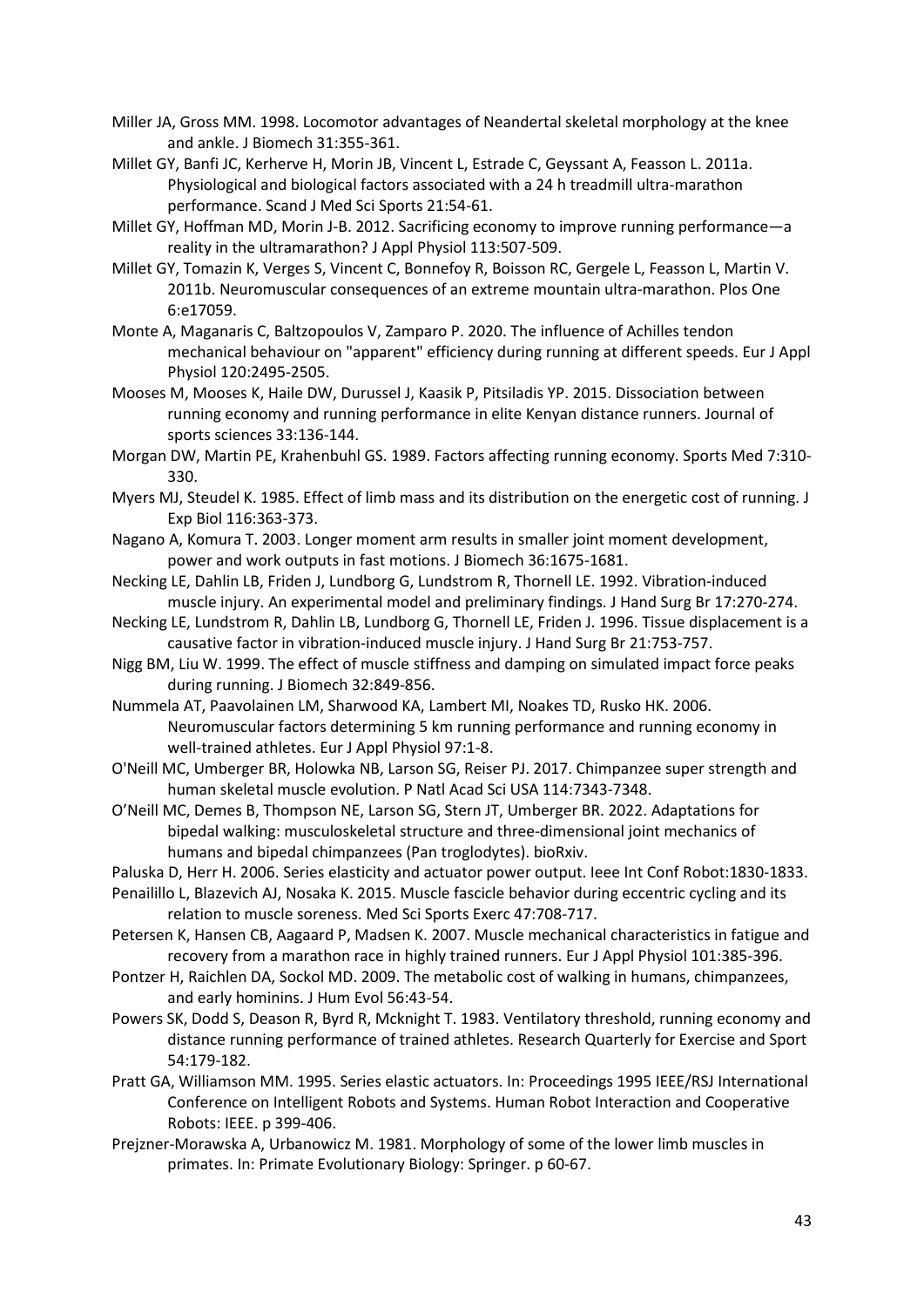- Rack PM, Westbury DR. 1969. The effects of length and stimulus rate on tension in the isometric cat soleus muscle. J Physiol 204:443-460.
- Raichlen DA, Armstrong H, Lieberman DE. 2011. Calcaneus length determines running economy: Implications for endurance running performance in modern humans and Neandertals. J Hum Evol 60:299-308.
- Ramsey RW, Street SF. 1940. The isometric length-tension diagram of isolated skeletal muscle fibers of the frog. Journal of Cellular and Comparative Physiology 15:11-34.
- Rassier DE, Herzog W. 2004. Effects of shortening on stretch-induced force enhancement in single skeletal muscle fibers. Journal of Biomechanics 37:1305-1312.
- Rassier DE, MacIntosh BR, Herzog W. 1999. Length dependence of active force production in skeletal muscle. J Appl Physiol (1985) 86:1445-1457.
- Rauwerdink IG. 1991. Muscle fibre and tendon lengths in the distal limb segments of primates. Z Morphol Anthropol 78:331-340.
- Roberts TJ. 2016. Contribution of elastic tissues to the mechanics and energetics of muscle function during movement. J Exp Biol 219:266-275.
- Roberts TJ, Azizi E. 2011. Flexible mechanisms: the diverse roles of biological springs in vertebrate movement. Journal of experimental biology 214:353-361.
- Roberts TJ, Marsh RL, Weyand PG, Taylor CR. 1997. Muscular force in running turkeys: the economy of minimizing work. Science 275:1113-1115.
- Robertson BD, Sawicki GS. 2015. Unconstrained muscle-tendon workloops indicate resonance tuning as a mechanism for elastic limb behavior during terrestrial locomotion. Proc Natl Acad Sci U S A 112:E5891-5898.
- Rodman PS, Mchenry HM. 1980. Bioenergetics and the Origin of Hominid Bipedalism. Am J Phys Anthropol 52:103-106.
- Rubenson J, Lloyd DG, Besier TF, Heliams DB, Fournier PA. 2007. Running in ostriches (Struthio camelus): three-dimensional joint axes alignment and joint kinematics. J Exp Biol 210:2548- 2562.
- Ruina A, Bertram JE, Srinivasan M. 2005. A collisional model of the energetic cost of support work qualitatively explains leg sequencing in walking and galloping, pseudo-elastic leg behavior in running and the walk-to-run transition. J Theor Biol 237:170-192.
- Ruxton GD, Wilkinson DM. 2011. Thermoregulation and endurance running in extinct hominins: Wheeler's models revisited. J Hum Evol 61:169-175.
- Sano K, Nicol C, Akiyama M, Kunimasa Y, Oda T, Ito A, Locatelli E, Komi PV, Ishikawa M. 2015. Can measures of muscle-tendon interaction improve our understanding of the superiority of Kenyan endurance runners? Eur J Appl Physiol 115:849-859.
- Sargeant AJ. 1987. Effect of muscle temperature on leg extension force and short-term power output in humans. Eur J Appl Physiol Occup Physiol 56:693-698.
- Saugy J, Place N, Millet GY, Degache F, Schena F, Millet GP. 2013. Alterations of Neuromuscular Function after the World's Most Challenging Mountain Ultra-Marathon. Plos One 8:e65596.
- Saunders JB, Inman VT, Eberhart HD. 1953. The major determinants in normal and pathological gait. J Bone Joint Surg Am 35-A:543-558.
- Sawicki GS, Lewis CL, Ferris DP. 2009. It Pays to Have a Spring in Your Step. Exercise and Sport Sciences Reviews 37:130-138.
- Sawicki GS, Sheppard P, Roberts TJ. 2015. Power amplification in an isolated muscle-tendon unit is load dependent. J Exp Biol 218:3700-3709.
- Scholz MN, Bobbert MF, van Soest AJ, Clark JR, van Heerden J. 2008. Running biomechanics: shorter heels, better economy. Journal of Experimental Biology 211:3266-3271.
- Segal SS, Faulkner JA, White TP. 1986. Skeletal muscle fatigue in vitro is temperature dependent. J Appl Physiol (1985) 61:660-665.
- Sellers WI, Pataky TC, Caravaggi P, Crompton RH. 2010. Evolutionary Robotic Approaches in Primate Gait Analysis. Int J Primatol 31:321-338.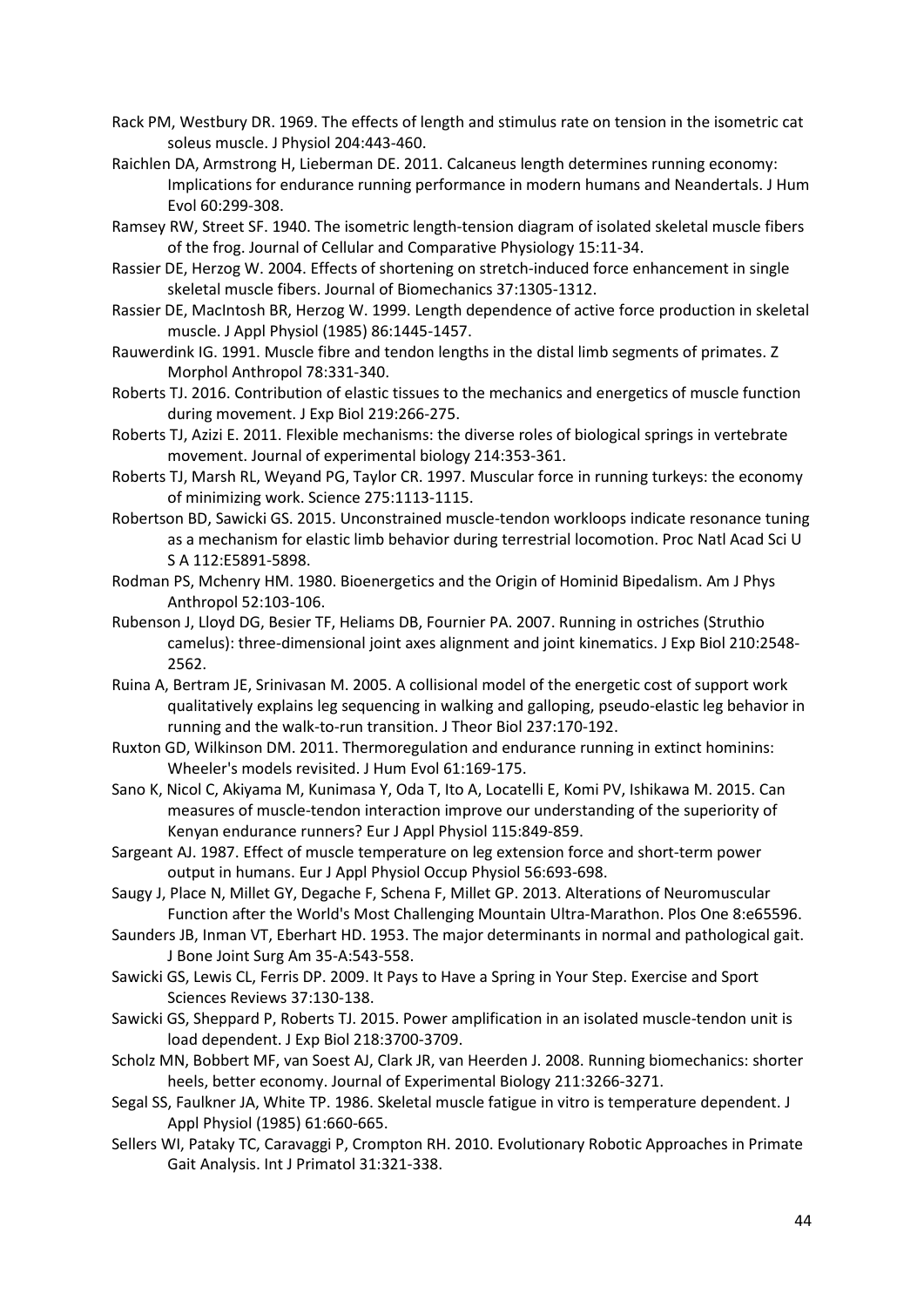Shenhav A, Musslick S, Lieder F, Kool W, Griffiths TL, Cohen JD, Botvinick MM. 2017. Toward a rational and mechanistic account of mental effort. Annual review of neuroscience 40:99-124. Sherwood L. Human physiology : from cells to systems, Ninth edition. ed.

Sjodin B, Svedenhag J. 1985. Applied physiology of marathon running. Sports Med 2:83-99.

- Smil V. 2016. Running, sweating, and persistence hunting [Numbers Don't Lie]. IEEE Spectrum 53:26- 26.
- St Clair Gibson A, Lambert EV, Rauch LH, Tucker R, Baden DA, Foster C, Noakes TD. 2006. The role of information processing between the brain and peripheral physiological systems in pacing and perception of effort. Sports Med 36:705-722.
- Stainsby WN, Lambert CR. 1979. Determination of oxygen uptake in skeletal muscle. Exerc Sport Sci Rev 7:125-151.
- Stenroth L, Sillanpaa E, McPhee JS, Narici MV, Gapeyeva H, Paasuke M, Barnouin Y, Hogrel JY, Butler-Browne G, Bijlsma A, Meskers CG, Maier AB, Finni T, Sipila S. 2015. Plantarflexor Muscle-Tendon Properties are Associated With Mobility in Healthy Older Adults. J Gerontol A Biol Sci Med Sci 70:996-1002.
- Steudel-Numbers KL, Wall-Scheffler CM. 2009. Optimal running speed and the evolution of hominin hunting strategies. J Hum Evol 56:355-360.
- Svedahl K, MacIntosh BR. 2003. Anaerobic threshold: the concept and methods of measurement. Canadian journal of applied physiology 28:299-323.
- Takeshita D, Shibayama A, Muraoka T, Muramatsu T, Nagano A, Fukunaga T, Fukashiro S. 2006. Resonance in the human medial gastrocnemius muscle during cyclic ankle bending exercise. J Appl Physiol 101:111-118.
- Taylor N, Kondo N, Kenney WL. 2008. The physiology of acute heat exposure, with implications for human performance in the heat.
- Thorpe CT, Godinho MSC, Riley GP, Birch HL, Clegg PD, Screen HRC. 2015. The interfascicular matrix enables fascicle sliding and recovery in tendon, and behaves more elastically in energy storing tendons. J Mech Behav Biomed Mater 52:85-94.
- Thorpe SK, Crompton RH, Wang WJ. 2004. Stresses exerted in the hindlimb muscles of common chimpanzees (Pan troglodytes) during bipedal locomotion. Folia Primatol (Basel) 75:253-265.
- Thys H, Cavagna GA, Margaria R. 1975. The role played by elasticity in an exercise involving movements of small amplitude. Pflugers Arch 354:281-286.
- Tseh W, Bennett J, Caputo JL, Morgan DW. 2002. Comparison between preferred and energetically optimal transition speeds in adolescents. Eur J Appl Physiol 88:117-121.
- Umberger BR. 2010. Stance and swing phase costs in human walking. J R Soc Interface 7:1329-1340.
- van der Zee TJ, Kuo AD. 2021. The high energetic cost of rapid force development in muscle. Journal of Experimental Biology 224.
- Vereecke EE, D'Aout K, Payne R, Aerts P. 2005. Functional analysis of the foot and ankle myology of gibbons and bonobos. J Anat 206:453-476.
- Wakeling JM, Nigg BM. 2001. Modification of soft tissue vibrations in the leg by muscular activity. J Appl Physiol (1985) 90:412-420.
- Wakeling JM, Pascual SA, Nigg BM. 2002. Altering muscle activity in the lower extremities by running with different shoes. Med Sci Sports Exerc 34:1529-1532.
- Wang WJ, Crompton RH, Li Y, Gunther MM. 2003. Energy transformation during erect and 'bent-hip, bent-knee' walking by humans with implications for the evolution of bipedalism. J Hum Evol 44:563-579.
- Wang XT, Ker RF, Alexander RM. 1995. Fatigue rupture of wallaby tail tendons. J Exp Biol 198:847- 852.
- Willems PA, Cavagna GA, Heglund NC. 1995. External, internal and total work in human locomotion. J Exp Biol 198:379-393.
- Wilson AM, McGuigan MP, Su A, van Den Bogert AJ. 2001. Horses damp the spring in their step. Nature 414:895-899.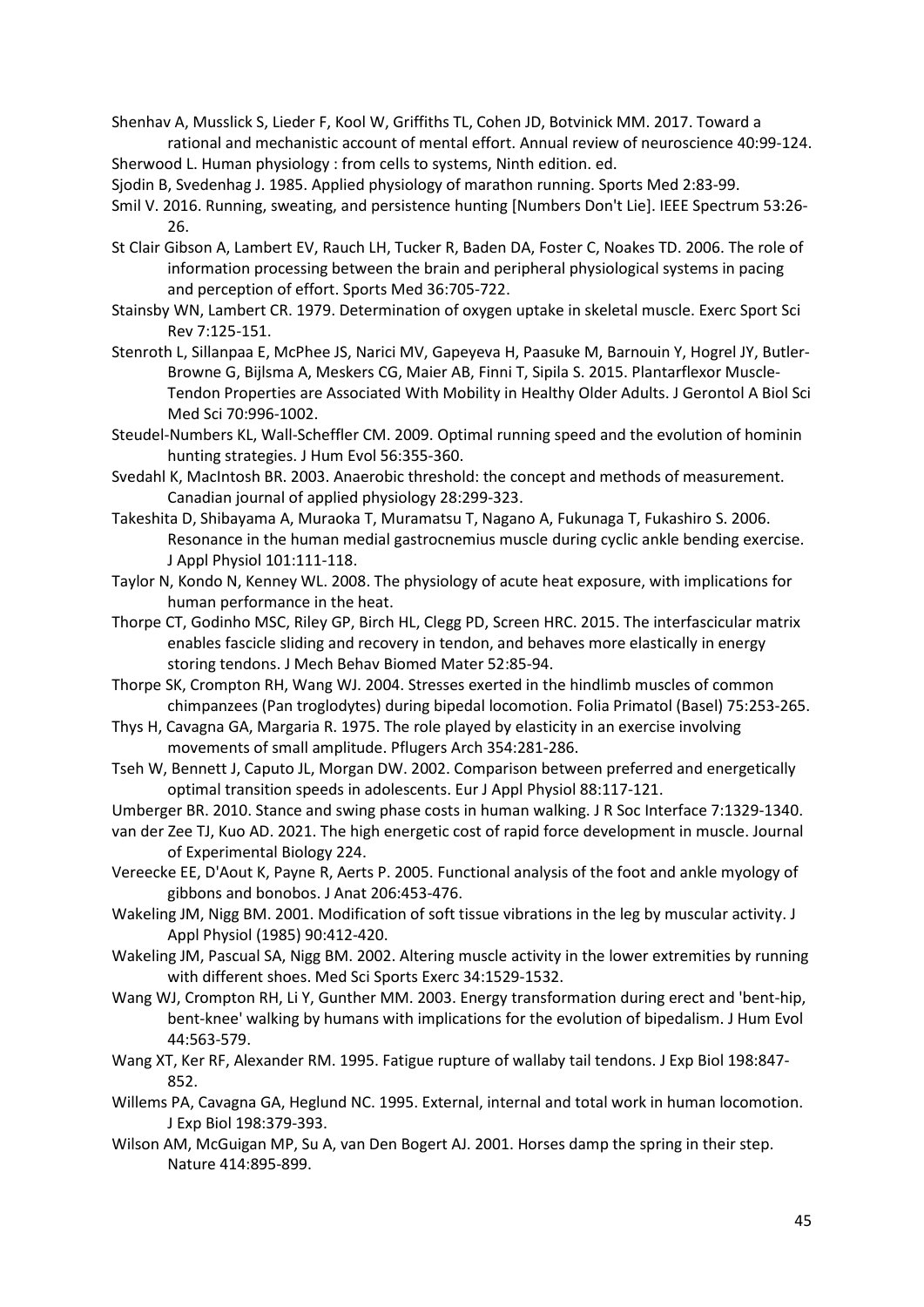Woledge RC. 1998. Possible effects of fatigue on muscle efficiency. Acta Physiol Scand 162:267-273. Woledge RC, Wilson MG, Howarth JV, Elzinga G, Kometani K. 1988. The energetics of work and heat production by single muscle fibres from the frog. Adv Exp Med Biol 226:677-688.

- Young RW. 2003. Evolution of the human hand: the role of throwing and clubbing. J Anat 202:165- 174.
- Zelik KE, Huang TW, Adamczyk PG, Kuo AD. 2014. The role of series ankle elasticity in bipedal walking. J Theor Biol 346:75-85.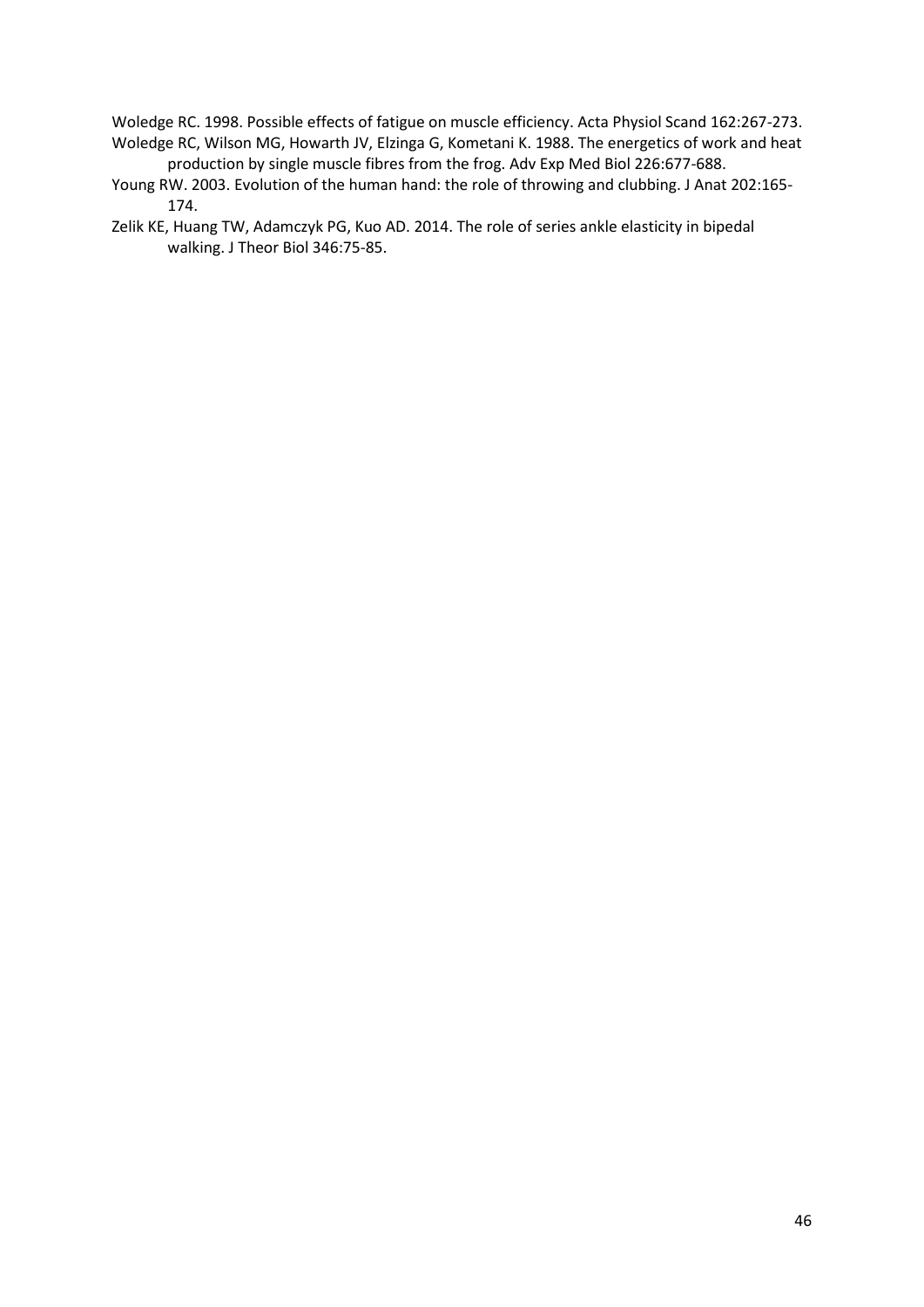## **SUPPLEMENTARY FILE 1 – Effect of shank mass distribution on kinetic energy of the leg during running**

Leg swing during walking, and particularly running, costs energy. The kinetic energy of a limb can be calculated as the sum of kinetic energies of the limb segments swinging about their local and remote axes. In one 80-kg runner with leg length of 1 m, the segment masses and centre of mass locations were estimated during running using the data of Clauser et al. (Sherwood), as shown in Blazevich (Blazevich, 2017). Distances from the hip centre of rotation to centre of mass locations of the foot, shank and thigh were 0.90 m, 0.60 m and 0.25 m, respectively, and segment masses were 1.20 kg, 3.44 kg and 8.24 kg. The kinetic energy  $(E_K)$  of the retracting (late swing-stance) leg at an angular velocity ( $\omega$ ) immediately prior to foot-ground contact of 5 rad∙s<sup>-1</sup> was calculated as  $\Sigma(E_{K,foot} + E_{K,shank} + E_{k,thigh})$ , with E<sub>K</sub> equal to <sup>1</sup>/<sub>2</sub>(mk<sup>2</sup>)⋅ω<sup>2</sup>, where *m* is segment mass and *k* is its radius of gyration.

Local moments of inertia were 0.0038, 0.0504 and 0.1052 kg⋅m<sup>2</sup> for foot, shank and thigh segments, respectively, so  $E_K$  about the local axes for the foot  $[\frac{1}{2}(0.0038) \times 5^2]$ , shank [ $\frac{1}{2}(0.0504) \times 5^2$ ] and thigh [ $\frac{1}{2}(0.1052) \times 5^2$ ] were 0.048, 0.63 and 1.32 J and the total local E<sub>K</sub> was 1.99 J. As shown below,  $E_K$  about local axes represented  $\sim$ 5% of the total  $E_K$  and would be predicted to change by only a small fraction if mass was redistributed in the shank only. It was therefore removed from calculations, and only  $E<sub>K</sub>$  about the remote axis was investigated.

Remote moments of inertia were 1.20, 3.44 and 8.24 kg⋅m<sup>2</sup> for foot, shank and thigh segments, respectively, so  $E_K$  about the remote axes for the foot  $[\frac{1}{2}(1.20 \times 0.9^2) \times 5^2]$ , shank  $[\frac{1}{2}(3.44 \times 0.6^2) \times 5^2]$  and thigh  $[\frac{1}{2}(8.24 \times 0.25^2) \times 5^2]$  were 12.2, 15.5 and 6.44 J, and the total local  $E_K$  was 34.1 J.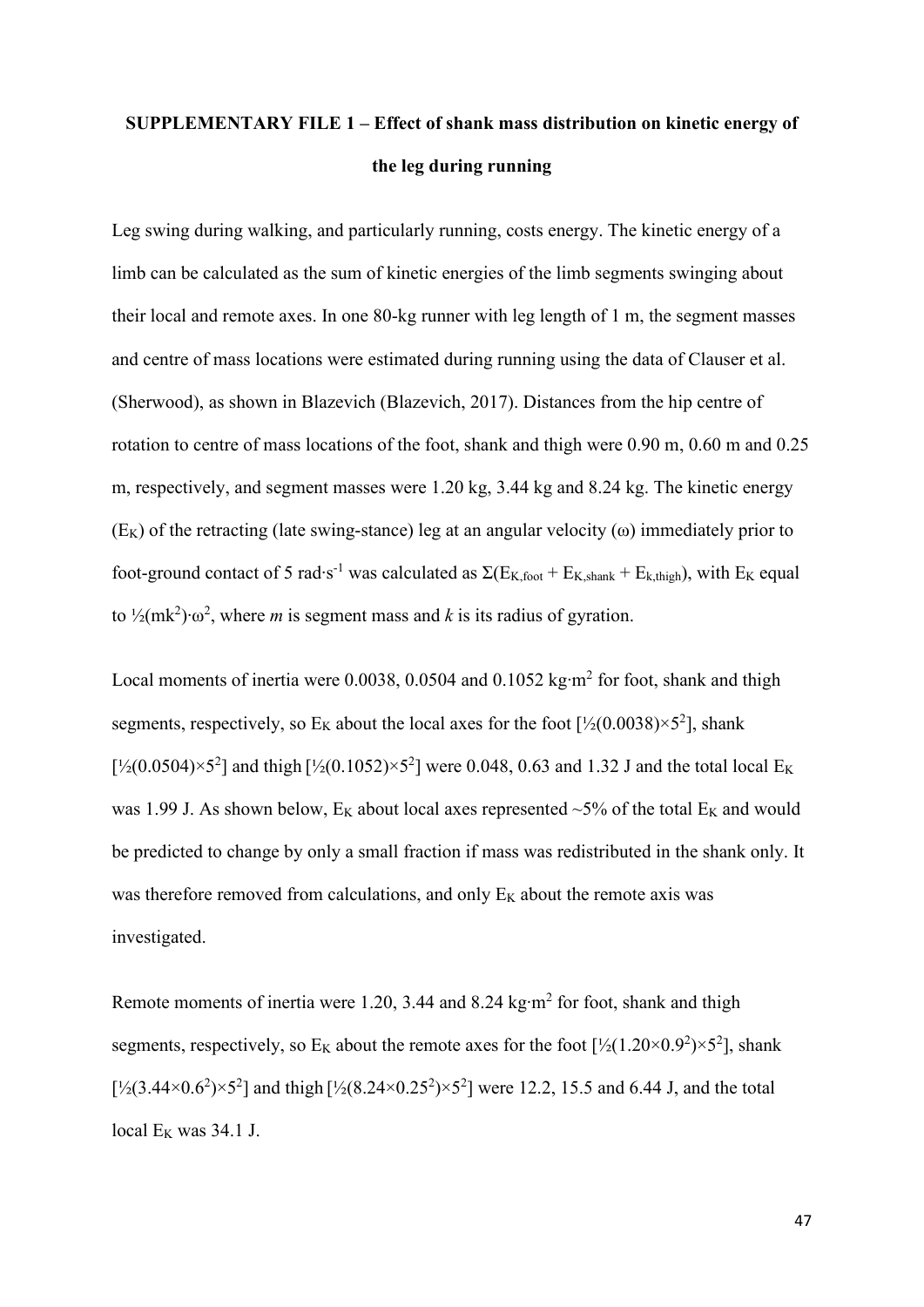If the mass of the shank segment only were moved  $0.05$  m proximally then the remote  $E_K$ would equal  $\frac{1}{2}(3.44 \times 0.55^2) \times 5^2 = 13.0$  J, reducing E<sub>K</sub> by 2.5 J, or 7.3%. A more modest mass relocation of 0.03 m would result in a 4.4% reduction in  $E_K$ .

During leg protraction (recovery) in a well-trained runner the knee is flexed acutely, allowing the shank and foot to travel closer to the hip axis of rotation and with the longitudinal axis of the shank approximately perpendicular to the line joining the shank centre of mass location and the hip joint. Thus, moving the shank mass proximally should have no appreciable effect on limb protraction kinetic energy, and thus energy cost of running.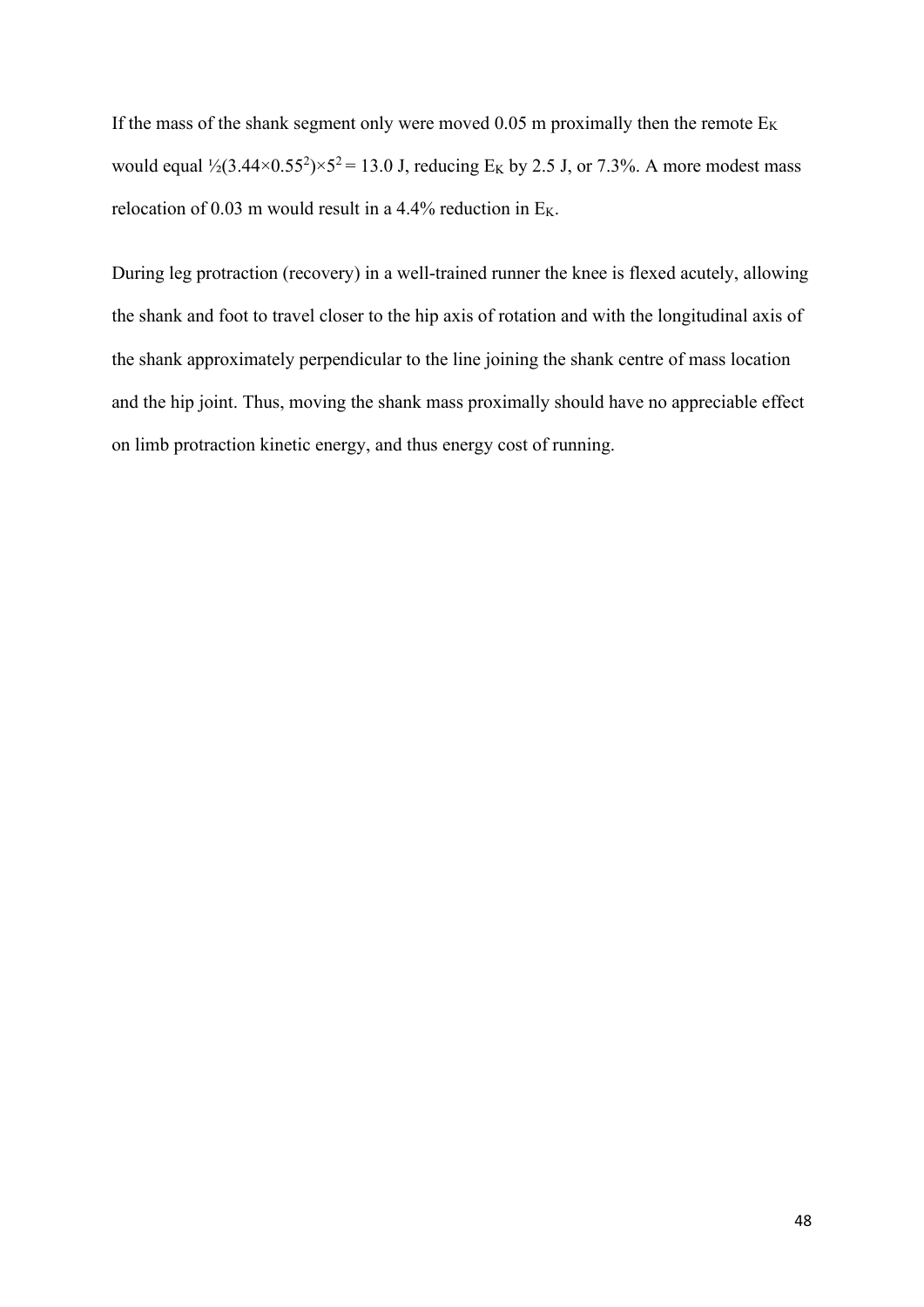#### **SUPPLEMENTARY FILE 2 – Possible effects of muscle model on heat dissipation**

Movement of heat to the environment may be achieved through blood flow-mediated convection to the core or skin, or directly through conduction to neighbouring tissues and then the skin. In some cases, more than half of the metabolic heat developed during prolonged exercise in the heat may be dissipated directly to the environment surrounding the working musculature, including the skin (Gonzalez-Alonso et al., 1999b). Thus, in addition to increased blood flow, an increase in muscle surface area relative to volume might speculatively increase this capacity. A muscle that produces force over a large excursion range (as in the muscle-only model) will necessarily be long (Biewener, 1998), and yet still require a minimum cross-sectional area to produce the requisite forces for locomotion. The volume of muscles operating in the muscle-only model must therefore be greater than in the MTU model. In the example shown in detail in Supplementary File 3, a cylindrical muscle with length 40 cm ( $\approx$  male human shank) and mean diameter 6 cm would have a surface areato-volume ratio of 0.717 whereas a muscle working within an MTU system with similar cross-section but 25% of the length (see supplementary file for justification) would have a ratio of 0.866, or  $\sim$ 21% greater. This might speculatively provide an advantage for heat dissipation to surrounding tissues and the skin during prolonged physical activity, particularly in hot ambient temperatures (Ruxton and Wilkinson, 2011).

However, the important question is whether the greater ratio would meaningfully assist transductive heat dissipation into the local muscular environment and subsequently the surrounding body for removal (through radiation, sweating or breathing), ensuring that muscle (and whole body) temperatures remain lower and heat accumulation is less likely to contribute to fatigue (Lieberman et al., 2009). In fact, the potential effect of the muscle's surface area-to-volume ratio must be set against the relative importance of direct heat transfer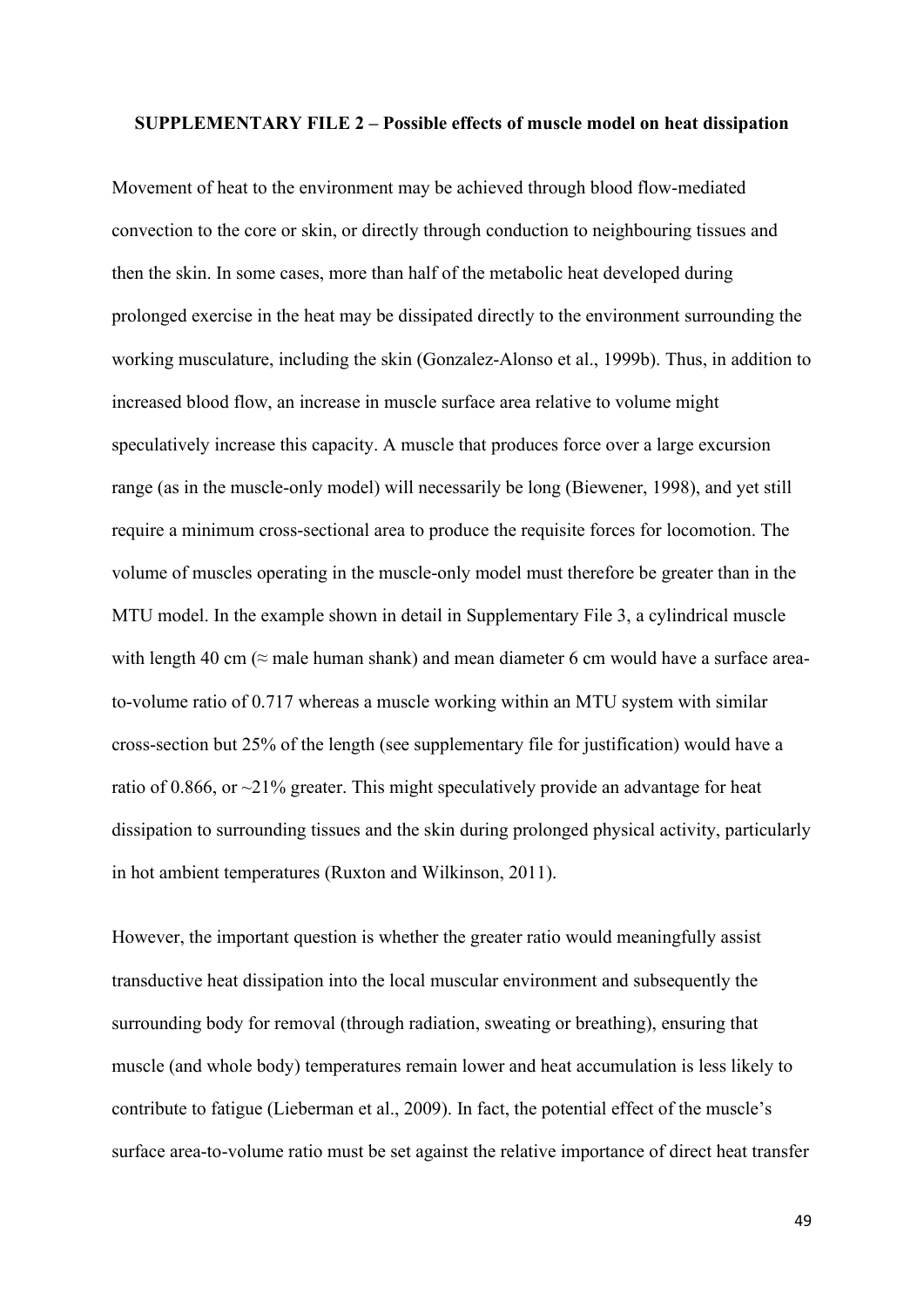to that provided by blood perfusion, especially since heat transfer through tissues within the body or to the environment is slow (Hensel and Bock, 1955). Venous blood temperature increases immediately upon commencement of intense exercise, suggesting that it rapidly removes heat energy from working muscles (Gonzalez-Alonso et al., 2000) and heat transfer to the blood is the primary mechanism of heat removal from muscles. The precise quantity of heat liberated directly to the skin is difficult to measure accurately *in vivo* and differs depending on factors such as the muscle-skin and muscle-environment temperature differences, effects of convection, rate of heat production per vascular flux, etc., however it is likely to be relatively small. One might consider, then, that even a  $\sim$ 20% difference in surface area-to-volume might produce only a small thermoregulatory benefit through direct heat transfer to the skin for removal. In itself, this may not be a primary advantage of the MTU model. Therefore, long in-series tendons in distal muscle groups should significantly reduce muscle heat production during locomotion and in turn reduce whole-body heat accumulation, but the effect of reducing the surface area-to-volume ratio on heat accumulation itself might only be small.